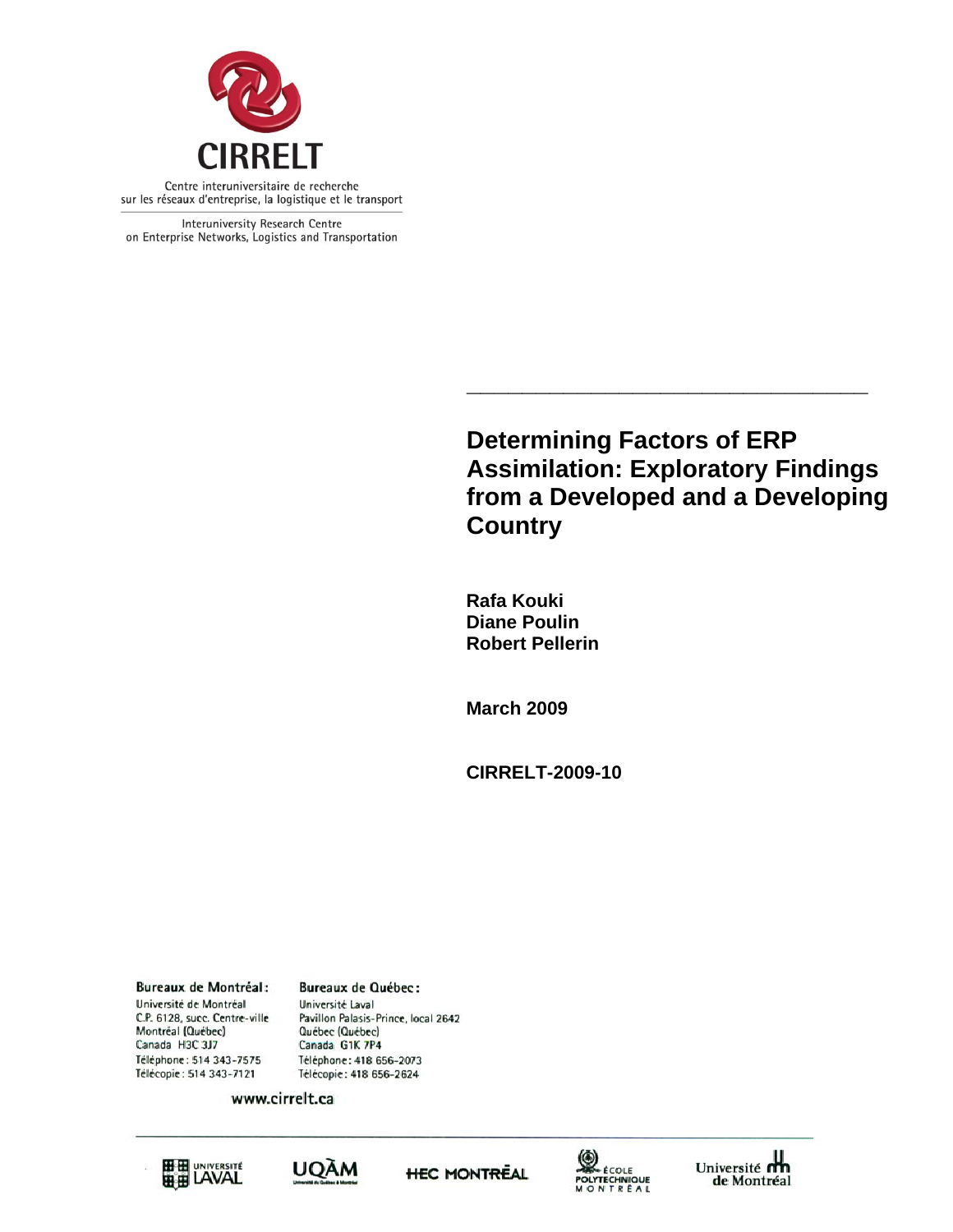# **Determining Factors of ERP Assimilation: Exploratory Findings from a Developed and a Developing Country**

Rafa Kouki<sup>1,2,\*</sup>, Diane Poulin<sup>1,2</sup>, Robert Pellerin<sup>1,3</sup>

<sup>1</sup> Interuniversity Research Centre on Enterprise Networks, Logistics and Transportation (CIRRELT)

 $^{2}$  Department of Management, Pavillon Palasis-Prince, Université Laval, Québec, Canada G1V 0A6

3 Department of Mathematics and Industrial Engineering, École Polytechnique de Montréal, C.P. 6079, succursale Centre-ville, Montréal, Canada H3C 3A7

**Abstract.** ERP systems gained a worldwide popularity as the software application that would improve the businesses' efficiency and productivity and streamline their operations. Realizing these benefits however depends on the deep and extensive assimilation of the system in the organization. Research about ERP post-implementation and ERP assimilation however is very limited. Similarly, scant research investigated EPR experiences in developing countries. Based on a qualitative research methodology grounded in the diffusion of innovations theory, the present research aims at investigating the factors that would promote EPR assimilation. A comparative case study analysis of six firms in a developed and a developing country suggest that in both contexts, the primary factor for supporting and encouraging a successful ERP assimilation. Other factors such as training and education, IT support, organizational culture, managers and users involvement and strategic alignment were also identified as factors that foster ERP assimilation. Our results also emphasize the need to watch for and to carefully manage factors that could hamper the proper ERP assimilation.

**Keywords**. Enterprise resource planning, ERP systems, assimilation, postimplementation, case study, developing country, manufacturing organisations.

**Acknowledgements.** The authors would like to acknowledge the financial support of the FORAC Research Consortium.

Results and views expressed in this publication are the sole responsibility of the authors and do not necessarily reflect those of CIRRELT.

Les résultats et opinions contenus dans cette publication ne reflètent pas nécessairement la position du CIRRELT et n'engagent pas sa responsabilité.

**\_\_\_\_\_\_\_\_\_\_\_\_\_\_\_\_\_\_\_\_\_\_\_\_\_\_\_\_\_**

<sup>\*</sup> Corresponding author: Rafa.Kouki@cirrelt.ca

Dépôt légal – Bibliothèque nationale du Québec, Bibliothèque nationale du Canada, 2009

<sup>©</sup> Copyright Kouki, Poulin, Pellerin and CIRRELT, 2009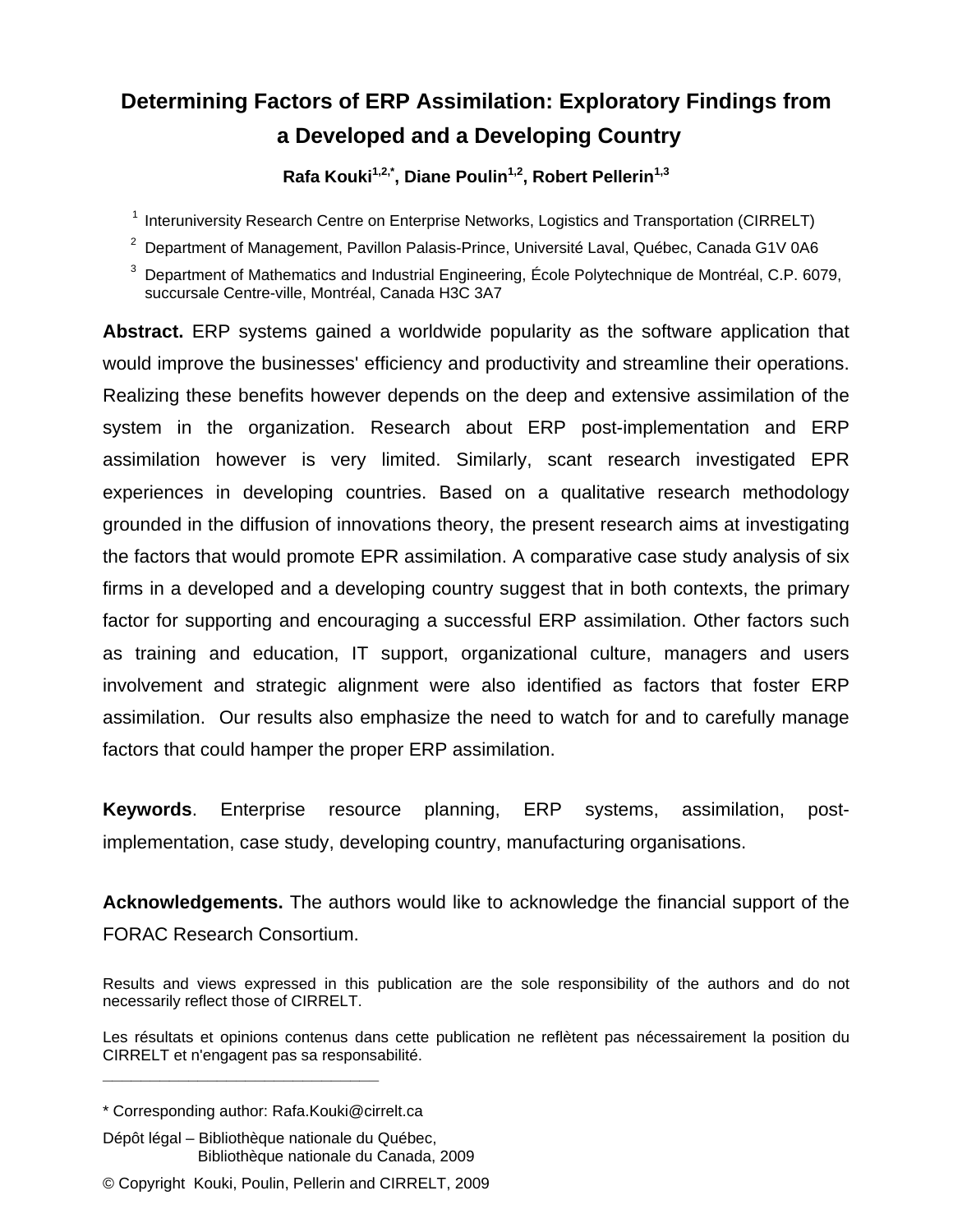## **1. Introduction**

Enterprise resource planning (ERP) systems are multi-module off the shelf software suites that seek to integrate and optimize a firm's information flow, business processes, functions and to provide data in real-time (Law and Ngai, 2007). Lured by the numerous advantages of ERP systems and with their ability to deliver competitive advantage, companies worldwide have substantially invested in ERP applications. According to the consulting firm ARC Advisory Group, worldwide ERP investments are projected to reach \$25 billion by 2011 (HIS, 2007). In spite of the large investments in ERPs, the relatively long experience with these systems and the accumulated knowledge about ERP projects, few firms are efficiently using their system. Surveys about ERP deployment level reported that only 50 to 75 percent of the functions are deployed (Yu, 2005). Another study reported that among 117 firms, while 20 percent of the projects are terminated before installation completion, half of the remaining 80 percent were not able to realize their business objectives (Yu, 2005). There have been also studies that reported that there were also cases initial implementation failure which transformed years into success yielding significant benefits for the business (Jasperson et al., 2005).

Completing the system's implementation is in fact not the end of the ERP journey. Like other complex information technologies, once the system is installed, the adopting organization needs to ensure the effective assimilation of the ERP in order to be able to reap the latter's benefits (Chatterjee et al., 2002). Effective Assimilation is achieved when the system's ownership among employees is high and when it becomes institutionalized in the organization's work processes and efficiently deployed at the different levels of managerial activities (Botta-Genoulaz and Millet, 2005, Carton and Adam, 2005, Cooper and Zmud, 1990). Recent ERP research reviews (Yu, 2005, Botta-Genoulaz, 2005, Ifinedo, 2008) showed that there has been an abundance in research studies about the early ERP project stages, namely the evaluation and selection of software/vendor/ consultants and the implementation including subjects such as implementation methodologies, key factors for successful adoption and implementation, and potential issues problems that may arise during ERP implementation. Even though these subjects are of considerable importance for EPR success, studying the post-implementation stage issues is an imperative for ensuring long term system success. Extending knowledge about ERP post-implementation is therefore imperative. In spite of the recent tendency to study the post-implementation stage-issues, there is still a considerable dearth in research in this field (Yu, 2005, Botta-Genoulaz, 2005). More precisely, there is a lack of a solid theoretical framework for identifying the determinants that improve the assimilation process of ERP systems in firms. A first objective of this research is therefore to investigate the factors that could explain why some firms are more successful in assimilating their systems than others. The first research question is therefore: What determinants could explain the variation in ERP assimilation among firms? By identifying these factors, firms would have a better idea about which issues should be taken into consideration in order to improve system deployment and increase the chances of achieving the promised ERP benefits.

A second objective of this research is to investigate whether the impact of these factors differs between a developed and a developing country by answering the following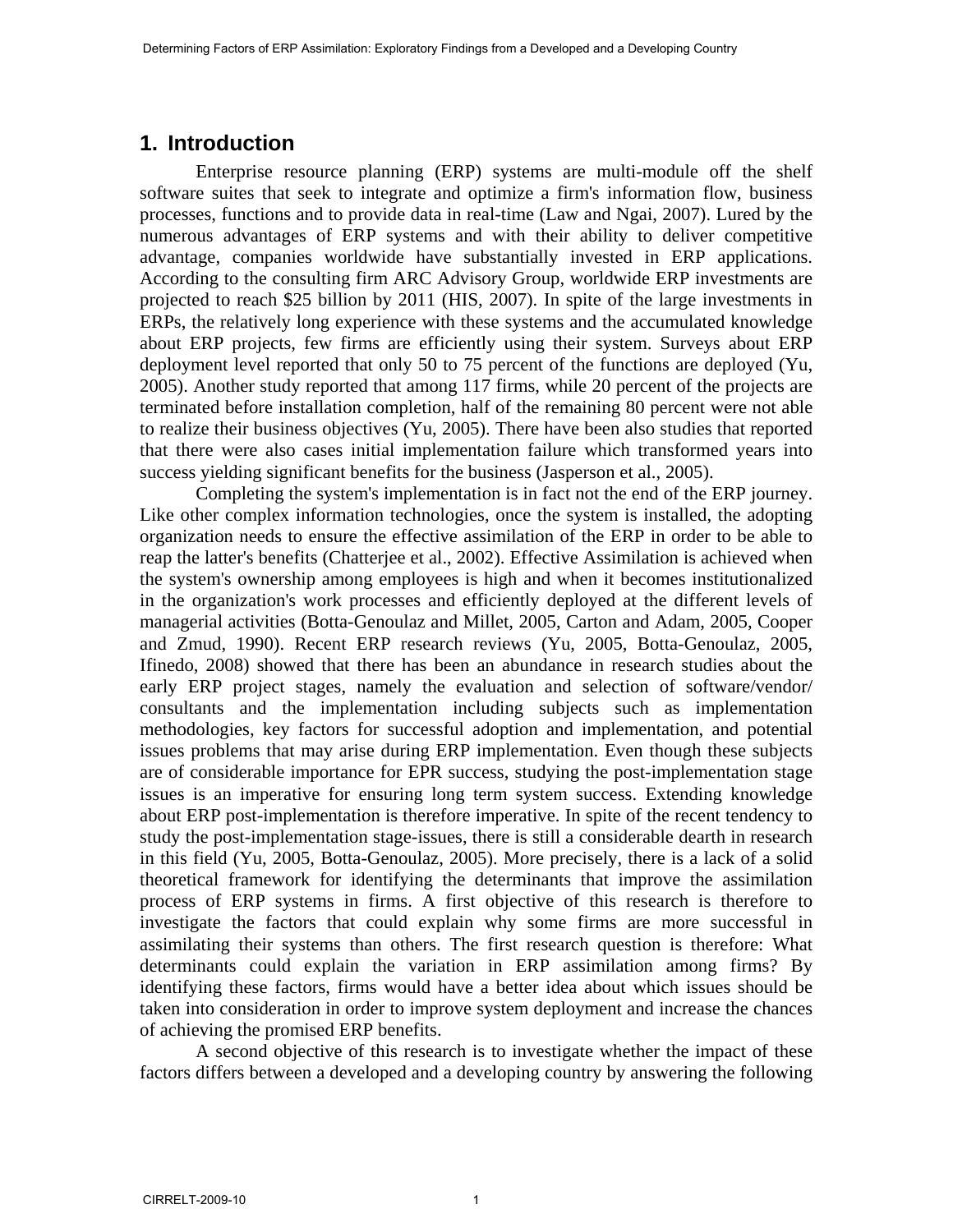question: How does the impact of these factors vary in the case of a developed *versus* a developing country?

In fact, prior ERP research predominantly focused on the North American context (the United Sates in particular) and to a lesser extent the Western European application context. Scant studies dealt with the developing countries context (Ngai et al., 2008) in spite of the valuable lessons that could be learned from their experiences. Developed countries, such as USA, Canada and some western European countries have long been the major adopters of ERP systems (Huang and Palvia, 2001). However, the ERP market in developing countries has been also considerably expanding. For instance, according to IDC, a market research and analysis firm, Middle Eastern and North African countries, has been escalating reaching \$206 Million in 2006, representing an increase of 33% (IT Facts, 2007). Since the vendors of the largely used ERP brands originate in Europe and North America, these two regions' business practices as well as the vendor's norms and values are very likely to be replicated in the ERP's embedded business modules (Sheu et al., 2004). Previous research showed that when implemented in other countries with different culture, economic conditions, government regulations, management style, and labor skills, several problems could arise. These problems are often related to the misalignment between ERP features and organizational requirements, cultural differences, integration issues and the level of economic development of various countries (e.g. Soh et al., 2000, Davison, 2002, Huang and Palvia, 2001, Rajapakse and Seddon, 2005). Additional efforts are therefore required to better understand ERP projects in developing countries. Since most of ERP research in developing countries was realized in Asian countries, mainly China, we opted for a country of the unexplored North African region. Therefore, for illustrative purposes, we chose Tunisia as a developing country and Canada as a developed country.

In spite of its small size, Tunisia has transformed itself into a newly industrialized and open economy and has been in parallel dynamically developing its information technology (IT) infrastructure (Yagoubi, 2004, FIPA-Tunisia, 2007a). The Tunisian economy is essentially composed of SME with the manufacturing sector representing about 20% of the GDP (FIPA-Tunisia, 2007b). Since the signature of the Free trade agreement with the European Union in 1995 to remove tariff and other trade barriers on the majority of consumer goods by 2008, manufacturing firms had the burden of improving their products and services quality, flexibility, reliability and speed in order to be able to compete with firms in more advanced countries (Yagoubi, 2004). It is also worth noting that about 47% of the manufacturing companies are totally exporting (Industry Promotion Agency 2008) and are mainly dealing with western European partners. Among other things, these firms had to modernize their technologies and to upgrade their management and production methods and practices. In order to improve their effectiveness and flexibility, several Tunisian firms adopted technologies such as computer aided design, and computer aided manufacturing systems and ERP. Since 1997, many subsidiaries of multinational companies were forced to implement the system in response to the requirements of their partners/headquarters. Subsequently, with the establishment of major ERP vendors representatives established themselves in the country (e/g. SAP and Oracle in 1998), more and more companies, large and SME, recognized the advantages of these systems and their importance for their long term survival.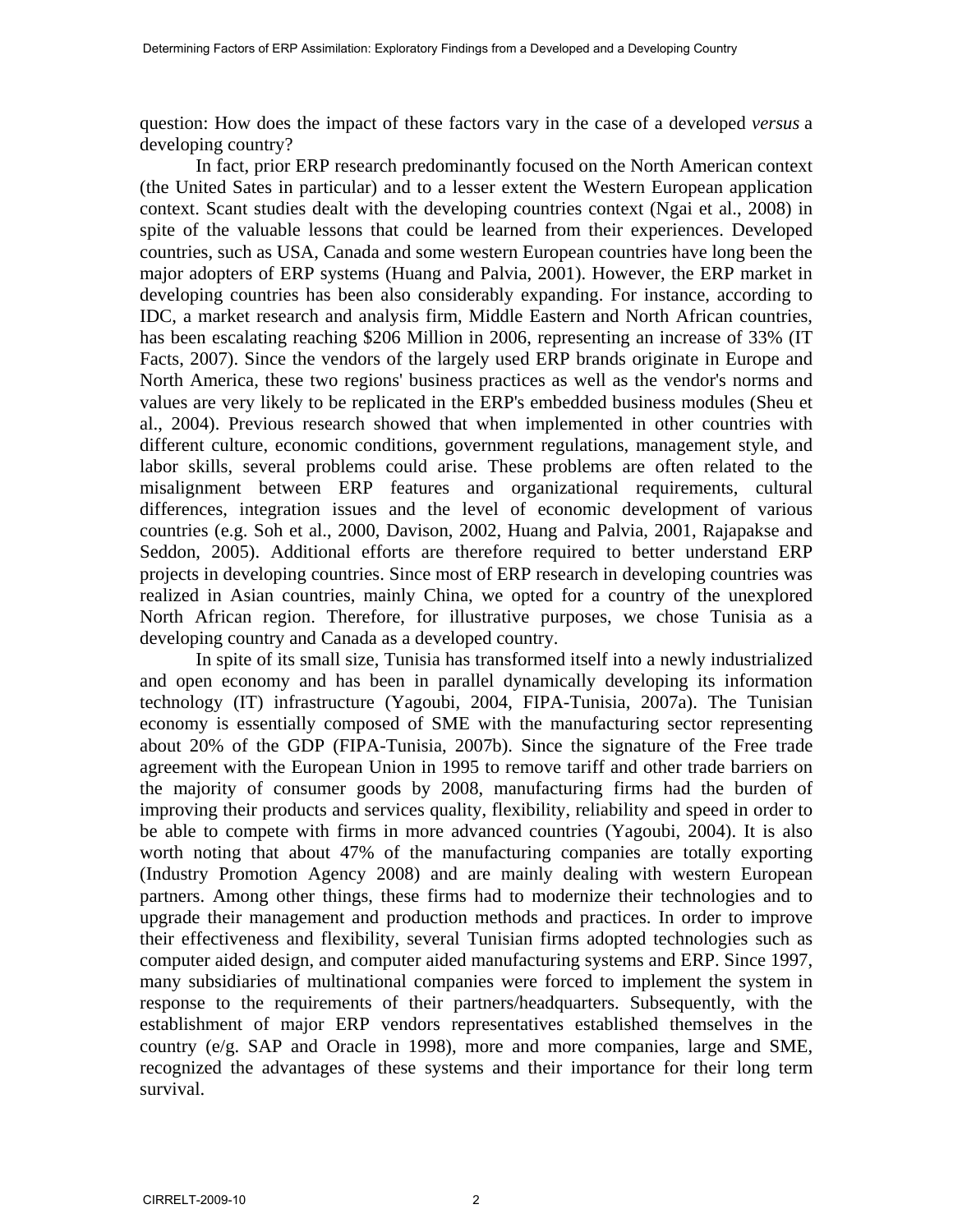This paper is organized as follows. First we provide an account of the theoretical foundations of the concept of assimilation. Next we present the theoretical framework that guided our empirical research followed by a description of our methodology. Section 5 provides a brief description of the participating companies. The cases analysis and research findings are presented in section 6. At last, we offer some concluding thoughts.

## **2. Theoretical foundation**

The diffusion of innovation theory represents our primary approach to study the assimilation process. Roger's diffusion of innovation theory posits that the perceived attributes of the innovation and the firm's characteristics (mainly centralization, size, slack, formalization, and interconnectedness) influence the adoption and use of an innovation (Rogers, 1995). Although it seems to be quite appropriate to study innovation use, Roger's model has been criticized of being mainly adaptable to simple technological innovations requiring individual decision making. More research has, therefore, been made, based on Roger's theory, to better explain the diffusion of complex technological innovations. For instance, Tornatzky and Feleischer's (1990) model considers three aspects of the firm's context that influence a complex innovation's adoption and assimilation process. The three groups of contextual factors, also denoted as TOE, are: technological, organizational, and environmental. The additional environment category is an important component in the model as it could present both constraints and opportunities to its operations (Tornatzky and Feleischer, 1990). The firm's environment includes its industry, its partners and competitors, its partners, external resources, government as well as any other direct or indirect source of pressures or motivations that could impact its operations. The organizational context organizational context describes measures such quality of its human resources, size and scope, the centralization and formalization and the amount of slack resources. The technological context considers the internal and external technological resources that are available for the firm. The TOE has been used in several studies to examine the adoption and implementation of several IS applications including technologies proved to be empirically appropriate and useful for studying complex innovations (Zhu et al., 2004) including ERP systems (e.g. Bradford and Florin, 2003). The relevance of contingency factors, including organizational, technological and external factors, for ERP implementation and benefits realization have been significantly stressed by several researchers.

ERP systems are packaged software embedding in their basic architecture business knowledge and business process reference models also called "best practices" (Srivardhanaa and Pawlowski, 2007). They bring in also the knowledge and expertise of implementation partners (Srivardhanaa and Pawlowski, 2007). All this knowledge, which evolves and increases with each upgrade, needs to be properly understood and applied in order to support business analysis and decision making (Shang and Hsu, 2007). It has been in fact argued that most technologies exhibit an assimilation gap defined as the condition where organizational assimilation and use lags far behind organizational adoption (Fichman and Kemereer, 1999). Moreover, there has been evidence that the functional potential of IT applications is being underutilized in organizations and that they are not being properly used. Usage is often limited to low level features and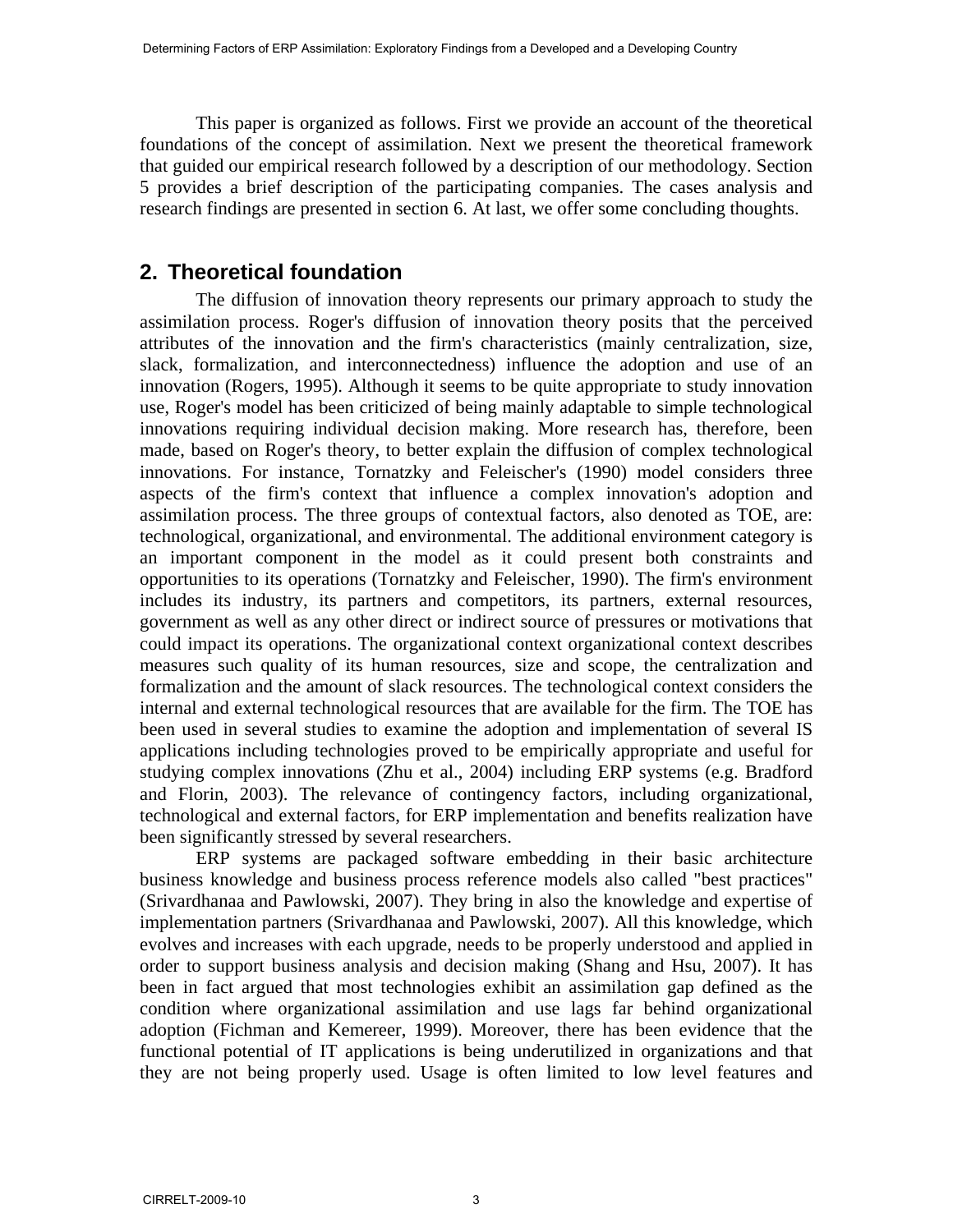technology related extension of the available features are rarely initiated (Shang and Hsu, 2007).

In their diffusion stage model, Copper and Zmud (1990) identify six stages for IT projects, three of which denote the post-implementation phase. These are: acceptance, routinization and infusion. During the acceptance stage, users are incited (mandated) to commit to the system use. During routinization, the technology's use is no longer considered to be out of ordinary and becomes part of the work routines. Its use is sustained and becomes repetitive and spontaneous. Beyond routinization -i.e. during the infusion stage- the system becomes deeply and comprehensively embedded in the organization's work system and value chain (infusion). The firm would opt at this stage to further integrate the system and extend its functionalities by adding new modules or applications to support new activities and to reach external partners (Muscatello and Parente, 2006). With the accumulated learning and experience, users should be encouraged to move beyond the basic system features and to use more of use of the system functionalities to support more (sophisticated) tasks (Hsieh and Zmud, 2006) Users at this stage could even extend the system features and try to explore and to innovate with the technology therefore supporting tasks that were not recognized by the designer prior to the implementation of the system (Jasperson et al., 2005, Hsieh and Zmud, 2006) use of the system functionalities to support more (sophisticated) tasks. Botta-Genoulaz and Millet (2005) suggest three level of ERP use: an operational stage where the system is mastered to control the exiting data; a second tactical stage where the system is used to better control the firm's operational processes; a final strategic stage where the system is used to support the firm's strategy.

For the purpose of this research, we define assimilation as the extent to which the system is diffused and institutionalized in the organization's work processes and managerial activities namely operational control, management (tactical) control and strategic planning.

## **3. Research Framework**

Drawing on the ERP implementation and IS assimilation literature, we focused on factors within the three main contexts that could influence the ERP assimilation process: the technological context factors, the organizational context factors, and the environmental context factors. The following figure illustrates the research framework that guided our empirical investigation framework. Since our research was primarily exploratory, we chose to not specify any formal hypothesis that could act as an impediment to discover important insights and new dimensions while realizing the research.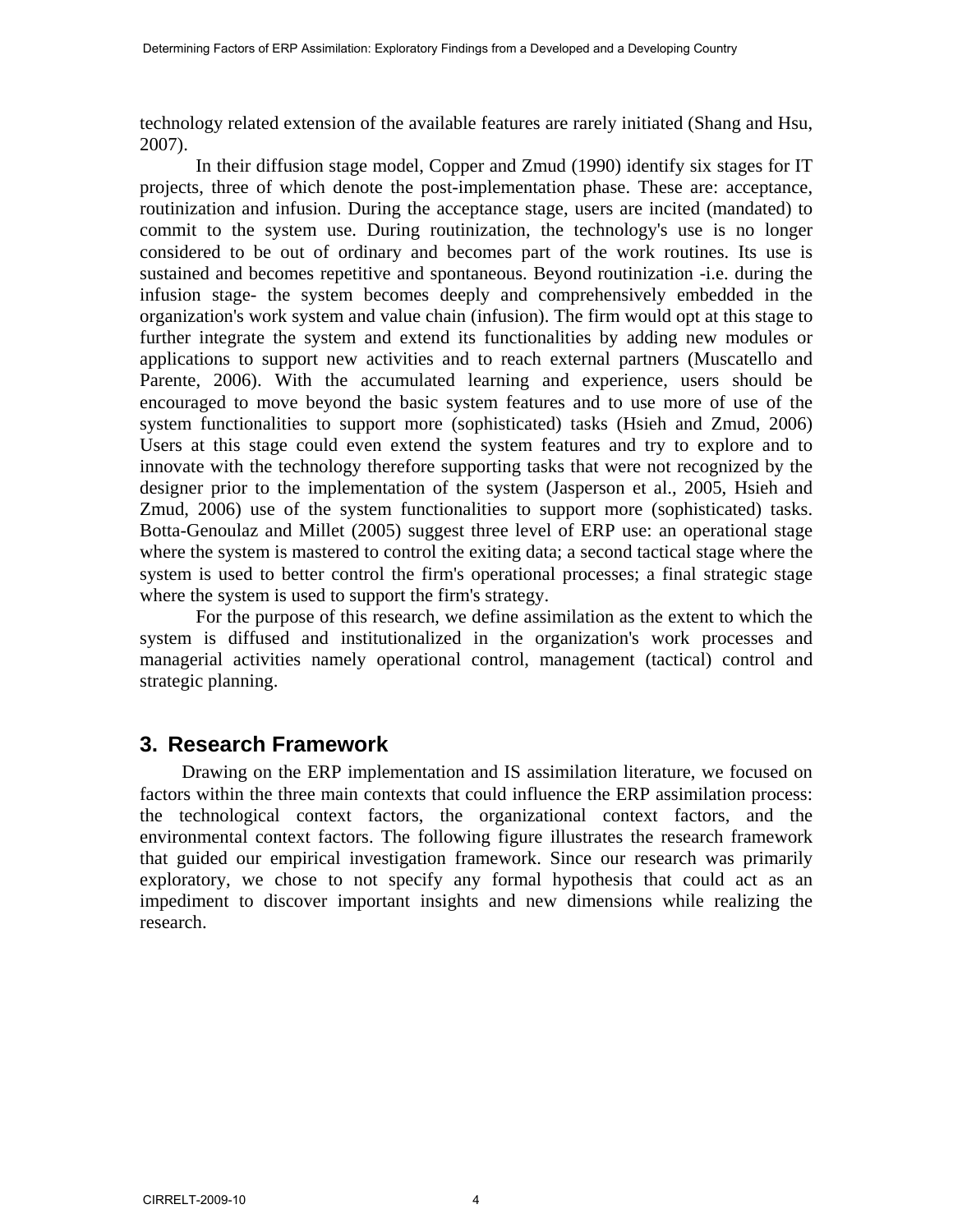

**Figure 1** Research framework (Adapted from Kouki et al, 2007, forthcoming)

This framework postulates that the presence of three sets of critical success factors, namely organization-related, technology–related and environment-related success factors will result into an efficient assimilation of the ERP system. Similarly, overlooking these factors will cause the inefficient assimilation of the system. The inefficient assimilation of the ERP system would lead to an ineffective system and could even cause the failure and the abandonment of the system.

## **4. Methodology**

We have adopted in this research the in-depth case study approach (Yin, 2003). This approach has been commonly used in information system research (Myers, 1997). We used this exploratory approach given that little is known about ERP assimilation and the contingency factors that influence this phenomenon in a developed and a developing country. Case study research is also a useful strategy to study a complex phenomenon in its natural setting phenomenon and is appropriate for new topic areas (Yin, 2003, Eisenhardt 1989). Using the case study method enables us to "retain the holistic and meaningful characteristics of real-life events, such as (…) organizational and managerial processes" (Yin 2003, p.2). It has been also argued that the exploratory case study is an appropriate research strategy for theory development (Yin, 2003, Eisenhardt 1989). Unlike the approach where the researcher does not rely on prior theory and where the development of relevant theory, hypotheses, and concepts are a purpose of the project, we adopt the approach where the researcher works with an explicit framework

 Nevertheless, we draw in our study on prior theory, diffusion of innovation theory and TOE framework, in addition to ERP implementation and use and IS assimilation literature to identify some of the factors that are relevant to our subject. Data and theory are therefore linked iteratively (Eisenhardt 1989).

We have used the multiple-case study approach in order to increase generality and support to our findings (Yin, 2003). Six manufacturing companies were chosen: 3 in the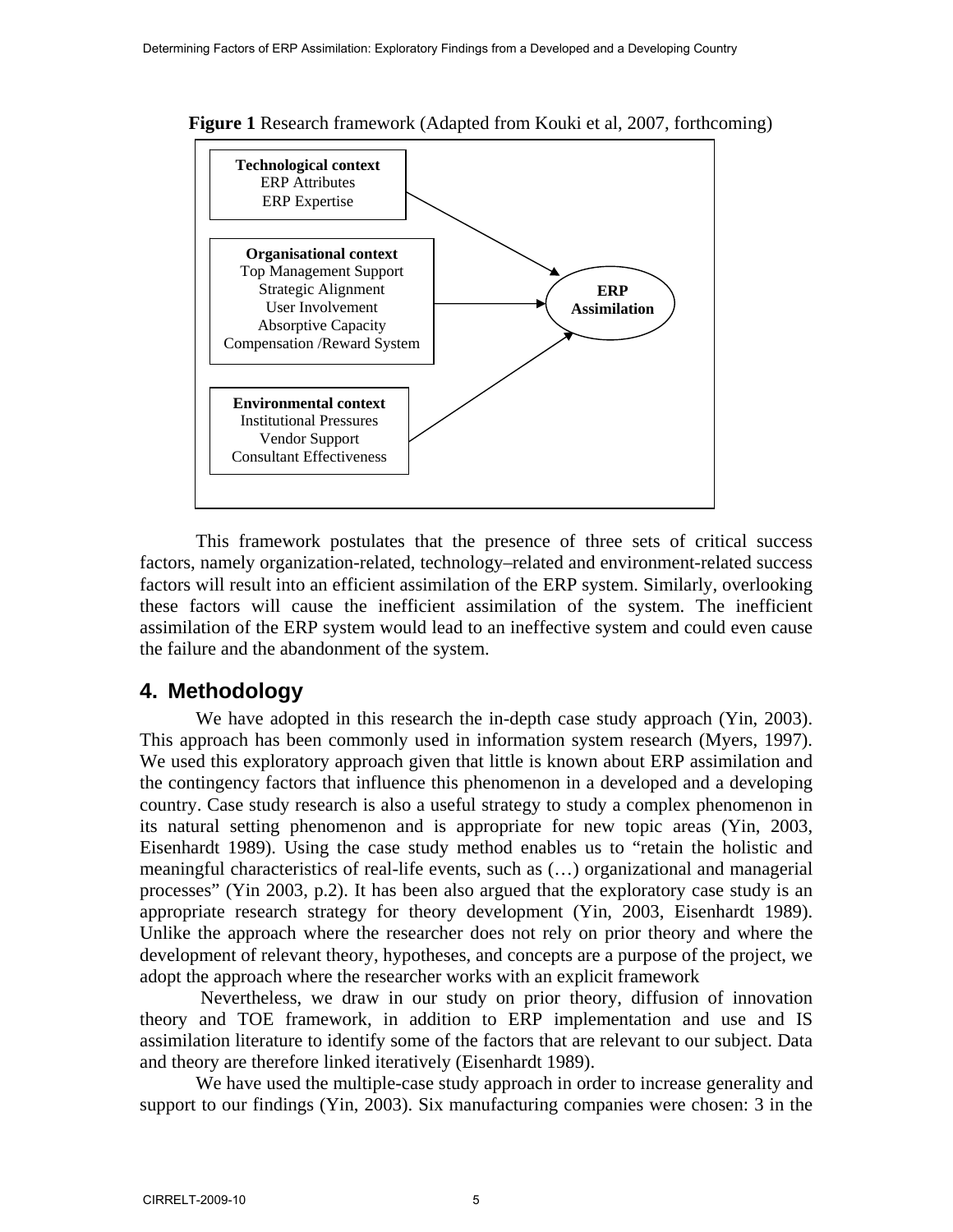Canadian province of Quebec and three in Tunisia. They were all at the postimplementation stage with different levels of success. A case study protocol was developed in order to guide the semi-structured interviews. The protocol was reviewed and pre-tested in three manufacturing companies in order to validate the questions and improve them. At least five managers were interviewed in each company, including the operations/production manager, the marketing manager, the finance/accounting manager, the IT manager and a plant manager. The primary source of data was the in-depth semi structured interviews. Field notes, documents provided by some responds, and archival data such as on-line data, and documents provided by the companies represented other sources of data. These spruces of data enriched the collected data through interviews, and helped in the diversification of the different types of data. The interviews lasted between 40 and 90 minutes. The interviews were tape-recorded, with the prior permission of the interviewee. Respondents talked freely especially after being reassured about the anonymity of the interviews. The interview questions aimed at investigating the relevance and the importance of the suggested factors for the assimilation process and on exploring any extra significant variables. Problems that had been encountered and handicaps that affected the effectiveness of the assimilation process were also identified by the respondents.

In order to ensure the rigor of the study and quality design and findings, we conducted several validity tests as illustrated in the following table.

| <b>Test</b>                                                                                                                               | <b>Approach used</b>                                                                                                                                                                                                                                                                                                                                                                                                                             |
|-------------------------------------------------------------------------------------------------------------------------------------------|--------------------------------------------------------------------------------------------------------------------------------------------------------------------------------------------------------------------------------------------------------------------------------------------------------------------------------------------------------------------------------------------------------------------------------------------------|
| 1. Construct validity/<br>confirmability<br>Ensuring objectivity and limiting<br>bias and subjectivity throughout<br>the research         | <b>Triangulation</b> using multiple sources of evidence<br>(multiple respondents, tape-recorded interviews, notes,<br>on-line documents, other company documents);<br>verbatim interview transcripts and notes with sufficient<br>citations for the different portions of each case study<br>database; key informants reviewed the case study<br>assistant reviewed interview<br>research<br>reports;<br>transcripts, data analysis and findings |
| Internal validity/ credibility<br>2.<br>Extent to which causal<br>relationships could be<br>established; ensuring research<br>credibility | • Within-case analysis; cross-case analysis; cross-nation<br>analysis; pattern matching; cross-checking results with<br>researchers, the research assistant and colleagues                                                                                                                                                                                                                                                                       |
| 3. External validity/<br>transferability<br>Ensuring the generalization of<br>the findings                                                | "Literal and theoretical replication logic for multiple<br>cases across two different countries; comparison with<br>extant literature                                                                                                                                                                                                                                                                                                            |
| 4. Reliability/dependability<br>Demonstrating that the<br>operations of a study can be<br>repeated with the same results                  | Interview protocol; tape-recording the interviews;<br>maintaining a database of findings and collected data;<br>multiple researchers; key informants reviewed the case<br>study report; researchers and colleagues reviewed data<br>analysis and conclusions                                                                                                                                                                                     |

Table 1 Validity and reliability measures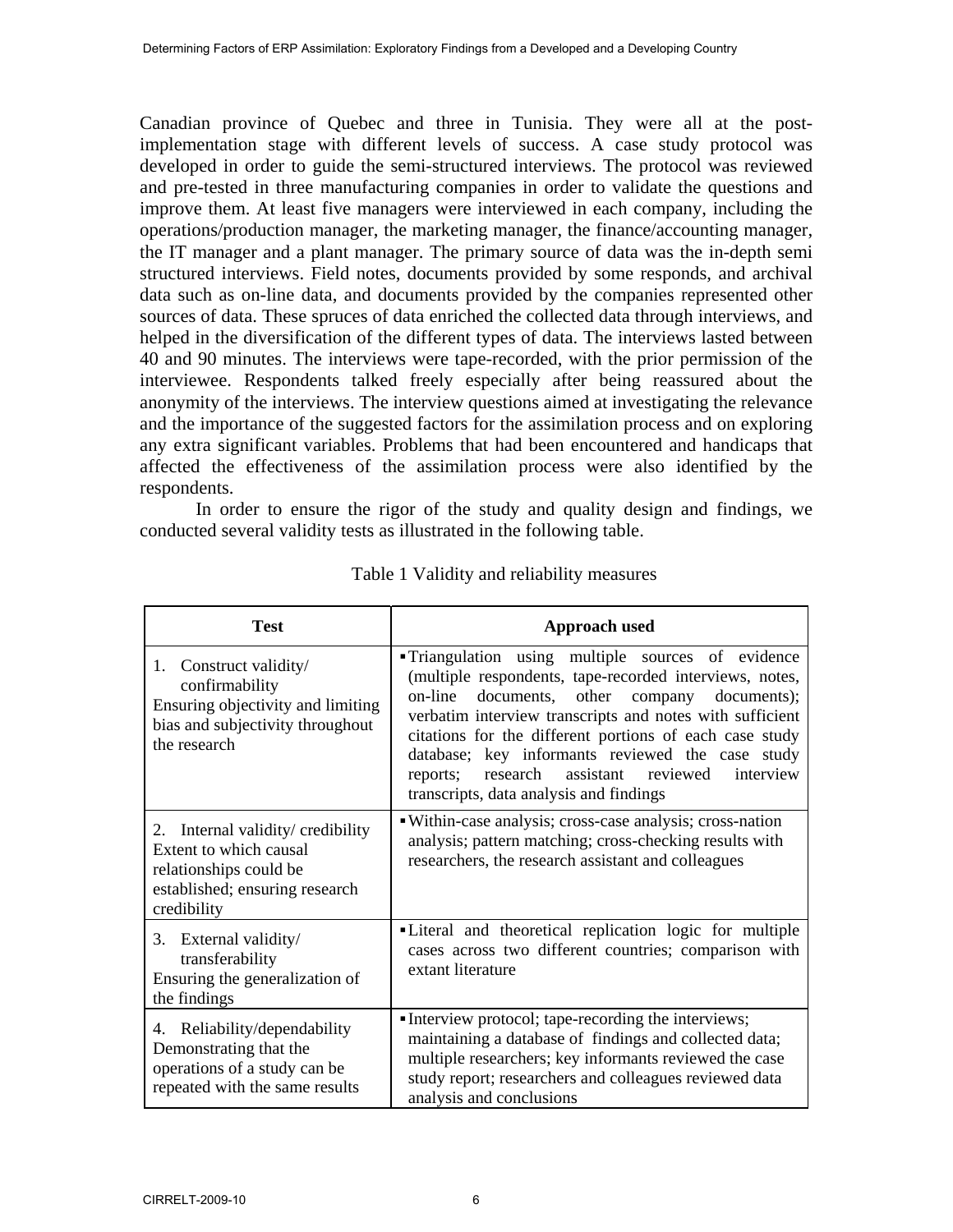# **5. Brief companies' backgrounds**

## **5.1 Canadian companies**

#### *Company A*

Company A is a medium-sized leading food processing company in the province of Quebec. Its products include a variety of cookies and crackers manufactured in 5 facilities in Quebec, Ontario and one in the US. Over the years, the company has experienced sustained growth with sales exceeding \$160 million US. The company mainly needed a system that evolves with its requirement, satisfies its clients' pressures, and therefore a system that helps it maintain and improve its competitive position in the market. An ERP system was the appropriate answer to these needs, especially that its adoption came early (in 1997) compared to their competitors in the market. The purpose of choosing SAP among other ERP brands was simply because the decision makers "felt" that it was the right product for them.

## *Company B*

Company B is one of the leading North American producers of plastic products. It serves a wide range of industries and operates in four facilities. It has also a network of sales offices and warehouses in Canada and the United States. The main motivation behind ERP adoption was the need to integrate and standardize the firm's financial data. A motive that justifies also the choice of JD Edwards (JDE) compared to other ERP brands. The choice of that brand was also justified by the low number of people required to support the system and its lower complexity compared to other ERP brands Further more, the aging manufacturing system that was no longer supported by its vendor and the need to integrate the firm's functionalities were other motivations to implement an ERP system in the firm. The system went live in the first plant in December 2004.

## *Company C*

Company C is a division of a North American leading pulp, paper and forest products company. The wood division operations include the manufacturing, marketing and distribution of lumber and wood-based value-added products both in Canada and the United Sates. In addition to a remanufacturing facility, and due to a number of economic difficulties including the high timber costs, the lower demand for lumber and wood chips as well the Canadian dollar fluctuations, Company C is currently operating in just five of its eleven sawmills. Two main factors motivated the ERP implementation in 2002. The company needed to standardize its financial and accounting systems and to have a unique database for its clients and suppliers. Moreover, with the increasing off-shore competition, Company C realized the need for a system with high potential that would provide it with high flexibility, integration and customer responsiveness and that could help improve its competitiveness and long-term viability.

## **5.2 Tunisian companies**

## *Company D*

Company D belongs to a leading group consisting of three agri-food companies. Company D is the largest dairy in Tunisia. Its operations comprise the production of dairy products including sterilized and fermented milk, curd milk, yogurt as well as dry, condensed and evaporated milk. During the last decade, the company experienced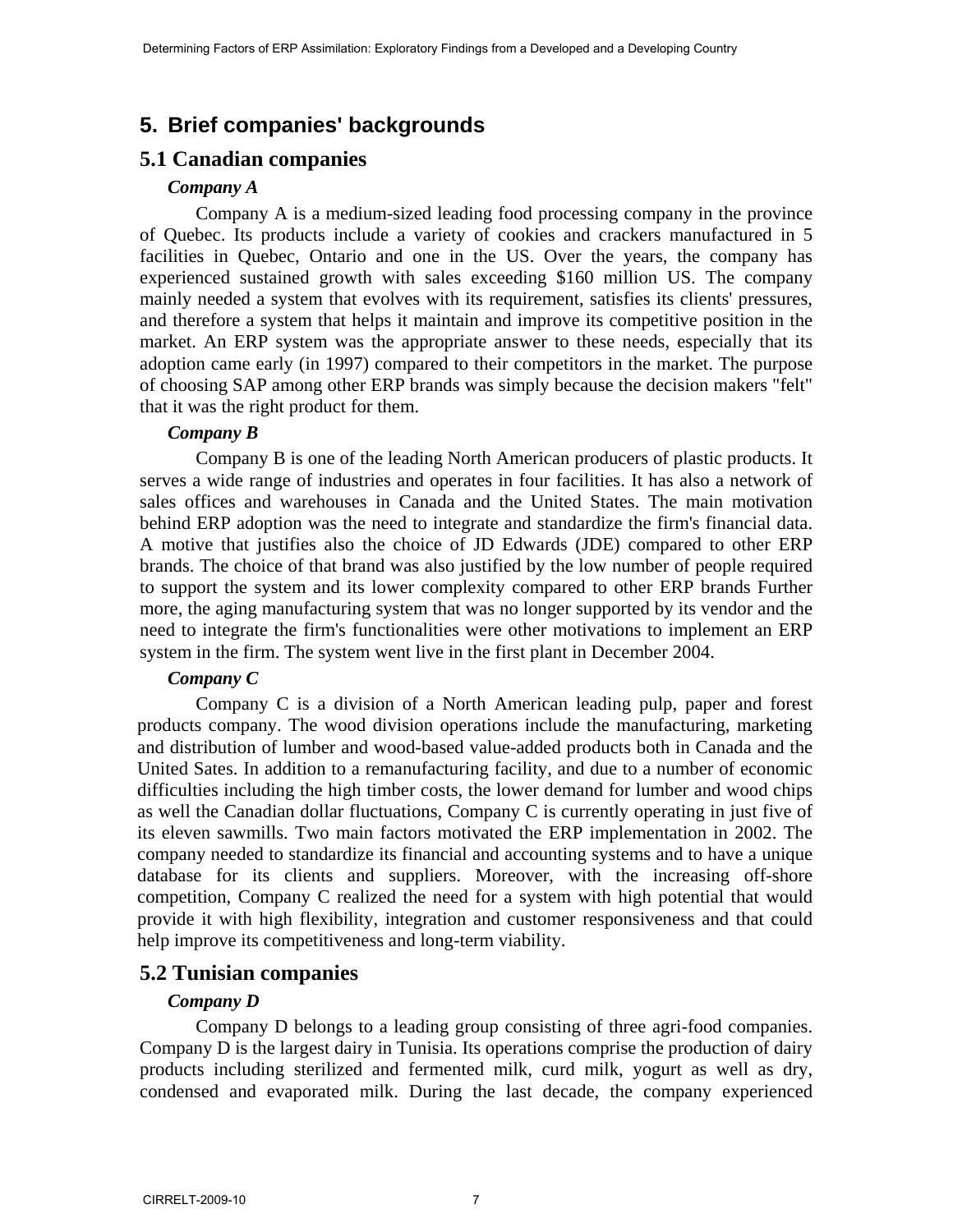sustained growth, with over 90 million of sales, mainly through the diversification of its products and the acquisition of another dairy company (hence adding a second plant to its original one). With the increasing competition in the dairy sector, in addition to the consumers' requirements for high quality products, Company D heavily invested in technology in order to sustain its competitive position. Adopting an ERP system appeared to be an optimal solution to face the firm's challenges. The firm needed a system that allows the integration of the firm's data (accounting, inventories, materials management, etc.) and the tracking of costs and that improves the firm's flexibility and visibility. The system's implementation started in 2000 and followed a stepwise approach.

#### *Company E*

Company E is a subsidiary of a leading global petrochemical company. Its activities include the production and packaging of lubricants, the storage and distribution of fuels as well as the storage of Liquefied Petroleum Gas (LPG) and Bitumen. With about 400 employees and with its diversified products, Company E is among the leaders in its field in Tunisia with sales exceeding 100 million. The company's first ERP implementation dates back to 1996. The system integrated all of the firm's locations and plants and operations run smoothly at the national level. In 2006, the company's headquarters decided to standardize and harmonize the African region's operations and functions in order to improve the compliance among its subsidiaries, decrease operating and production costs, satisfy and support its growing needs and its strategic changes. The project was also a transitory phase towards a global but more complex and a better performing ERP.

#### *Company F*

Company F is one of four companies of a leading group in all types of furniture manufacturing and marketing. Company F manufactures a wide variety of products including wood, melamine, metallic and plastic furniture, kitchens, metallic frameworks and glass transformation for furniture and buildings. The company employs about 1000 employees. Its ten plants' final products are sold to the group's commercializing company. With the falling of trade barriers with the EU and the elimination of taxes, the company needed to improve its productivity as well as the quality of its products. The ERP system was therefore adopted in order to help the company centralize its data, standardize its business processes and track and reduce its costs. The company's system went live in 2000 following a big bang approach.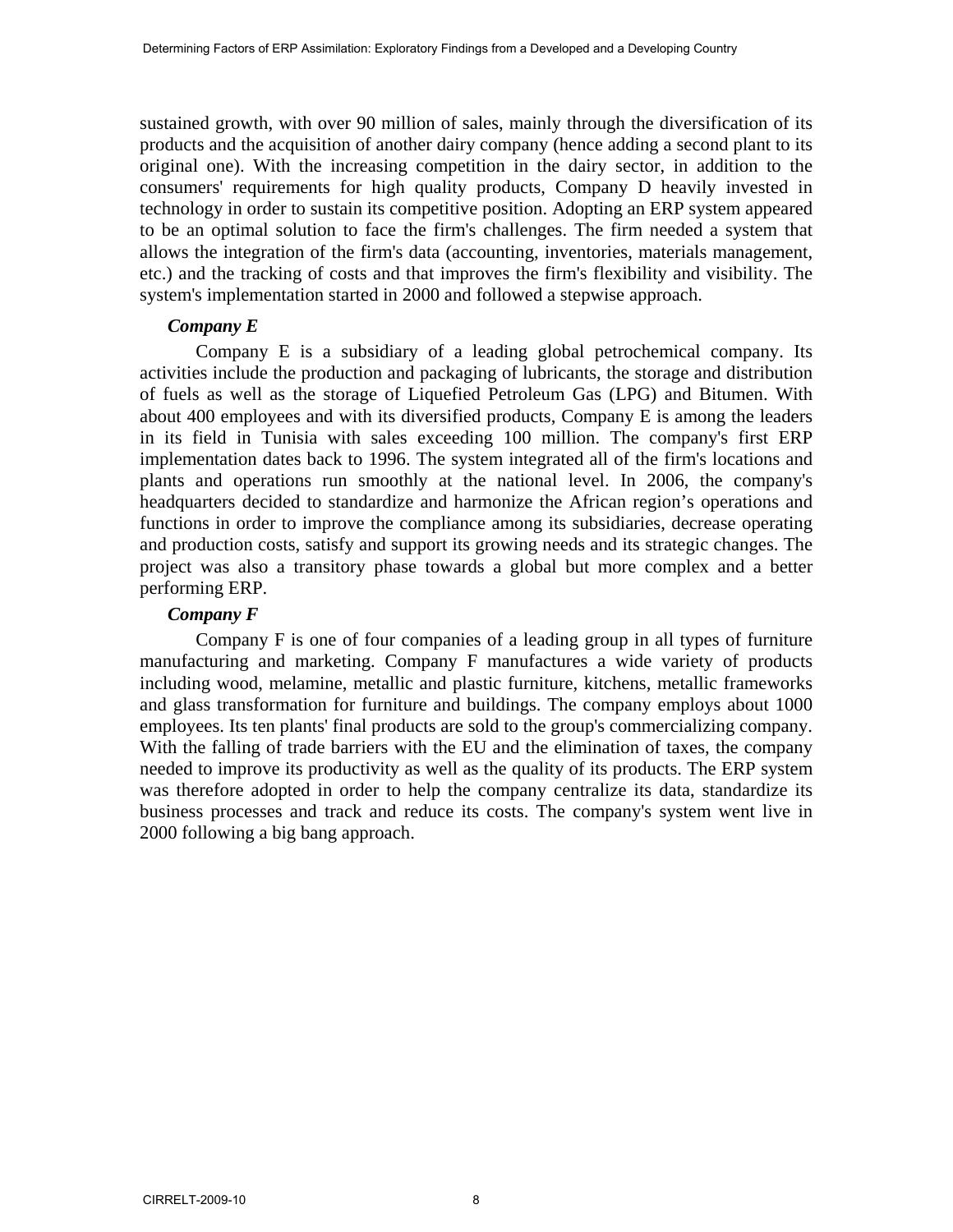|                                  | Company A           | ≃<br>Company        | Company C           | $\mathop{\rm Comparison}\limits_{\sim}$ | Company E                              | $Compary$ $F$       |
|----------------------------------|---------------------|---------------------|---------------------|-----------------------------------------|----------------------------------------|---------------------|
| Number of                        | About 500           | About 1000          | About 2000          | About 700                               | About 400                              | About 1000          |
| Employees                        |                     |                     |                     |                                         |                                        |                     |
| Sales million US                 | More than \$160     | \$160<br>More than  | About \$280         | More than \$90                          | More than \$100                        | More than \$48      |
| (as of 31 Dec. 2006)             |                     |                     |                     |                                         |                                        | (in-group sales)    |
| Type of System<br>Used           | <b>SAP</b>          | JD Edwards (JDE)    | <b>SAP</b>          | JD Edwards (JDE)                        | JD Edwards (JDE)                       | JD Edwards (JDE)    |
| Implementation<br>Date (go-live) | 1997                | 2004                | 2002                | 2000                                    | $2^{\rm nd}$ : 2006<br>$1^{st}$ : 1996 | 2000                |
| Reason for System                | Suitable for the    | ess<br>·Requires 1  | Already used for    | ·Requires less                          | $\bullet$ System chosen by             | ·Requires less      |
| Selection                        | firm's operations   | people for support  | the paper division  | people for support                      | the headquarters                       | people for support  |
|                                  | "Felt" that SAP     | than other brands   | · Has potential for | than other brands                       | · An intermediate                      | than other brands   |
|                                  | was the best        | ·Less complicated   | customer service,   | ·Less complicated                       | system before                          | ·Less complicated   |
|                                  | solution for them   | than other systems  | accounting,         | than other systems                      | moving to a more                       | than other systems  |
|                                  |                     | ·Satisfies the      | operations, etc.    | ·Satisfies the                          | complex one.                           | •Satisfies the      |
|                                  |                     | business needs      |                     | business needs                          | Satisfies the                          | business needs      |
|                                  |                     |                     |                     | · Suitable for firm                     | business needs                         |                     |
|                                  |                     |                     |                     | size                                    |                                        |                     |
| Motivating factors               | $\cdot$ Y2K problem | ·Integration of the | Need to             | •Centralization of                      | · Part of a wider                      | ·Improving          |
| for Adopting ERP                 | ·Clients' pressures | firm's financial    | standardize the     | the firm's data                         | (pan African)                          | productivity with   |
| System                           | Need for a system   | data                | financial and       | · Improving and                         | project for business                   | the increased       |
|                                  | that evolves with   | ·Outdated           | accounting systems  | insuring                                | process                                | competition         |
|                                  | the firm's          | manufacturing       | of the division     | transparency in the                     | standardization                        | •Centralization of  |
|                                  | requirements        | system              | headquarters and    | company                                 | · Intermediate stage                   | the group's data    |
|                                  | ·Detailed           | Need to integrate   | mills)              | · Insuring data                         | towards a more                         | ·Standardization of |
|                                  | information for     | the firm's          | Need for a system   | traceability                            | complex and                            | business processes  |
|                                  | taxation            | functionalities     | that supports       |                                         | higher performance                     | •Cost reduction     |
|                                  |                     |                     | growth              |                                         | system                                 |                     |

**Table 2** Companies' Profiles

Table 2 Companies' Profiles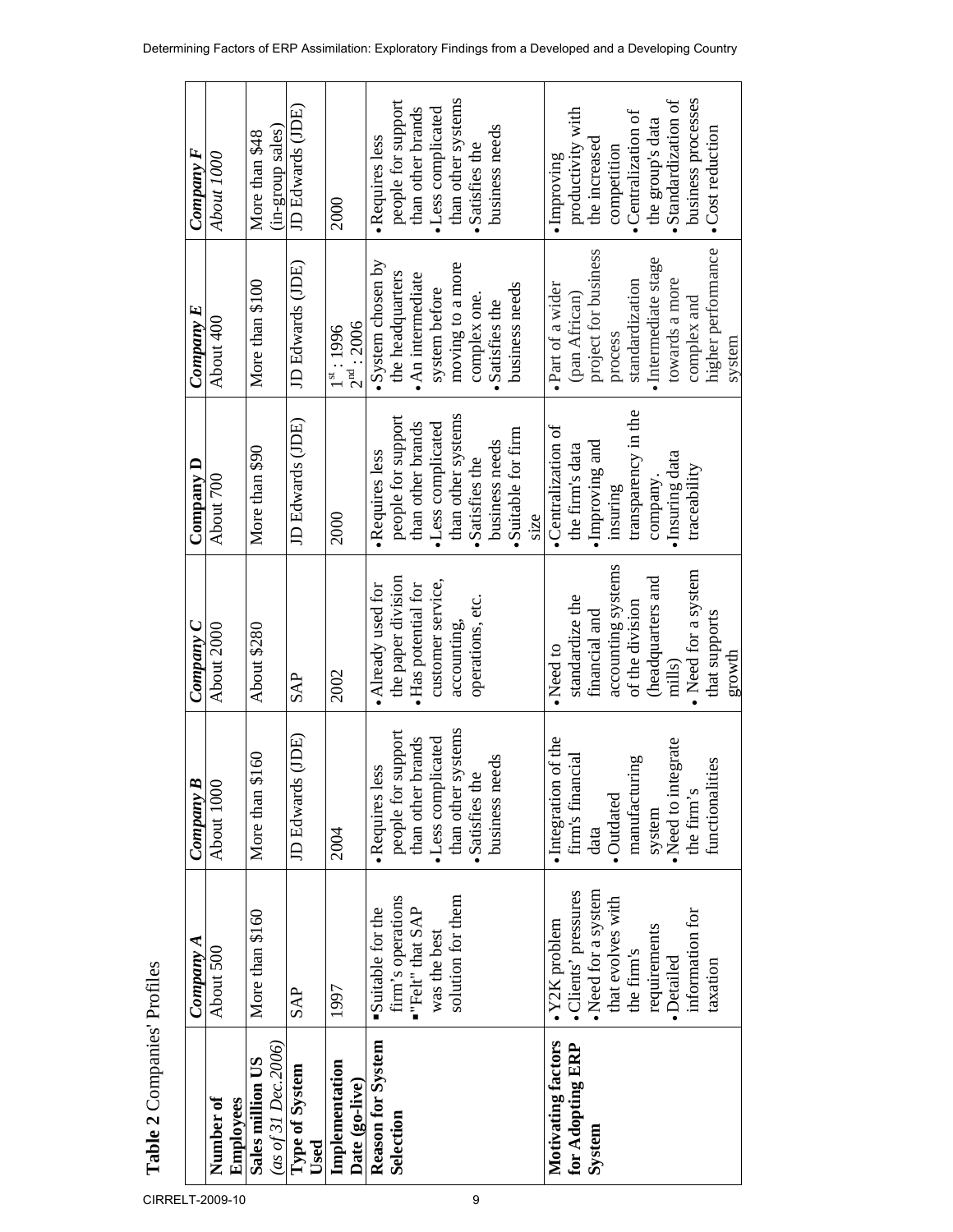# **6. Case Analysis**

In this section each variable of the research framework will be described followed by the research findings of the different case studies. Table 2 provides a summary of the six cases.

## **6.1 Technological context**

#### **6.1.1 ERP attributes**

It is strongly acknowledged in innovation literature that innovation attributes such as ease of use, relative advantage, and compatibility have an impact on the technology's diffusion and the level of use of the system (Wu and Wang, 2006, Hsieh and Wang, 2007).

All respondents agreed that the level of complexity decreases over time as users get more and more used to the system. There was however more stress on the system ease of use and conviviality by JDE adopters, namely companies B, D, E and F than SAP adopters, that is companies A and C. For instance, even though company A has been using the system since more than 10 years, the complexity of some of the system functionalities discouraged its use for high level decisions. Also, according to several respondents in companies B, C, E and F, early post-implementation output quality issues such as data accuracy, timeliness, integrity and reliability negatively impacted the level of users' involvement and deployment of the system and encouraged in many cases the use of parallel systems. In spite of the frequent interventions of the IT/ERP experts, many of these issues persisted. The causes were attributed not the system, as several respondents asserted, but rather to the human factor. Many shop floor employees are either reluctant to enter data on time or simply ignore the system (because of lack of training during the early stages of the ERP project, hostility towards technology, rejection of change, lack of understanding of the system's relative advantage) which negatively influenced data quality, its integrity and reliability. The domino effect of the "bad data" negatively affects the system outputs. The frustration that these problems cause leads some decision makers, in Company F for instance, to simply bypass the system and use the traditional methods of work.

## **6.1.2 IT/ERP Expertise**

As users start working with the system and learning about its limits, bugs and problems reports and requests for adjustments and new functions become more rampant during the post-implementation stage (Musaji, 2005). An internal IT/ERP expertise is accordingly very crucial to provide continuous system maintenance, fine tuning and user support (Musaji, 2005, Kumar et al., 2003).

All companies, except for Company E, had an internal ERP team. Company F had also a business unit for each module that identifies the business people's needs and parameterize the system based on the expressed needs. Company E was supported by a virtual multinational ERP team that is responsible of solving the users' problems. Even though, company E's respondents were satisfied with the expertise and the level of support of the help desk; they preferred an on-site ERP team. They argue that the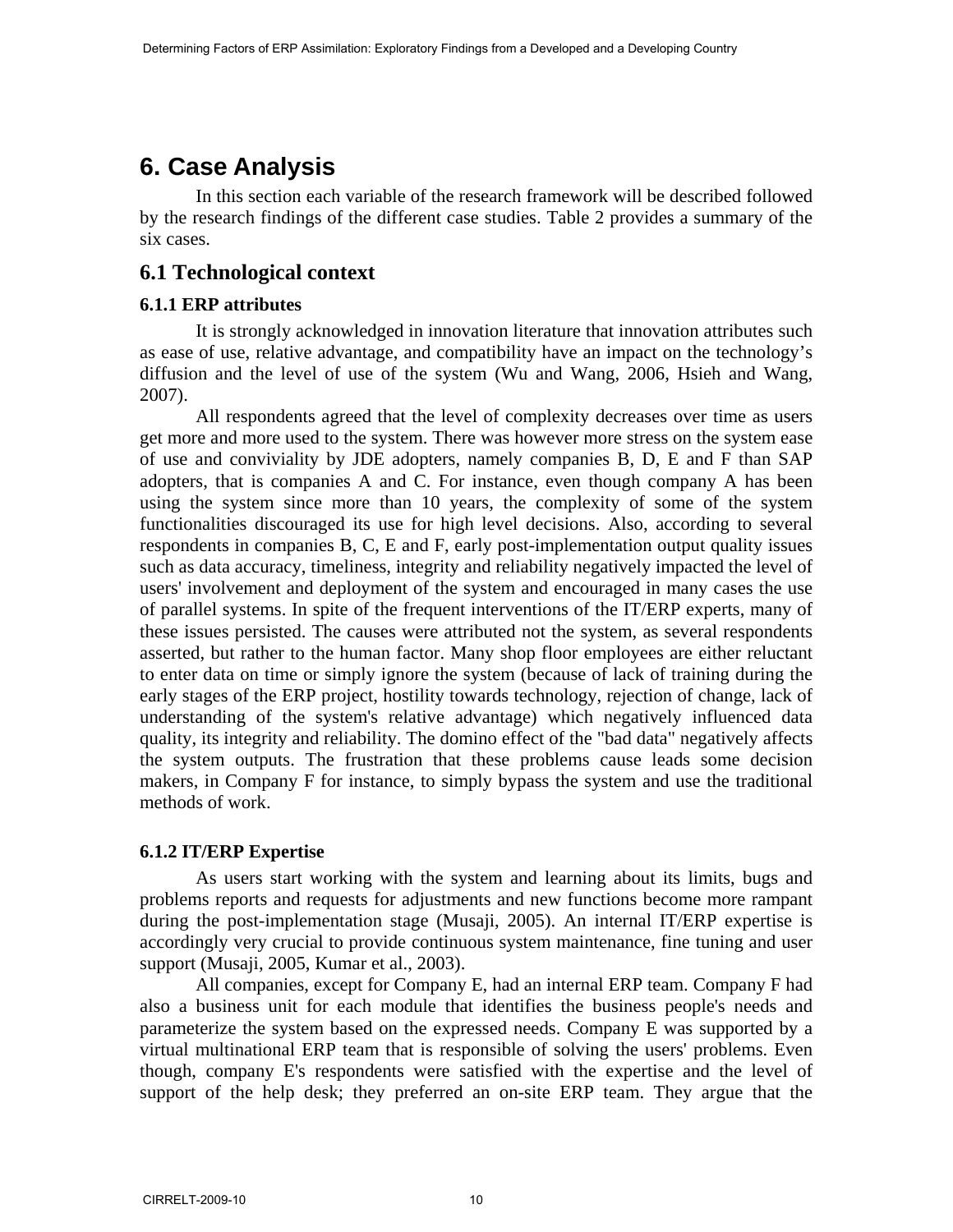physical presence of the IT team enables better interaction and understanding of the users' problems. Similarly, respondents in Company C, who had a centre of ERP expertise serving all of the group's divisions, expressed the importance of having an ERP unit dedicated to their needs, especially that the division went through critical times due during the implementation and early post-implementation stages due to the significant resistance of employees towards the system. One major problem that was signaled by respondents in companies B, C, D and F, and that was hampering the system assimilation is the heavy workload and the high turnover rate of ERP experts. The Tunisian companies D and F justified the high turnover rate by the high demand for ERP experts and the external competitive wages of such experts. Respondents at Company F added that the dissatisfaction with the new boss supervising the ERP team, his incompetence in the ERP fields, the lack of trust of the ERP team members in his capabilities, his negligence of their concerns and issues, the lack of recognition and utilization of their talents significantly contributed to the decision of departure of several skilled IT employees. In order to limit the drainage of its experts, and the resulting negative effect on the firm's performance, senior management at Company F motivated its engineers with a significant increase in salary in order to accelerate and improve the deployment of its production module. In fact, before the passing away of Company F's ERP project leader, all those who work on the ERP and the head of the departments met on a weekly basis to brainstorm on the system development and improvements, to exchange experiences and to learn about each departments needs. With the arrival of the new responsible who lacked the ERP competency and who was essentially assigned based on his seniority all of the mentioned activities disappeared and there were no follow-up to the system's problems. This has negatively impacted the level of motivation of his subordinates, who were much better skilled with the system. Consequently, much of the work was to improve the deployment of the existing modules. Evening and night shifts represented a different type of problems for Company A. most of the evening and night workers were less trained then their day colleagues and the ERP team members were mostly available during the day. Efforts were however made in order to provide appropriate support for evening and night shifts but it remained less than what was required. Another critical point that could restrain the ERP assimilation was signaled by respondents at companies B and D is the organizational culture that values products innovations over IT innovations. They argued that the system acceptance and assimilation could have been much easier if their organization's culture valued IT innovations, the IT department and IT objectives and strategies higher.

## **6.2. Organizational context**

#### **6.2.1 Top management support**

Top management support has been recognized in ERP literature to be an essential factor for an EPR project (Law and Ngai, 2007). Even though the type and level of support throughout an ERP project stages might vary, this factor remains an important determinant for sustaining and promoting the effective system use (Nah and Delgado, 2006). Several researchers stressed the importance of the financial support for the postimplementation stage to cover costs such as IT infrastructure and ERP upgrades, training and IT and ERP resources. It has been also argued that the top management perceptions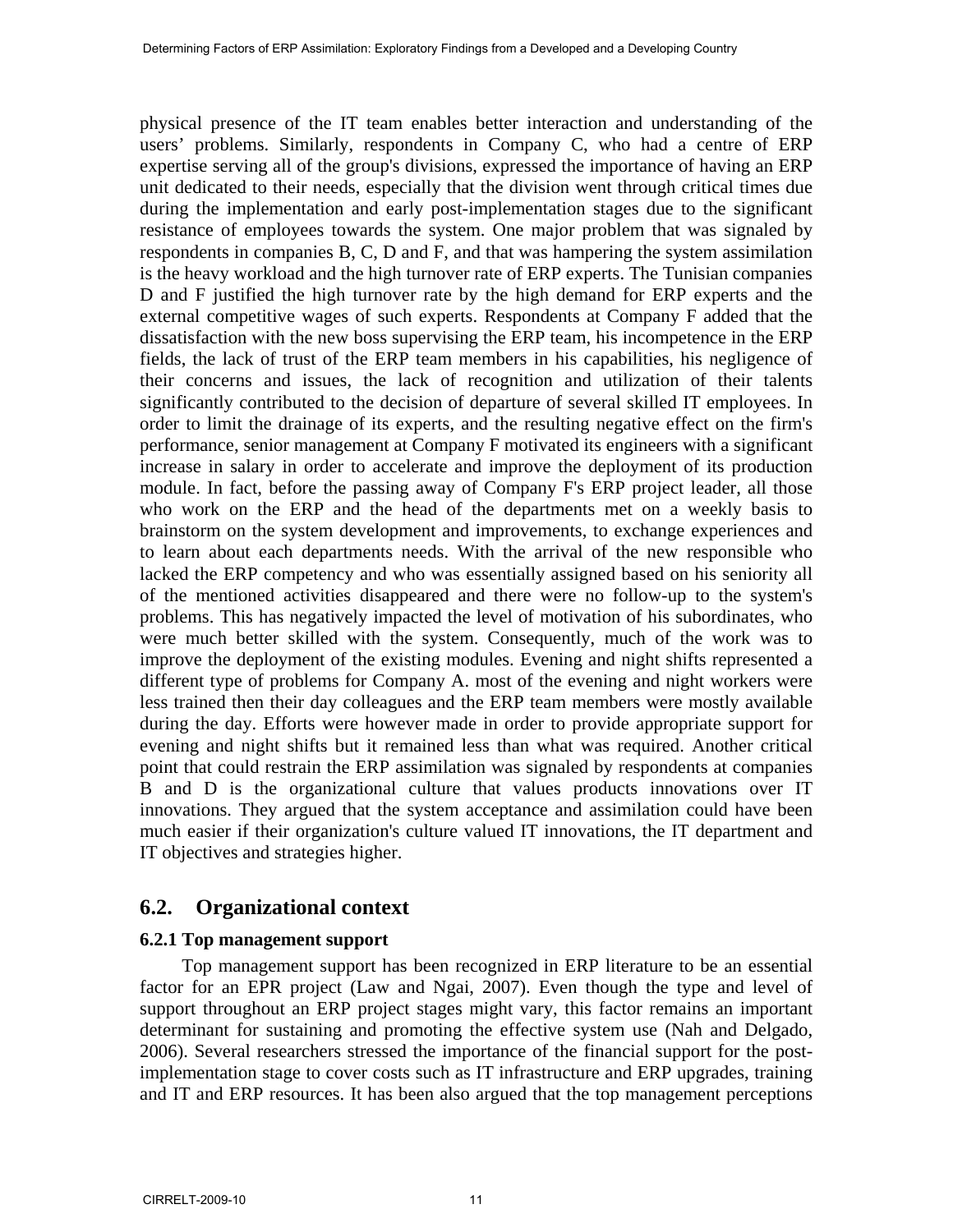and attitude towards the system could shape the norms and values of the organization to facilitate (or impede) the system assimilation (Chatterjee et al., 2002).

All companies reported that they were receiving the adequate financial support for upgrades and system requirements from senior management. Companies C, E and F, however, found it often difficult to justify the need for the financial support especially that the system's return on investment (ROI) takes longer than other investments. The availability of the financial support, however, does not necessarily reflect the real perceptions of top management about the system's usefulness and value. In Company A, for instance, the CEO was still involved in person in the ERP steering committee to discuss the system developments and the system was always among the firm's top priorities. Similarly, middle managers were generally actively involved in the system's development processes and many took part in the ERP steering committee meetings to exchange experiences and suggest improvements for the system. Top management involvement and support was lower at companies C, D and F. At Company C, the significant lack of involvement of both top management and middle managers during implementation negatively influenced the system buy-in in the company once the system was installed. Resistance was significant and therefore extensive efforts were made to adjust the system and to satisfy the different users' needs. With the huge amounts of money spent on the system during the early project phases and the numerous problems encountered during the early post-implementation, there were no plans to any extensions and upgrades were essentially technical. At Company D, due to the frequent delays and problems experienced after the implementation of each module, top management did not fully trust the system's capabilities and lacked interest and support. Priorities were, furthermore, always given to projects with quicker and tangible returns than those of the ERP system. As a respondent at company B puts it: "*culturally speaking, priority is given to investments in products and not in IT*". Indeed, respondents at companies B, D and F stressed the importance of the role of top management in transforming the organizational culture and in supporting the prevalence of an EPR culture, "a *culture of openness, information sharing, doing work on time, real-time and transparency*". Respondents at Company D stressed also the importance of top management interventions to solve issues such as political conflicts that were hampering the acceptance and assimilation of the system, lack of personnel leading to heavy work overloads depriving users from mastering the system, lack of information sharing and hostility to the "new" system among several users. In spite of the awareness of their top management of the system potential in improving the firm's performance, the lack of policies to encourage or rather imposing the system use negatively impacted the system assimilation. In fact, the operations manager at Company D emphasized that the strategic willingness of effectively assimilating the system to reap its rewards should go hand in hand with an operational willingness. Imposing the system use, strict control of users to prevent them from using parallel system, the relocalization of the employees who produce parallel reports were examples of operational policies suggested by our respondents that top management could apply in order to improve the system assimilation.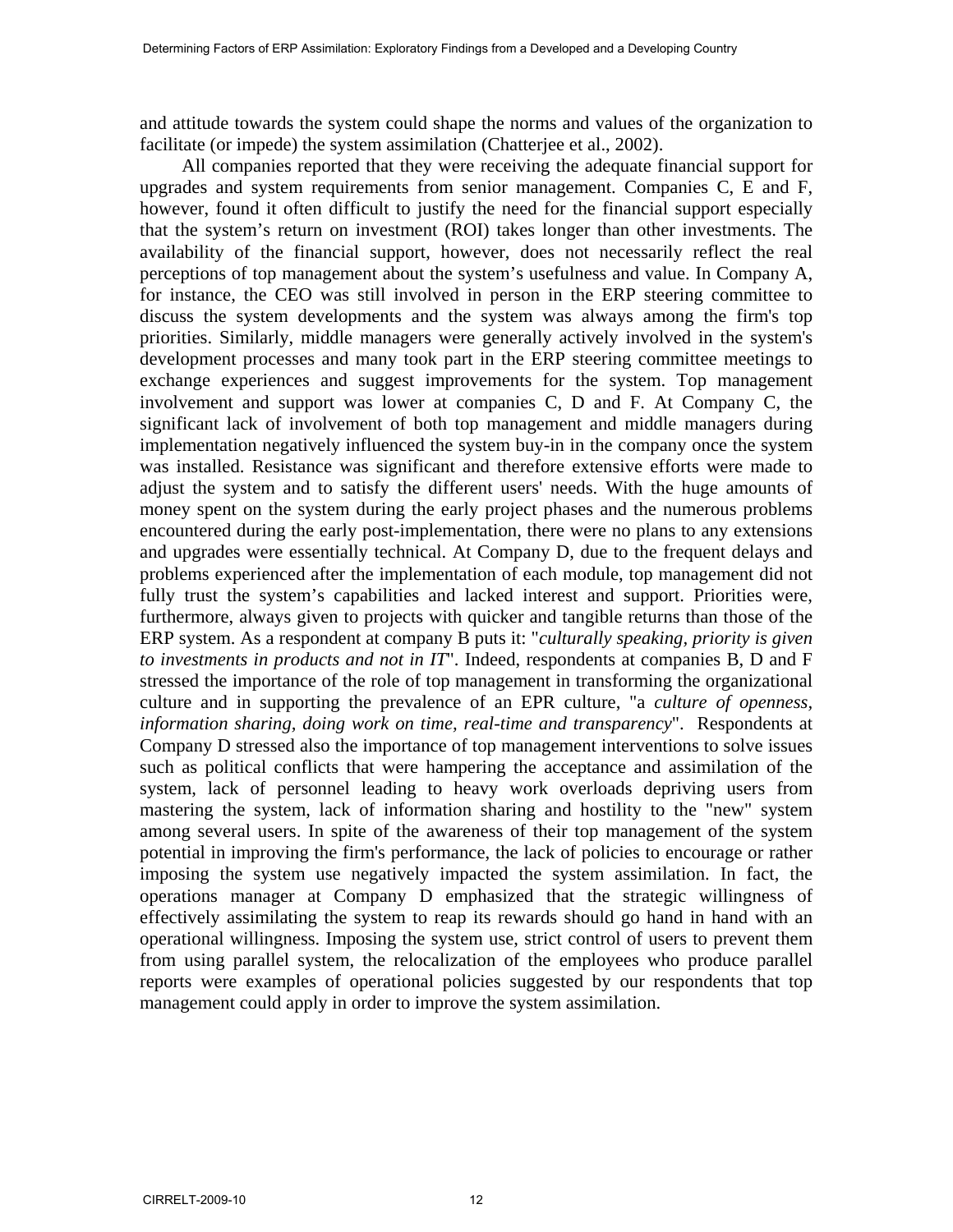#### **6.2.2 Strategic alignment**

It has been widely recognized in the literature that alignment gaps between IT systems and business strategies is a chief cause of failing to benefit from the system's potential (Preseley, 2006, Rathman et al., 2005). Researchers in this field seem to agree that major gains are realized when the IT supports, stimulates and enables the firm's strategy (Tallon, 2008). Evaluating the system strategic alignment involves not just the system's support to the firm's strategy but the IT support to the business processes, the IT function status in the company and involvement in business strategy formulation and the management practices the impact alignment (Tallon, 2008, Rathman, et al., 2005).

Companies A and E exhibited the highest level of strategic alignment. The system was highly valued in these firms by both senior and middle managers and was always considered to be an institutional tool for the firm's operational effectiveness. One exception however is the sales manager of Company A who persistently preferred his own methods of work and was never comfortable with the system. The main issue in the remaining companies was the lack of understanding of the system's strategic value that its value goes beyond cutting costs. The situation was improving in Company B with the arrival of the new CEO and the new managers who had an experience with ERP systems. ERP and business staff collaborated better to improve the system deployment and the business vision clearly emphasized the system's importance for the firm to improve its performance. At company C, the system was treated more as an IS project rather than a business project. Even though the system performance was improving, several managers perceived the ERP as a mere replication of their older "good" system. The significant lack of involvement of business people with ERP people and the decision of freezing any further developments in the ERP system by senior management increased the strategic gap. Even though the system was chosen at the origin based on its fit with the firm's strategy, Companies D suffered from significant alignment gaps once the system was implemented. As the company's IT manager puts it, better appreciation of the system potential and alignment gap would be reduced when " *by the realization of the equation: objectives of IS= objectives of Top management*".

One interesting factor that was highlighted by respondents at companies B and F is the reporting relationship of the IT manager and the CEO on the one hand and the IT manager and other department managers on the other hand. A respondent at company D argued that the fact that the IT manager was at the same reporting level as the other departments' managers compromised the execution of his recommendations. In fact, these recommendations were seen as a emanating from a mere peer rather than serious orders from senior management. Moreover, the fact at Company B the IT service was supervised by the finance department reinforced a general perception in the company that the ERP system was to serve primarily the finance department and to tighten the control of the other departments' operations. These negative perceptions negatively impacted the system assimilation level in the company.

Improper communication between business and ERP people was another issue that increased the alignment gaps, such as the case of Company F. Several managers, mainly after the passing away of the first ERP project leader, were reluctant to communicate their needs, mainly those who have been working in the company for a long period of time and who were resistant to any change.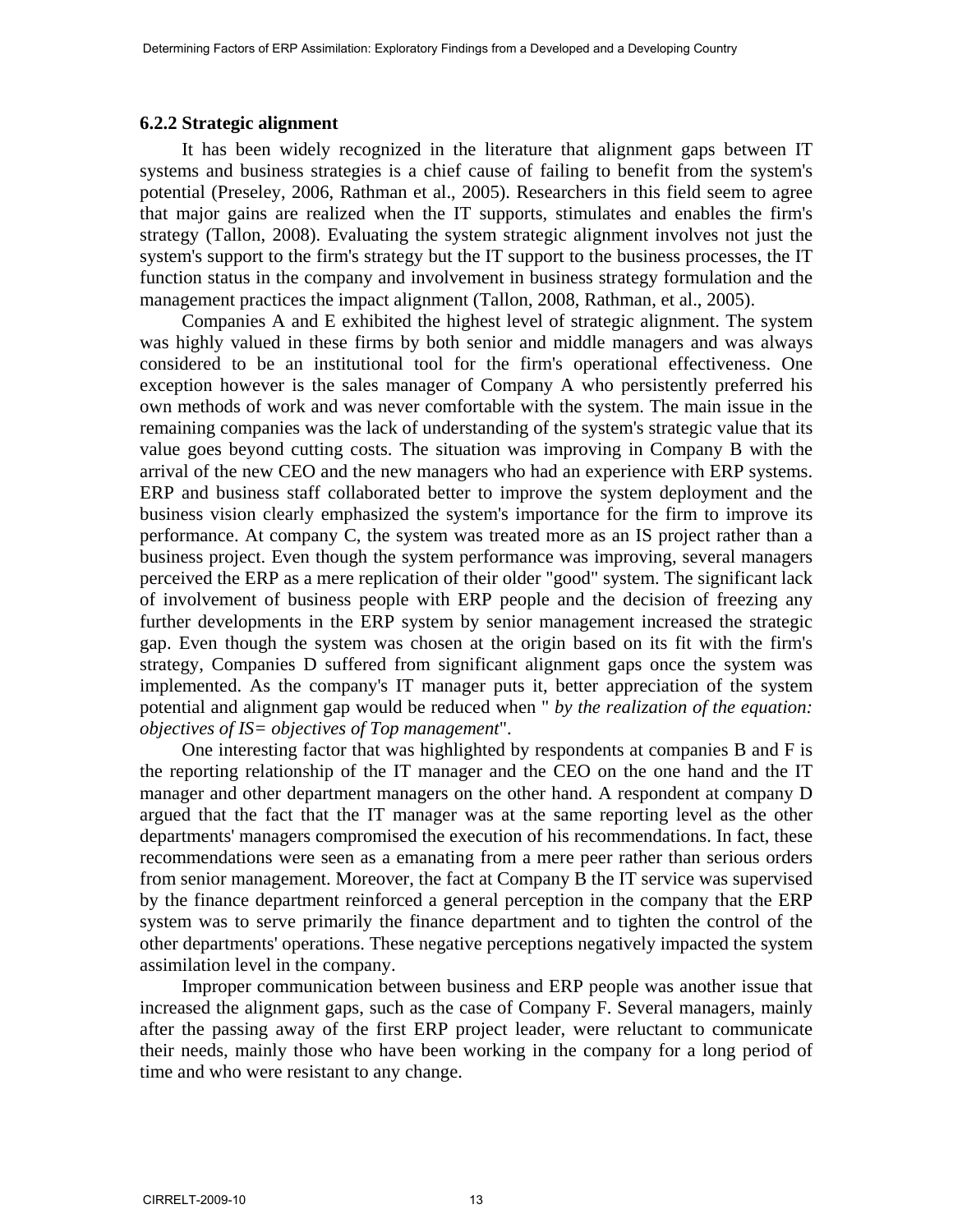#### **6.2.3 User involvement**

Unlike other IS projects, ERP user involvement has been argued to be more beneficial during the post-implementation stage (Wagner and Newell, 2007). Companies must therefore understand how to promote user involvement to ensure long-term ERP assimilation success. According to Wu and Wang (2006), as users gradually learn about the system by experiencing it (experiential learning), they start to understand the system's functionalities and to explore its possibilities and limits. They can therefore better describe their requirements and to ask for adjustments to satisfy their needs (Musaji, 2005). The more they are satisfied with the system, the more they are engaged with it and the higher their level of assimilation is (Wagner and Newell, 2007).

The ERP steering committee at Company A presented a valuable tool for users to get their voice heard. During the committee's regular meetings, users' suggestions were evaluated and classified by priority for evaluation and possible implementation. Over time, and as the system stabilized, users became more satisfied with the system and there no major requests for changes. It was mostly IT savvy users later who were motivated to test and discover the system that made suggestions to improve or modify some aspects of the system. IT respondents at companies B, C, D and F stressed the impact of the users' seniority (number of years spent in the company), even if they were not old, computer literacy and ability to express their needs as elements that significantly impact the level of involvement and commitment with the system. For instance, during the early postimplementation stage there was a general dissatisfaction about the system at some departments and sawmills mainly because of the three above mentioned factors. Significant efforts had to be made therefore in order to better understand the users' needs and problems and to customize the system based on these needs. At Companies D and F, shop floor employees in some plants were reluctant to key in data and considered the act of low importance for their tasks. According to an ERP team member at company F, the education of users plays an important role when it comes to properly articulating and expressing their needs and therefore impacting the level of their engagement and involvement with the system. The fear of being controlled and of sharing information "that was considered to be theirs" was another handicap to getting involved and committing to the system. One important factor that was highlighted by respondents at companies B, C, D, E and F is the level of involvement of managers and its impact on the commitment and involvement of their subordinates with the system. The level of the system's deployment, for instance, at the plants of Company F widely differed depending on the managers' perception of the system's value and their trust in the system. The ERP roll-out units specializing in each module at company F were in fact designed to bridge the gap between the technical ERP experts on one hand and the managers and users on the other hand with the hope of better understanding the latter's' needs, encouraging their involvement and assimilation of the system. At Company B, the arrival of the new managers who had an ERP experience improved the level of collaboration and involvement of users with the ERP. The IT/project manager asserts for instance that it became easier for him to have the approval for freeing the required users fro training or to collaborate in improving the system. At Company D, the IT manager stressed that the fear of change and destabilization among managers discouraged them to get involved and to actively take part in the system improvements and deployment. Likewise, at Company D, the reluctance of middle managers to commit to the system was justified by their "fear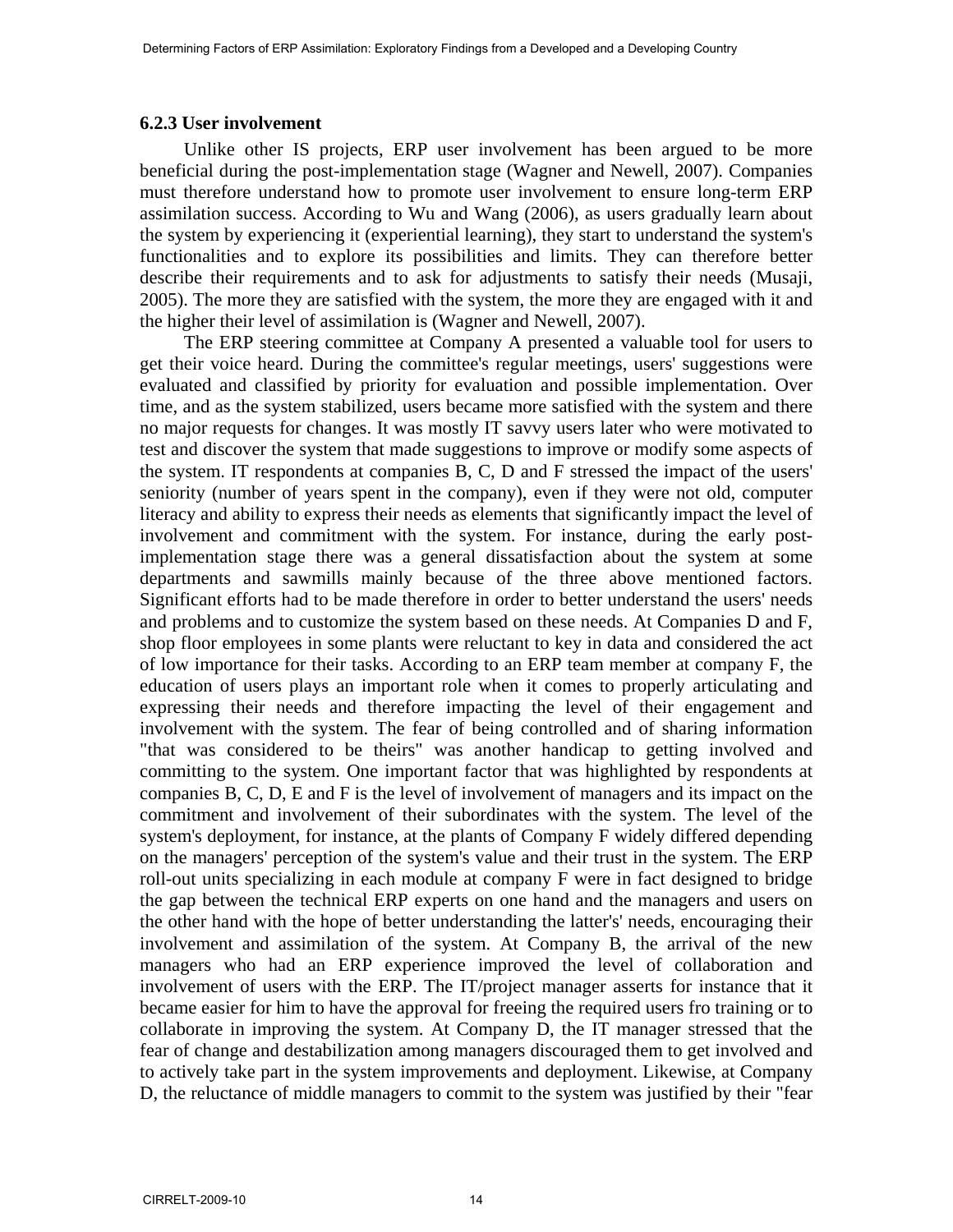of becoming unnecessary for the firm's functioning". For those who trusted more the system, their limited involvement at Company D was also attributed to the heavy workload of the daily tasks, especially with the fast and exponential growth of the company's operations while limiting the workforce. According to the sales manager, even though they were motivated to better use the system, the lack of time and the daily work deprived them from concentrating on learning and mastering the system. As a solution to the lack of involvement and commitment and their corollaries (parallel systems, double checking, etc.), Company D's IT manager and Company B's operations managers believed that if the system use was imposed by top management, through policies and strict rules, the level of system use and assimilation would considerably improve. At the other extreme of the spectrum, managers at Company E have a very high level of system ownership and commitment to the system. Moreover, brainstorming sessions and meetings to discuss changes and to exchange experiences were common rituals in the company, including its plants. The prevailing organizational culture was one of the main factors that was highlighted by most respondents and that was considered as being a crucial factor that influences the level of involvement of both users and managers and the assimilation level in the company. Respondents in Tunisian companies emphasize the fact that an organization needs to understand the mind-set and the culture behind the ERP system which is based on openness, real time and doing things on time, a culture that differs from what was prevailing in several Tunisian organizations.

#### **6.2.4 Absorptive capacity**

Absorptive capacity is the ability to acquire, assimilate (understand and interpret) and exploit external information (Cohen and Levinthal, 1990). Ravichandran (2005) opines that this capacity is influenced by the firm's prior knowledge as well as by its investments to acquire, assimilate and exploit new. In addition to the firm's prior IT and ERP knowledge, tanning, education and communication were argued as being among the most important factors for ERP -post-implementation (Jasperson et al., 2005, Muscatello and Parente, 2006, Willis and Willis-Brown, 2002). Post-implementation training and education allows users to deeply assimilate the system by updating their knowledge, improving their understanding of the system's implications for the organization's processes and of their actions' impact on downstream operations (Jasperson et al., 2005, Nicolaou, 2004). Effective communication between key users, IT/ERP personnel and other external partners improves knowledge exchange and system usage (Nah and Delgado, 2006, Nah et al., 2007).

Among the six companies, just company E had a previous experience with an ERP system; a thing that explains the smooth transition to the high level ERP system and the high level of assimilation of the system. In addition to their high quality help desk, and due to the fact that the system allowed the interaction with a bigger population of users (pan African), Company E users benefited form a wide pool of rich system knowledge. This allowed them to enrich their own use and experiences and to learn about better and more sophisticated uses of the system. Due to their accumulated learning of the system and their long experience with the system, most of the company A's modules were deployed to almost their maximum. Consultants were the major source of knowledge for companies A, B, C, E and F when new modules are to be implemented or assistance is needed concerning interaction between modules (as in the case of Company F). In these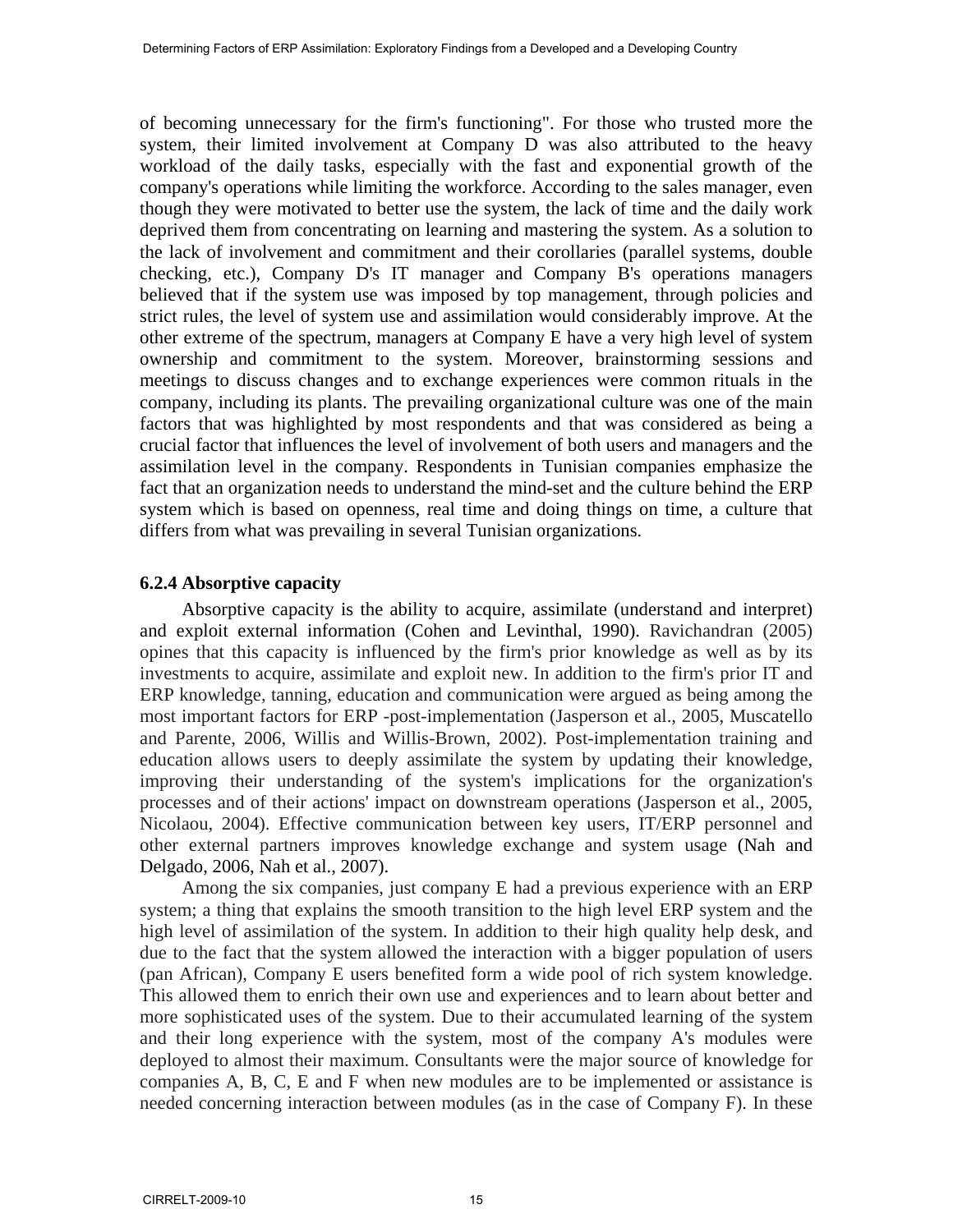companies, the IT teams had upgraded their ERP knowledge mainly through conferences and on-line user groups where ERP knowledge is shared with the global larger ERP users' community. The issue of the absence of a knowledge management system that captures, and stores the acquired knowledge and experience has been once again highlighted by several interviewees when discussing this point. One other major missing element according to most of the respondents is a post-implementation formal training program. Several respondents, mainly IT managers, expressed the need to update the users' knowledge about the system, its evolving requirements and the repercussions of each user's action on other and on the final system outcome. Companies B, C, D and F were in fact suffering from varying level of redundancy and parallel systems which significantly lowered the system assimilation efficiency. Such a redundancy was essentially attributed to the lack of training and proper communication. At company C for instance, the implementation budget cuts targeted primarily training which caused several postimplementation problems. Company C's IT manager asserted that post-implementation training should be done on a periodic basis "*in order to see how people evolve in their learning and system use and in order to assess the needs of future training or business process improvements...It is very important to sustain training especially during the first years of post-implementation*". New comers, in the case of all the studied companies were informally trained on the job by their colleagues to learn the very basic actions that they had to do in order to realize their work. Some respondents highlighted the negative impact of such informal training on the level of system understanding, assimilation of the system which explains the heavy and recurrent need of the new system users for IT support especially when faced with unexpected problems. As a respondent in Company F pointed out unless new recruits are curious about the system, IT savvy and/or have spare time for trial and error most of them limit themselves to the very basic functionalities that they learned from their colleagues.

#### **6.2.5 Compensation/reward system**

There has been evidence that reward strategies such as rewarding the acquisition of new skills, linking compensation to company profits and other strategies promote learning and the institutionalization of favorable behaviors (Jerez-Gómez et al., 2005). In a research evaluating the importance of critical factors across ERP projects' phases, Nah and Delgado (2006) found that ERP team skills and compensation was the most important factor for the post-implementation stage. Kei and Wei, (2008) strongly recommend contingent rewards and praise to foster learning, risk taking, innovation, collaboration and collegial support for ERP success.

None of the studied firms, however, changed their reward system to reward and encourage system use. In some organizations, such as company A, the ERP team members were offered to be eligible for overtime during the implementation stage. During Companies B, C, D and F experienced a high turnover rate of their ERP experts and trained superusers. The high demand for ERP expertise was a common cited problem among the respondents. According to the IT manager at Company *"people find big opportunities somewhere else... ERP opens doors. We're talking about significant increases of advantages for the employee who leaves to work with a consulting company versus being an employee in the company".* Company F respondents stressed also the relatively low wages of ERP/IT experts significantly contributed to the experts departure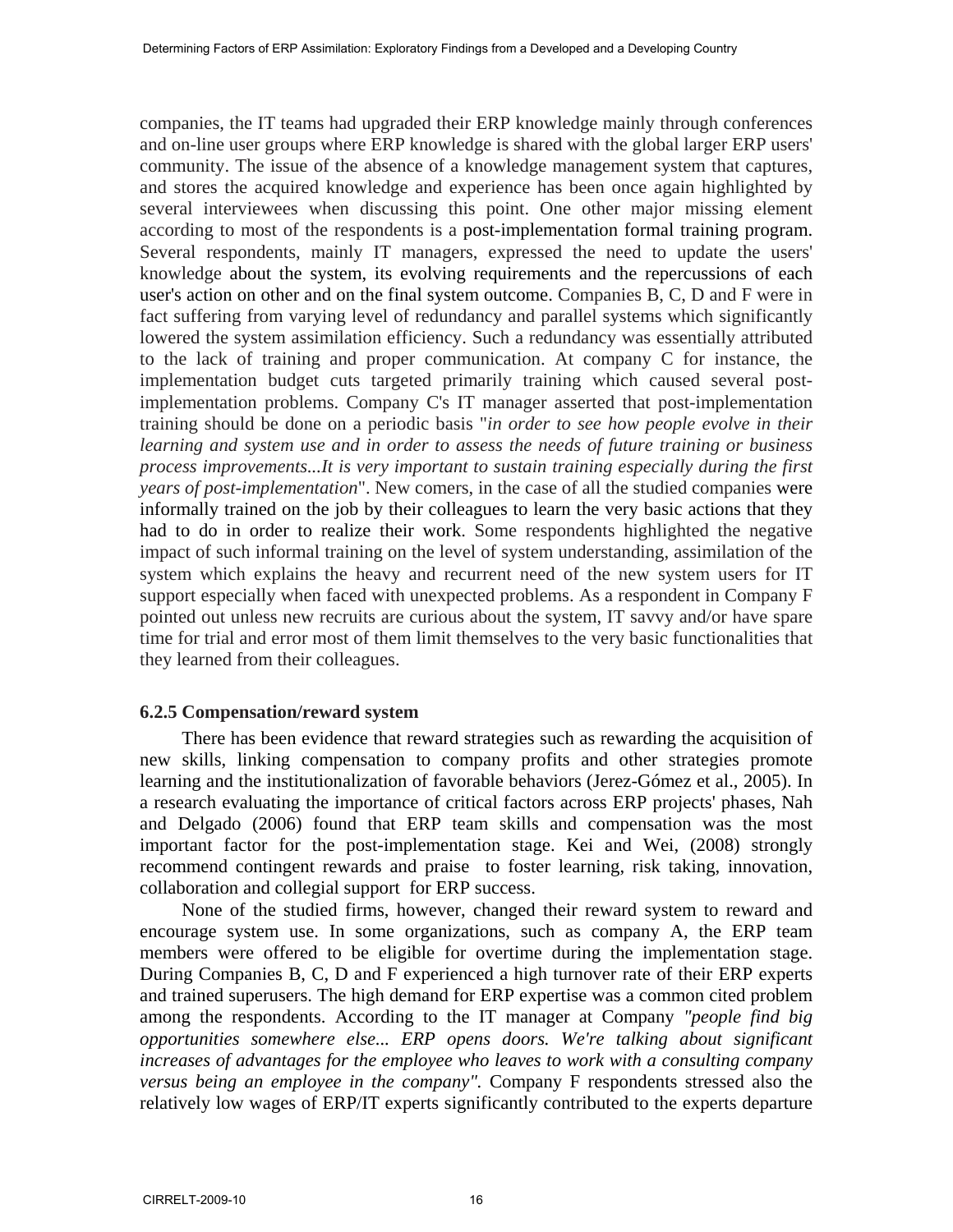which significantly affected the level of deployment of its ERP modules. As was mentioned in section 6.1.2, after the massive departure of ERP and IT experts, top management decided to increase the engineers' wages to encourage the deployment of its production module. At Company B, the frustration of the ERP/ IT experts with the heavy ERP workload (programming, troubleshooting, reports preparation, parameterization, etc.), the heavy reliance of users on them in addition to other IT tasks pushed many of them to leave the company. Respondents at Company A were proud of the high level of loyalty of their employees, especially the IT/ERP team, which they mainly attributed to the 'family –like' ambiance that prevailed in the company and the "good" wages compared to other companies in the industry. Company E did not also suffer from the impacts of ERP experts' turnover since their support team was multinational and virtual. Like Company A, there were no problems of competencies turnover.

## **6.3. Environmental context**

#### **6.3.1 Institutional pressures**

It has been argued that the institutional theory helps in understanding IT diffusion (Salemron and Buenoi, 2006). The institutional theory posits that structural and behavioral changes in companies are influenced not just by the desire for efficiency but also by the need to legitimize itself in its external environment (Benders et al., 2006). DiMaggio and Powell (1983) argue that, with this need to legitimization, mimetic, coercive, and normative pressures influence organizations leading them to become more and more similar, or to a phenomenon called institutional isomorphism. Mimetic forces push the decision maker to mimic the choice of other originations, often the leader, to face uncertainty. Coercive forces are exerted by resource-dominant organizations (such as parent corporations, dominant suppliers and customers) as well as by government regulations and policies and industry and professional associations. Normative pressures are exerted by professional communities and professional standards that could directly or indirectly force the firm to assimilate the system. When studying the impact of these forces in the context of ERP systems, Liang et al. (2007) concluded that these forces, meditated by top management, have an important influence on ERP assimilation during the post-implementation stage.

In all the companies, the desire to improve the internal efficiency and performance and to preserve a leading position in the market was among the main drivers to a better deployment of the system. There were however other few external pressures that were pushing some firms to use the system effectively. After most competitors adopted an ERP system, Company A felt an imminent need to surpass its competitors by not just further deploying the system' functionalities but also by innovating with the system. Moreover, their major clients were also an important coercive pressure to ensure the traceability of the firm's products. The customs requirements for updated and detailed reports were another from of coercive forces that pushed company C to integrate its data and to provide reliable and high quality reports for the government. At Company E, the requirements of the firm's headquarters to master the system and to comply with the other region's divisions' norms of work for a further global integration represented a major pressure for the firm to efficiently use the system. It has been mentioned by the different members of the ERP teams/units that the fact of taking part in ERP conferences, on-line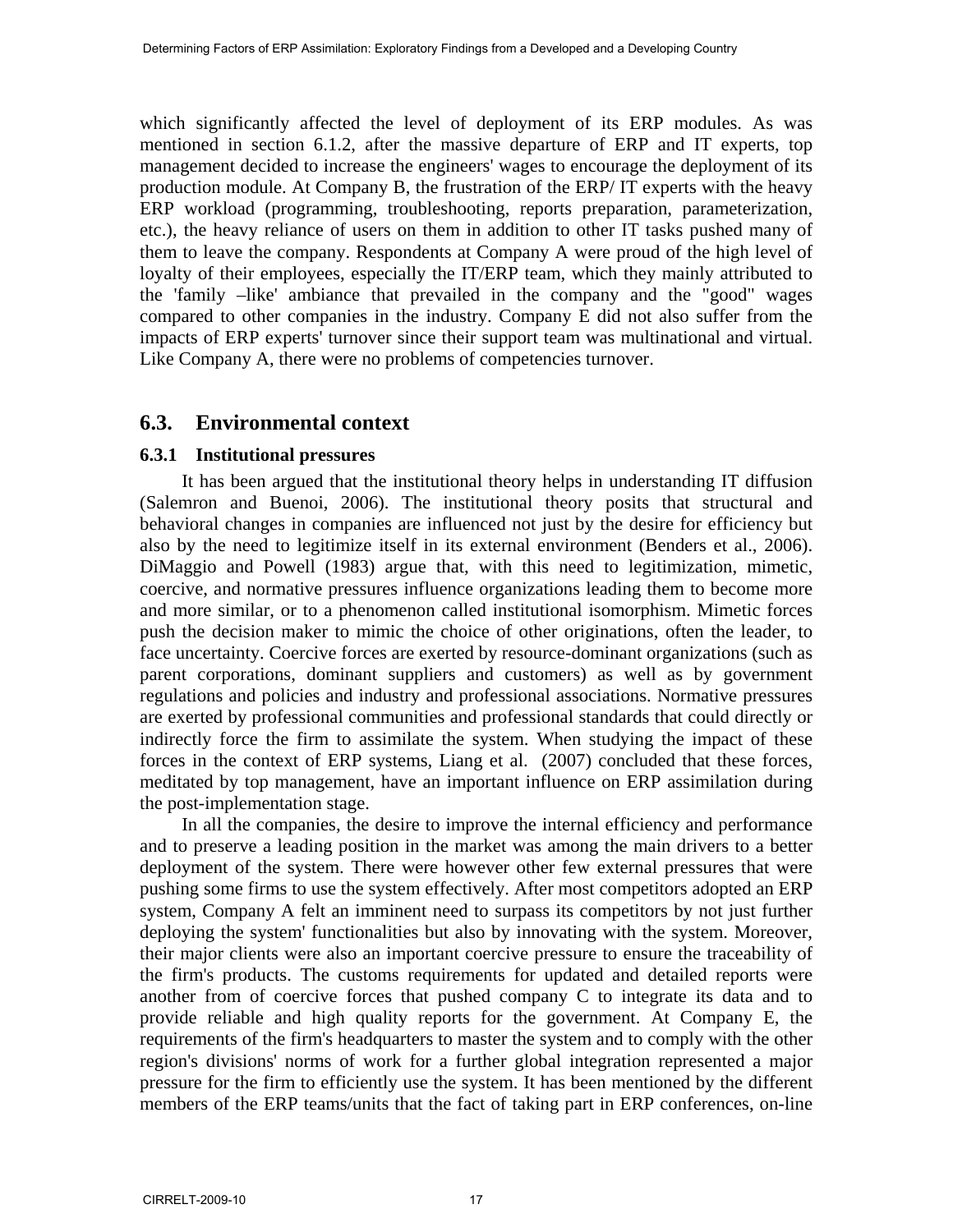forums and training sessions motivates them to improve their system deployment. This is in fact a form of normative pressures.

#### **6.3.2 Vendor support**

Maintaining a strategic relationship and a lifelong commitment with the vendor is believed as being vital for the ERP adopting firm (Wang et al., 2008, Somers and Nelson, 2004; Chang, 2004). With the rapid technological developments of ERPs and the desire of companies to extend and enhance their systems, continuous investments are required (upgrades, new modules, etc.). Given that the original vendors are knowledgeable about their customers' business, processes, and requirements, they are well equipped to serve the firm's needs. Therefore vendor support, which can include technical assistance, software updates, emergency maintenance, user training and other support services, is judged to be very important for the ERP's success and efficient deployment (Wang et al., 2008, Chang, 2004; Somers and Nelson, 2004).

Many of the interviewed companies in our research did not maintain a strategic relationship with the original vendor. This was the case for companies A, B, C, D and F. In the case of the subsidiary, Company E, there was no direct contact with the vendor as the system was brought in with the group's team who has helped the company install the system. Company F was the sole company that maintained contacts with its initial vendor for updates.

#### **6.3.3 Consultant effectiveness**

Consultant effectiveness refers to their competence and expertise in providing various types of assistance to the firm such as knowledge, training, maintenance and technical support and any other type of help that the organization needs (, Wang et al., 2008, Ifinedo, 2008). Even though, the use of consultants has been commonly considered as being essential for the ERP implementation stage, it has been also found that found that this factor is of big importance for the post-implementation stage as well (Plant and Willcocks, 2007, Nah and Delgado, 2006).

Experiences with consulting services differed between our studied companies. Companies A, B and D needed an external expertise intervention when they needed to implement a new module. In the case of Company A, the module vendor provided an expert to install the module, train the ERP team and transfer the necessary knowledge for the module key users. Respondents at company A, stressed the "extreme importance" of the high expertise and good experience of the consultant even during the postimplementation stage since, like in the case of the other implemented modules, the company needs to properly learn about the module and about its different functionalities. Company C did not need any consultants since there were no major upgrades or system extensions. Company F decided to end its contract with its implementation consultants about 5 years after the initial implementation as they found that the consultants support was judged to be not anymore advantageous and lacked innovativeness that could further improve the system deployment in the firm. According to one ERP team member, the consultants' task was limited "*to simply replying to questions (about issues) that had to be very specific (…) even the answers were very abridged and they always referred us to the documentation that we already had before about the system*". That type of support according to the company's ERP team was in fact available for free using the online JDE user communities. A new consulting service was however approached in order to provide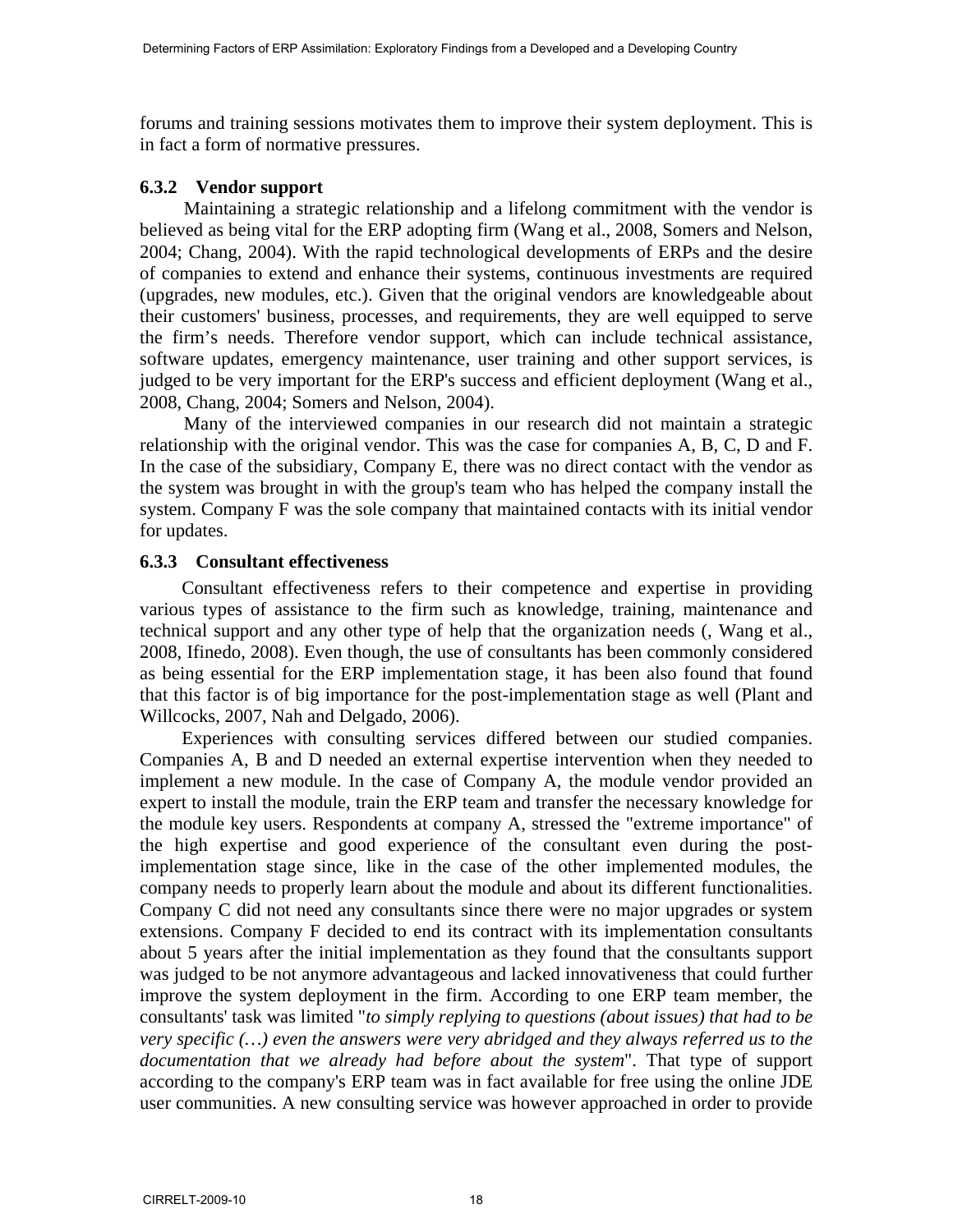training and technical support for new modules that the company was planning to implement. Training was mostly about the interaction between modules. At company E, respondents opined that even though the virtual help desk is very competent, the presence of the consulting team is essential during the system stabilization. That was in fact not possible because that team had the responsibility of implementing the system in another African site of the group. According to a respondent: "*contacting the (implementation team) while they are in another site does not only disturb them but also slows down the other project but we need these people's support*". They further assert that alter during the post-implementation stage most of the help is provided by the virtual desk.

## **6.4 Evaluation of assimilation in the studied organizations**

The assimilation level varied widely across organizations and within the same country. Company A has the oldest experience with the ERP system. Its system is diffused in all of the firm's departments. The core system capacity is deployed to over 85 %. According to Company A's respondents, the system is deeply embedded in the firm's work routines and it provides almost all of the required information to make decisions. Efforts to improve the system value did not stop since its introduction in 1997 especially after the large adoption of the system in their industry. This was both by deepening the deployment of the functionalities of the already installed modules and by extending the system with new modules. ERP mainly supports operational control and to a lesser extent management control. Strategic and planning decisions, however, were made outside the ERP system, as it was considered to be too complicated*.* 

At company B, the system was at a stabilization stage. Two of the plants were integrated and a project to integrate the third plant was in its way. System deployment was limited to the basic functionalities. Parallel systems use, redundancy dissatisfaction among users and managers and lack of trust in the reliability of the system outputs were however prevailing in the company. Efforts to improve the system deployment were being made especially after the arrival of the new CEO and managers. The system serves the operational control needs while the managerial and planning decisions are taken with other systems. In spite of the issues that were experienced, the system represented a main source of data for the company. Even though the system was satisfying most of the finance department's needs, it was only responding to 30 to 40% of the operations department's requirements. According to the operations manager argued that was because ERP was primarily implemented to standardize and centralize the financial information while hoping that other advantages would be felt in other departments.

At Company C, the system had just recovered from a painful implementation and post-go-live problematic phase. Overall, managers were better satisfied with the system especially after the considerable customization to serve the managers' and users' needs. The operations manager maintained that since they were operating in a traditional, lowtech industry, the system provided the company with a competitive advantage. The ERP was mainly used for the daily operations' decisions. According to the operations manager, the ERP system was mainly useful for operational rather than long-term forecasts and other strategic decisions.

At Company D, the approach used was the phased-by module (also called stepwise) approach. Several modules were implemented but they lacked the complete cross functional integration which hindered the traceability of the products costs. The system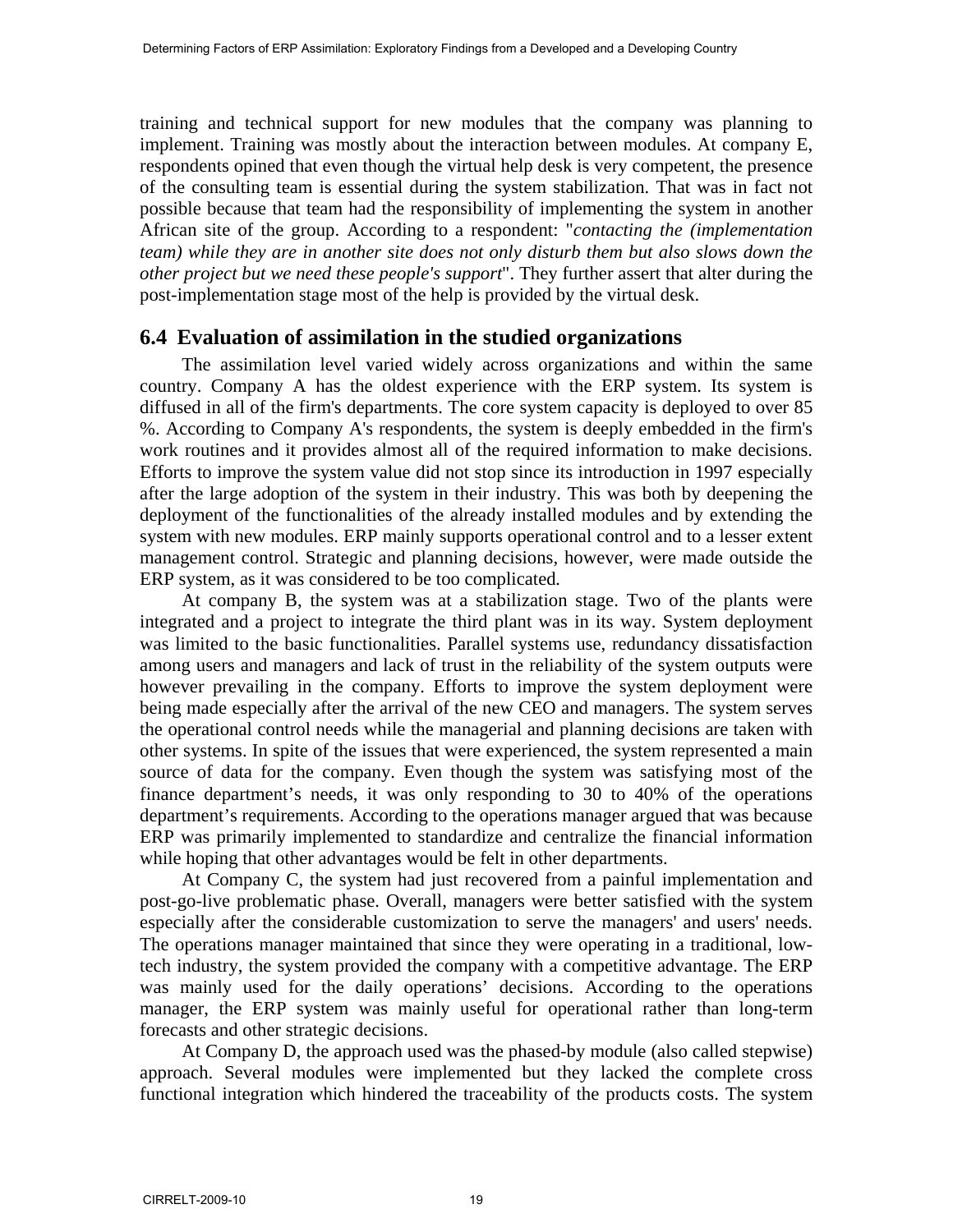was considered as being a basic source of data for several departments and was believed to serve about 50% of the company needs. In spite of the wide issues discussed in the sections above that were surrounding the ERP initiative, significant efforts were being made by the IT department to stabilize the system, integrate the modules, to improve its deployment.

At Company E, the system was also at a stabilization stage. The transition to the new system was smooth and assimilation was rapidly evolving. The system was diffused in almost all of the company's units and all of the implemented modules were integrated providing therefore the managers with an enterprise wide visibility. The ERP represents the backbone of the company and supports operational control. As the system becomes more stabilized and its outputs become more reliable, the system would be used for managerial control. However, planning and strategic decisions were made outside the system using less complicated software for tat type of decisions.

Finally, at Company F, the level of assimilation widely differed from a department to another and from a plant to another. Since the top management's objective was to control the costs of the company's inputs and outputs, the inventory modules were mastered and very effectively deployed. The main problems however concerned operations and production. The production modules' deployment widely differed depending also on the manager's motivation but also on the product's level of complexity and resource requirements. Even though according to a plant manager that didn't directly impact the level of productivity, it did have an effect on the level of information exchange and traceability of costs as well as on the decisions' quality. The system is diffused in almost all of the company's departments and represents therefore the basic source of information for several departments. Since the passing away of the first project leader, all of the optimization efforts aimed at deepening the deploying the functionalities of the existing modules and there were no extension of the system value by adding new modules.

It is worth noting that several managers praised the fact that ERP improved the time to gather critical information for all level of decision making. However, they stressed the importance of the human being in making decisions and solving problems compared to a system that produces automated decisions. In fact most of the interviewed managers thought of the system as being mostly transactional and as being unsuitable for strategic and planning decisions.

Table 3 summarizes our findings for the six companies by factor.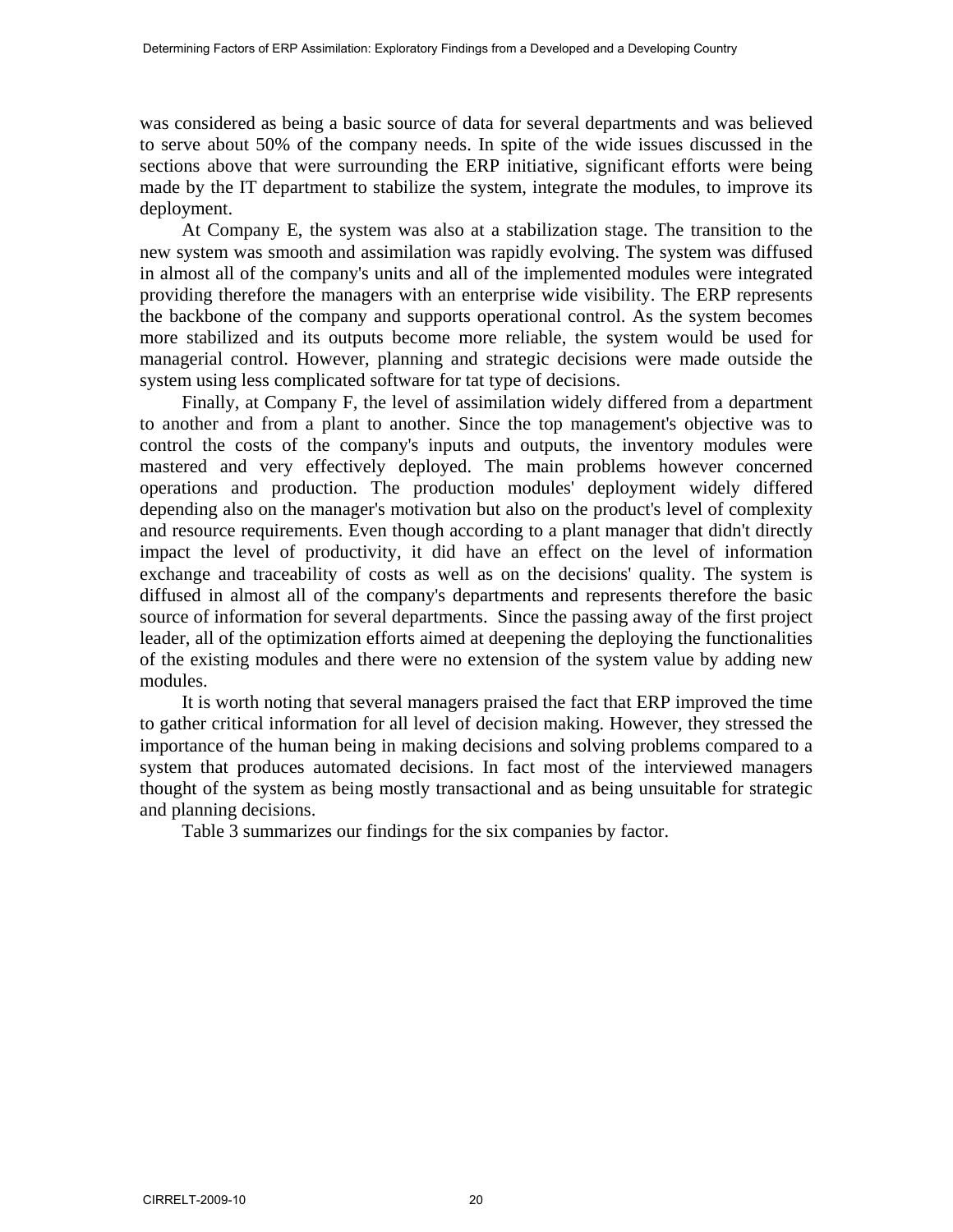|                         | CompanvA                                        | Company B                            | Company C                     | Company D                                 | Company E                        | Company F                                 |
|-------------------------|-------------------------------------------------|--------------------------------------|-------------------------------|-------------------------------------------|----------------------------------|-------------------------------------------|
| <b>ERP</b> attributes   | Flexibility, perceived<br>usefulness, impact of | Reliability, ease of                 | Reliability, ease of          | User friendly, easy to                    | Reliability, flexibility,        | Ease of use, perceived                    |
|                         | other attributes                                | use, accuracy,                       | use, accuracy,<br>flexibility | manipulate, embeds a<br>whole culture and | usefulness/relative<br>perceived | friendly, flexibility<br>usefulness, user |
|                         | diminished over time                            | flexibility, perceived<br>usefulness |                               | mind-set                                  | advantage (more                  |                                           |
|                         | as the employees got                            |                                      |                               |                                           | advantages than older            |                                           |
|                         | used to the system                              |                                      |                               |                                           | local system).                   |                                           |
| <b>IT/ERP</b> expertise | + Very competent                                | + Very competent,                    | + Very competent,             | + Very competent,                         | $+$ Virtual                      | + ERP team includes                       |
|                         | low turnover, high                              | - Heavy workload,                    | centre of expertise           | - Heavy workload,                         | multinational ERP                | programmers for each                      |
|                         | employee loyalty                                | high expertise                       | serving also other            | high ERP expertise                        | help desk, very                  | module+ roll-out units                    |
|                         | - Night and evening                             | turnover                             | divisions                     | turnover                                  | competent                        | for each module                           |
|                         | shifts lack ERP                                 |                                      | - Heavy workload,             |                                           | - Importance of                  | $+V$ ery competent                        |
|                         | support                                         |                                      | high ERP expertise            |                                           | physical presence to             | team members                              |
|                         |                                                 |                                      | turnover                      |                                           | properly coach users.            | - the present ERP                         |
|                         |                                                 |                                      |                               |                                           |                                  | project leader, lacks                     |
|                         |                                                 |                                      |                               |                                           |                                  | expertise and                             |
|                         |                                                 |                                      |                               |                                           |                                  | motivation to                             |
|                         |                                                 |                                      |                               |                                           |                                  | advance and to                            |
|                         |                                                 |                                      |                               |                                           |                                  | improve, high ERP                         |
|                         |                                                 |                                      |                               |                                           |                                  | expertise turnover                        |
| management<br>Top       | + Participates at ERP                           | + Provides financial                 | +Provides financial           | +Provides financial                       | +Provides financial              | +Provides financial                       |
| and<br>support          | steering committee                              | support, willingness                 | support                       | support                                   | support, high                    | support                                   |
| involvement             | meetings, provides the                          | to benefit from the                  | - Require ROI                 | -lack of trust in the                     | involvement of local             | -lack of involvement                      |
|                         | required moral and                              | system, understanding                | justifications for            | system due to its                         | top management,                  | in the project, lack of                   |
|                         | financial support                               | of the system value                  | expenditures: often           | problems, lack of                         | highly ranked in the             | appropriate                               |
|                         |                                                 | for the firm                         | difficult for ERP             | involvement in the                        | firm's priorities,               | understanding of the                      |
|                         |                                                 | - Lack of operational                | people)                       | project, lack of                          | continuous follow-up             | system value, priority                    |
|                         |                                                 | application of the                   | -lack of appropriate          | appropriate                               | of the system                    | to extension and                          |
|                         |                                                 | willingness to                       | understanding of the          | understanding of the                      | developments                     | product development                       |
|                         |                                                 | assimilate the system.               | system value: ERP             | system value, require                     |                                  | projects                                  |
|                         |                                                 | Priority to products                 | considered as                 | ROI justifications for                    |                                  |                                           |
|                         |                                                 | innovations with                     | "another IS software",        | expenditures: often                       |                                  |                                           |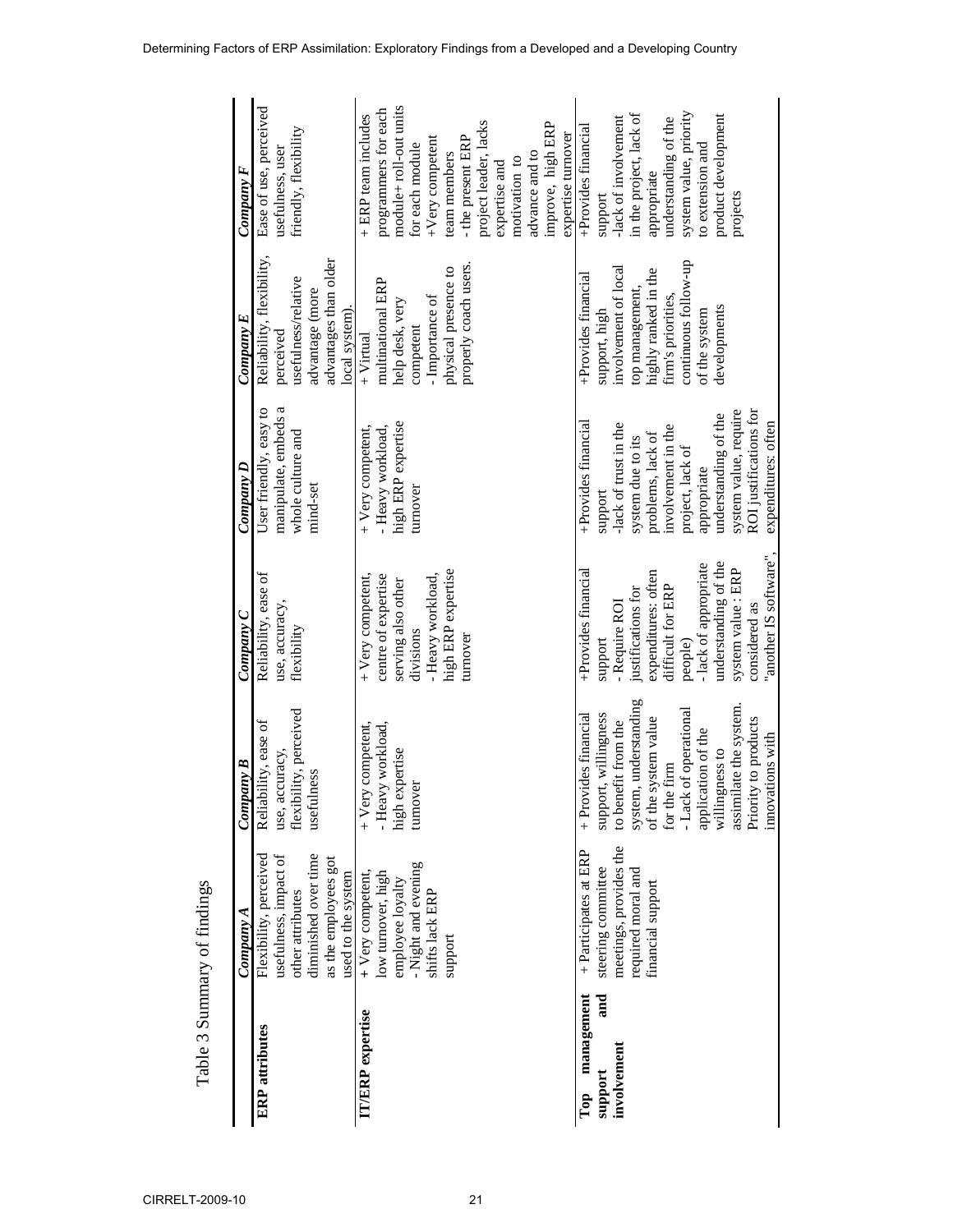|                     |                        | quick tangible<br>benefits | significant lack of<br>involvement | difficult for ERP<br>people) |                          |                         |
|---------------------|------------------------|----------------------------|------------------------------------|------------------------------|--------------------------|-------------------------|
| Absorptive          | + No previous          | $+$ Training               | - No previous                      | - No previous                | + Successful             | No previous             |
| capacity            | experience with a      | opportunities for          | experience with ERP,               | experience with ERP,         | experience with ERP,     | experience with ERP,    |
|                     | similar system but     | IT/ERP team                | basic computer                     | basic computer               | meetings of plant        | inappropriate user      |
|                     | long experience with   | - No previous              | literacy, inappropriate            | literacy, inappropriate      | manager and              | training and            |
|                     | the present system,    | experience with ERP,       | user training and                  | user training and            | subordinates for         | education, no more      |
|                     | training opportunities | basic computer             | education, informal                | education mainly due         | brainstorming on         | meetings for            |
|                     | for IT team, ERP       | literacy, inappropriate    | training by coworkers              | to heavy daily               | system immurements,      | brainstorming and       |
|                     | steering committee     | user training and          | for new users, need                | workload and the             | virtual exchanges        | exchange of             |
|                     | -no post-              | education, need for a      | for a knowledge                    | unavailability of users      | between managers         | experiences,            |
|                     | implementation         | knowledge                  | management system                  | to be trained                | No formal post-          | importance of           |
|                     | training, need for a   | management system          |                                    |                              | implementation           | computer literacy and   |
|                     | knowledge              |                            |                                    |                              | training,                | evel of education of    |
|                     | management system      |                            |                                    |                              | Importance of            | users to better express |
|                     |                        |                            |                                    |                              | physical presence of     | their needs             |
|                     |                        |                            |                                    |                              | trainers.                |                         |
|                     |                        |                            |                                    |                              | -Importance of           |                         |
|                     |                        |                            |                                    |                              | meetings between         |                         |
|                     |                        |                            |                                    |                              | managers and             |                         |
|                     |                        |                            |                                    |                              | superusers               |                         |
| Strategic alignment | + ERP still among the  | considered to<br>$+ ERP$   | +ERP considered to                 | -Lack of trust in the        | +ERP considered to       | - ERP not considered    |
|                     | firm's priorities,     | be among the firm's        | be among the firm's                | system, ERP not              | be among the firm's      | as a priority, lack of  |
|                     | considered as an       | priorities, clear vision   | priorities                         | considered as a              | priorities, considered   | alignment between       |
|                     | institutional tool for | and business strategy      | Lack of                            | priority, lack of            | as an institutional tool | the IT and the top      |
|                     | the firm's operational | that values the ERP as     | understanding of                   | alignment between            | for the firm's           | management              |
|                     | effectiveness, regular | important for the          | ERP's strategic value              | the IT and the top           | operational              | objectives, no clear    |
|                     | post-implementation    | firm's operational         | among some                         | management                   | effectiveness, regular   | vision linking ERP to   |
|                     | reviews, rejection of  | effectiveness              | managers, no clear                 | objectives, no clear         | post-implementation      | the firm's strategy     |
|                     | the sales manager of   | -Lack of                   | vision                             | vision linking ERP to        | reviews                  | lack of managers        |
|                     | the system             | understanding of the       |                                    | the firm's strategy          |                          | involvement and         |
|                     |                        | s value among<br>system'   |                                    | lack of managers'            |                          | commitment to the       |
|                     |                        | users, post-               |                                    | involvement and              |                          | system                  |
|                     |                        | implementation             |                                    | commitment to the            |                          |                         |
|                     |                        | of the project<br>review   |                                    | system                       |                          |                         |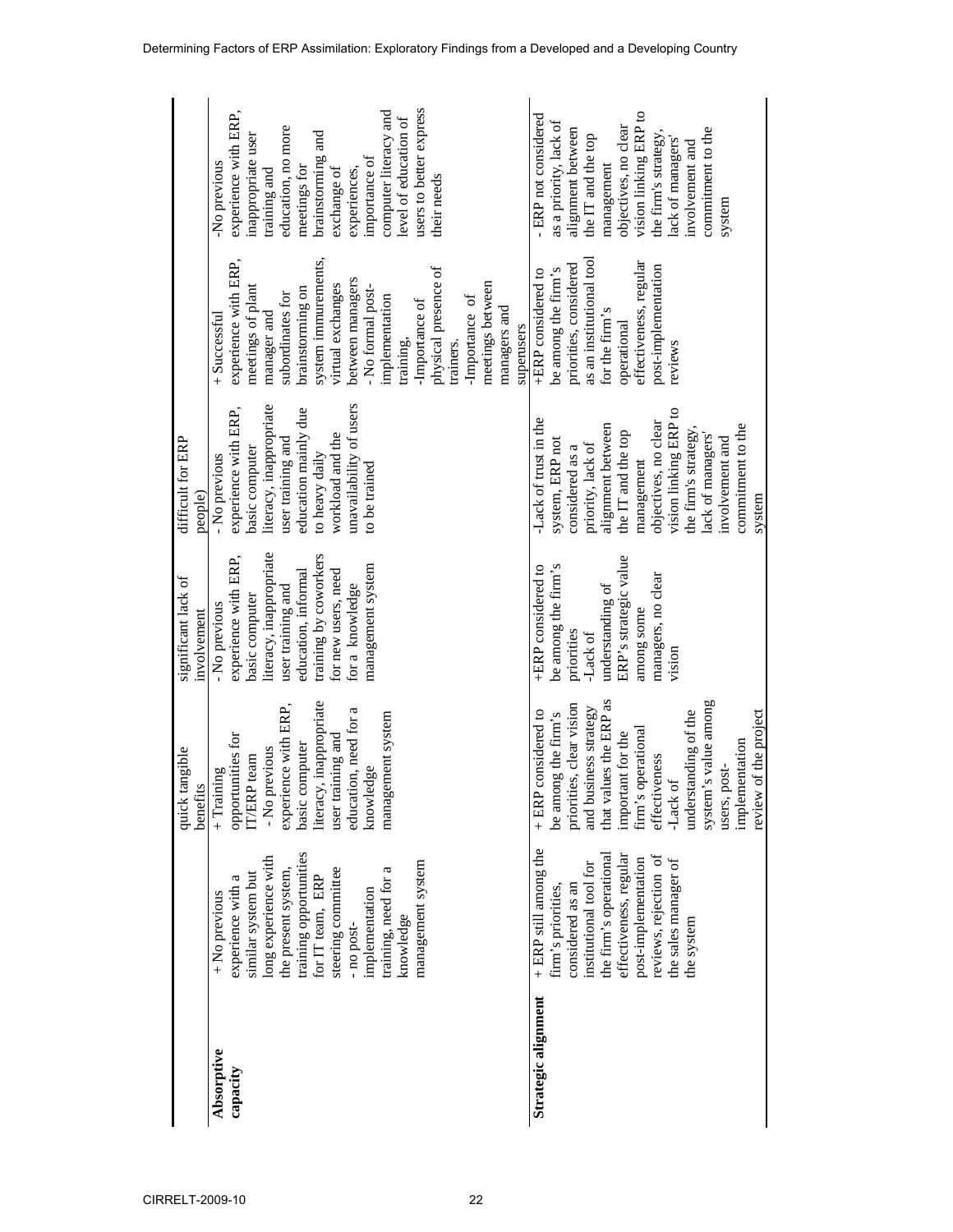| User involvement<br>implementation<br>effectiveness<br>Institutional<br>consultant<br>pressures<br>Post- | system improvements,<br>pressures, improving<br>+ Operations manager<br>highly involved, ERP<br>provided by module<br>knowledge transfer,<br>Consulting services<br>$\blacksquare$ Very important for<br>integration of new<br>internal efficiency<br>for suggestions and<br>steering committee<br>sales manager not<br>Competitive<br>training and<br>modules<br>vendor.<br>involved | systems, an employee<br>provided by module<br>Consulting services<br>+ New managers are<br>of trust in the<br>"Very Important for<br>knowledge transfer<br>use of parallel<br><b>Improving</b> internal<br>system capabilities,<br>outputs using excel<br>system : free users<br>system by several<br>supportive of the<br>to double checks<br>rejection of the<br>$\blacksquare$ Government<br>and training<br>when needed<br>efficiency<br>outcomes<br>vendor<br>- Lack<br>users, | - Lack of involvement<br>pressures, improving<br>and key users, legacy<br>of several managers<br>system extensions,<br>no major technical<br>internal efficiency<br>satisfy users' needs.<br>+ Improved system<br>thinking requiring<br>modifications and<br>customizations to<br>consultants: no<br>customizations.<br>·Did not need<br>Competitive<br>buy-in after<br>upgrades<br>extensive | pressures, improving<br>information and being<br>- Lack of involvement<br>their needs, resistance<br>mangers' instructions,<br>reluctance to apply IT<br>provided by module<br>Consulting services<br>controlled, users not<br>knowledge transfer<br>"Very Important for<br>modify and improve<br>the system are taken<br>of several managers<br>properly expressing<br>internal efficiency<br>into consideration<br>+Suggestions to<br>fear of sharing<br>and key users:<br>Competitive<br>and training<br>to change<br>vendor | + high involvement of<br>pressures, improving<br>suggestions taken into<br>consultants (belong<br>internal efficiency<br>Internal team of<br>managers, users'<br>availability of<br>employees and<br>Competitive<br>to the group)<br>consideration<br>·Permanent<br>support | pressures, improving<br>ERP team about new<br>- Lack of involvement<br>shop-floor employees<br>· Ended contract with<br>change, reluctance of<br>original consultants<br>other consultants to<br>provide training for<br>involvement of plant<br>managers impacting<br>of several managers<br>New contract with<br>and key users, users<br>needs, resistance to<br>internal efficiency<br>differing levels of<br>to sue the system,<br>expressing their<br>modules and<br>Competitive<br>integration<br>not properly<br>productivity<br>the overall |
|----------------------------------------------------------------------------------------------------------|---------------------------------------------------------------------------------------------------------------------------------------------------------------------------------------------------------------------------------------------------------------------------------------------------------------------------------------------------------------------------------------|-------------------------------------------------------------------------------------------------------------------------------------------------------------------------------------------------------------------------------------------------------------------------------------------------------------------------------------------------------------------------------------------------------------------------------------------------------------------------------------|-----------------------------------------------------------------------------------------------------------------------------------------------------------------------------------------------------------------------------------------------------------------------------------------------------------------------------------------------------------------------------------------------|---------------------------------------------------------------------------------------------------------------------------------------------------------------------------------------------------------------------------------------------------------------------------------------------------------------------------------------------------------------------------------------------------------------------------------------------------------------------------------------------------------------------------------|-----------------------------------------------------------------------------------------------------------------------------------------------------------------------------------------------------------------------------------------------------------------------------|-----------------------------------------------------------------------------------------------------------------------------------------------------------------------------------------------------------------------------------------------------------------------------------------------------------------------------------------------------------------------------------------------------------------------------------------------------------------------------------------------------------------------------------------------------|
|                                                                                                          | mimetic pressures of<br>other SAP adopters<br>and professionals<br>Clients' pressures<br>(requirements for<br>normative and<br>traceability),                                                                                                                                                                                                                                         | ity information<br>detailed, high-<br>requirements:<br>(customs)<br>quali                                                                                                                                                                                                                                                                                                                                                                                                           | quality information<br>:detailed, high-<br>requirements<br>$-Goverment$<br>(customs)                                                                                                                                                                                                                                                                                                          |                                                                                                                                                                                                                                                                                                                                                                                                                                                                                                                                 | Normative pressures<br>conformity with the<br>Coercive pressures<br>(requirements of<br>subsidiaries)<br>of the HQ<br>region's                                                                                                                                              |                                                                                                                                                                                                                                                                                                                                                                                                                                                                                                                                                     |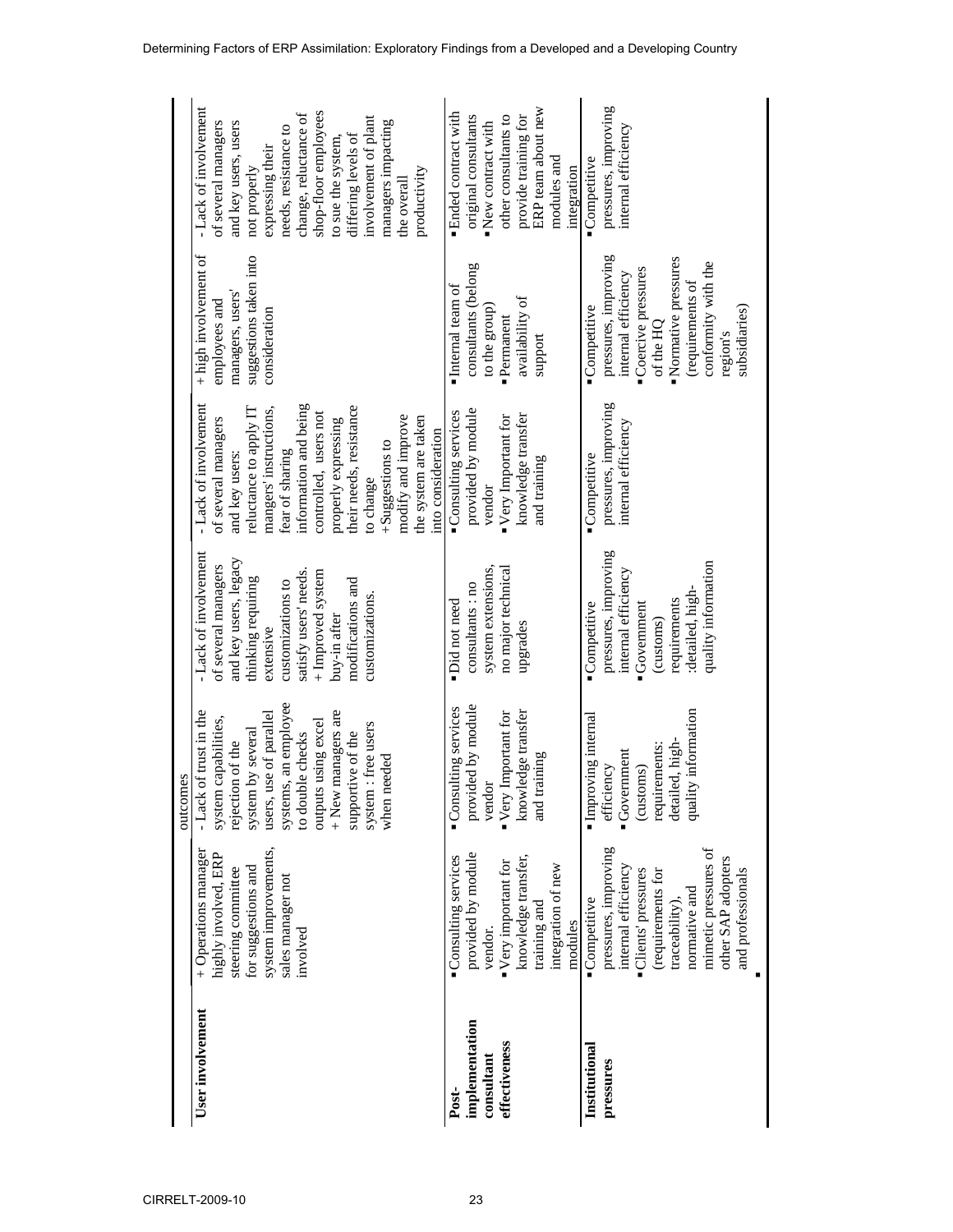| Assimilation | System used for                       | System used for          | System used for        | ·Partial integration of            | • System used for     | Different levels of |
|--------------|---------------------------------------|--------------------------|------------------------|------------------------------------|-----------------------|---------------------|
|              | operational control                   | operational control      | transactional-         | modules                            | operational control   | module              |
|              | · System data used for                | Not all modules are      | operational control    | Doesn't allow yet                  | System integrated at  | deployment          |
|              | management control                    | implemented              | ·System data used for  | costs traceability                 | and<br>the national   | depending on the    |
|              | "System is the firm's                 | System is the firm's     | management control     | System used for                    | regional level        | manager's           |
|              | backbone                              | backbone                 | "System is the firm's  | operational control                | System outputs        | willingness,        |
|              | "The core of SAP/3 is                 | <b>To be implemented</b> | backbone               | $\blacksquare$<br>Mostly ascending | used by manages       | product             |
|              | implemented and                       | in the remaining         | No projects for        | information                        | System data used      | complexity          |
|              | deployed                              | plant                    | extending the system   | exchanges vs. cross-               | for managerial        | Has a negative      |
|              | "Managers use the                     | · End-users mastering    | and acquiring new      | functional exchanges               | control               | impact on           |
|              |                                       | the basic                | modules                | Projects for                       | System not fully      | information         |
|              | system (direct<br>contact) except for | functionalities of the   | · End-users mastering  | extending the system               | deployed              | exchange            |
|              | the sales manager                     | system                   | the basic              | with additional                    | (stabilization stage) | Lack of data        |
|              | $\blacksquare$ New modules to         | · Managers using the     | functionalities of the | modules                            |                       | reliability due to  |
|              | extend and improve                    | system outputs           | system                 | Working on cross-                  |                       | the users' lack of  |
|              | the system (e.g.                      | System not fully         | System not fully       | functional                         |                       | involvement         |
|              | <b>Business</b>                       | deployed: basic          | deployed               | integration                        |                       | Prevailing parallel |
|              | Warehouse)                            | functionalities used     | (stabilization stage)  | ·Main source of data               |                       | systems             |
|              | · System feeding                      | Prevailing parallel      | "Use of parallel       | System not fully                   |                       | User resistance     |
|              | cockpits" for each                    | system                   | systems                | deployed                           |                       | Strategic vision to |
|              | department to group                   | resistance<br>User:      |                        | (implementation/                   |                       | deploy the system   |
|              | he key performance                    |                          |                        | stabilization stage)               |                       |                     |
|              | indicators and other                  |                          |                        |                                    |                       |                     |
|              | decision-making                       |                          |                        |                                    |                       |                     |
|              | clues                                 |                          |                        |                                    |                       |                     |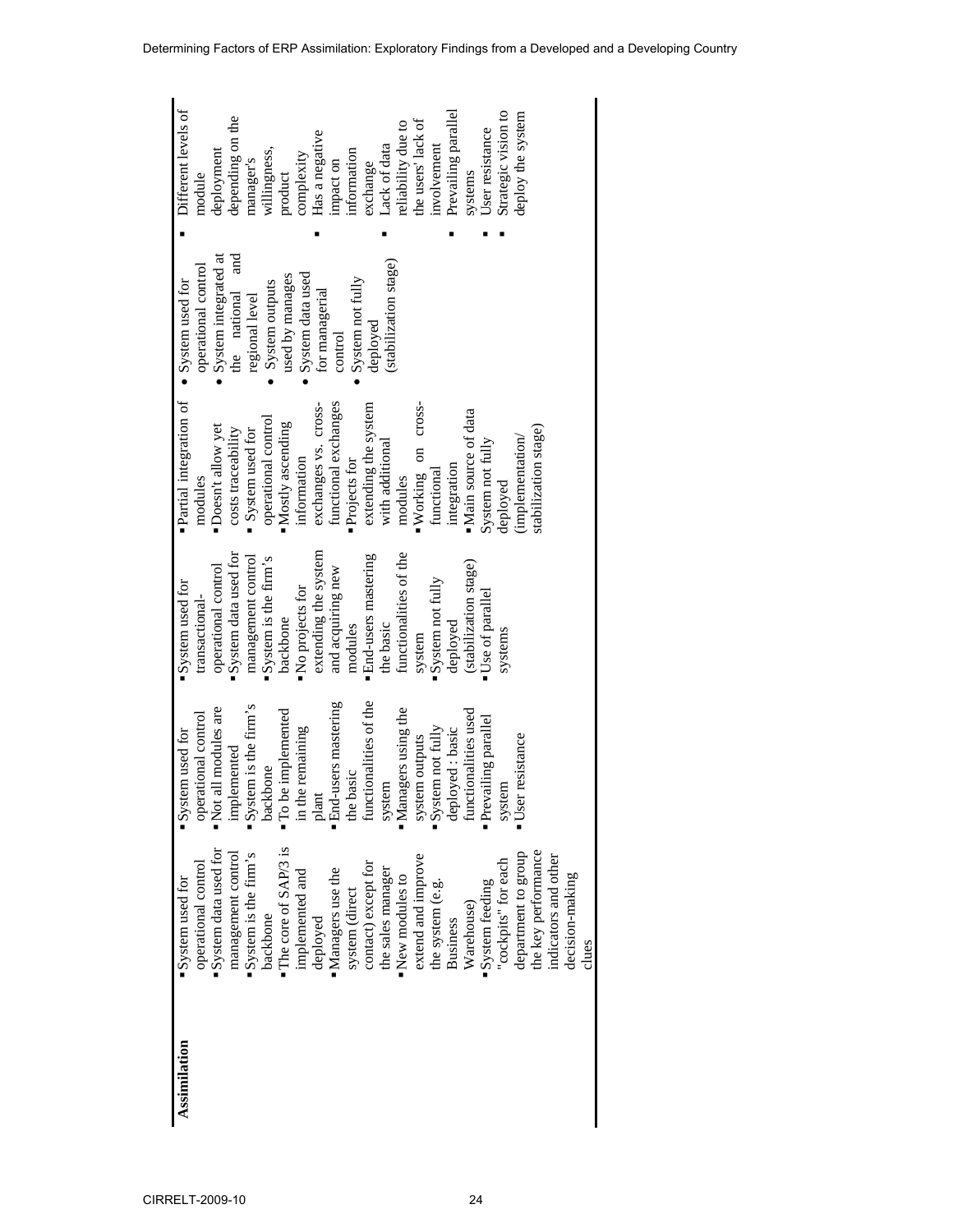## **7 Discussion**

This study primarily aims at exploring the factors that influence ERP assimilation in a developed and a developing country context. In fact the end of the system installation marks the start of set of significant efforts to ensure the appropriate system deployment and infusion in the company. A second objective of this research was to investigate whether the impact of these factors differs between a developed and a developing country. The following is a discussion of our findings.

#### 7.1 What determinants could explain the variation in ERP assimilation among firms?

A first remark is that there is a relative commonality across the studied companies regarding the determining and constraining factors for achieving a high level of ERP assimilation. First this study affirms that regardless of national differences top management support remains is strongly related to effective ERP assimilation. Providing the necessary financial support is necessary but not sufficient to promote assimilation in the company. Top management's knowledge about the system, its potential for the company and its requirements should be regularly reviewed and updated. A clear and effective communication is also necessary between the ERP /IT manager and top management to dispel any resistance, lack of trust in the system, or confusion that could form as a result of the issues of the post-installation stage. One main task of top management is to ensure the continuous alignment of the system with the business vision and strategy and to clearly communicate it in the firm. Alignment would be also improved by integrating the IT function as a potential contributor to business imperatives and consider the system as a valuable strategic resource rather than a cost to minimize and a cost effectiveness tool (Willkocks and Sykes, 2000)

In order to reinforce the commitment of all employees and the effective deployment of the system across the organization, top management should use their authority to resolve the political conflicts and influence the behaviors of both managers and users to encourage, or rather impose the system use. They could also reinforce the policies prohibiting parallel systems and redundant data and a strict control of system use could eliminate deficiencies and force the system deployment for at least the basic users' tasks. As in the case of companies A., assimilation would then progress over time reaching infusion, when more of the system features and functionalities are used to accommodate more tasks (Saga and Zmud, 1994) and system extensions are implemented, by adding new modules, new functionalities, add-ons to enhance the system value.

Another lesson learned from this research is that middle managers involvement and ownership of the system is crucial to encourage system assimilation in their departments (Yu, 2005). It is worth noting that this research showed that in cases where top management are highly supportive of the system, middle managers were also engaged with the system. First, actively involving managers through regular meetings of middle managers with the EPR team to exchange experiences, brainstorm about improvements, extensions, and upgrades, discussing suggestions proved to be a very effective activity to ensure a continuous support and involvement of middle managers. Second, the middle managers positive perception of the system and their support to the system are in fact important especially when it comes to diffusing positive perceptions about the system and its value, empowering their subordinates to accept their (new) enriched tasks and to make the system use part of their routine work, encouraging the innovative and deep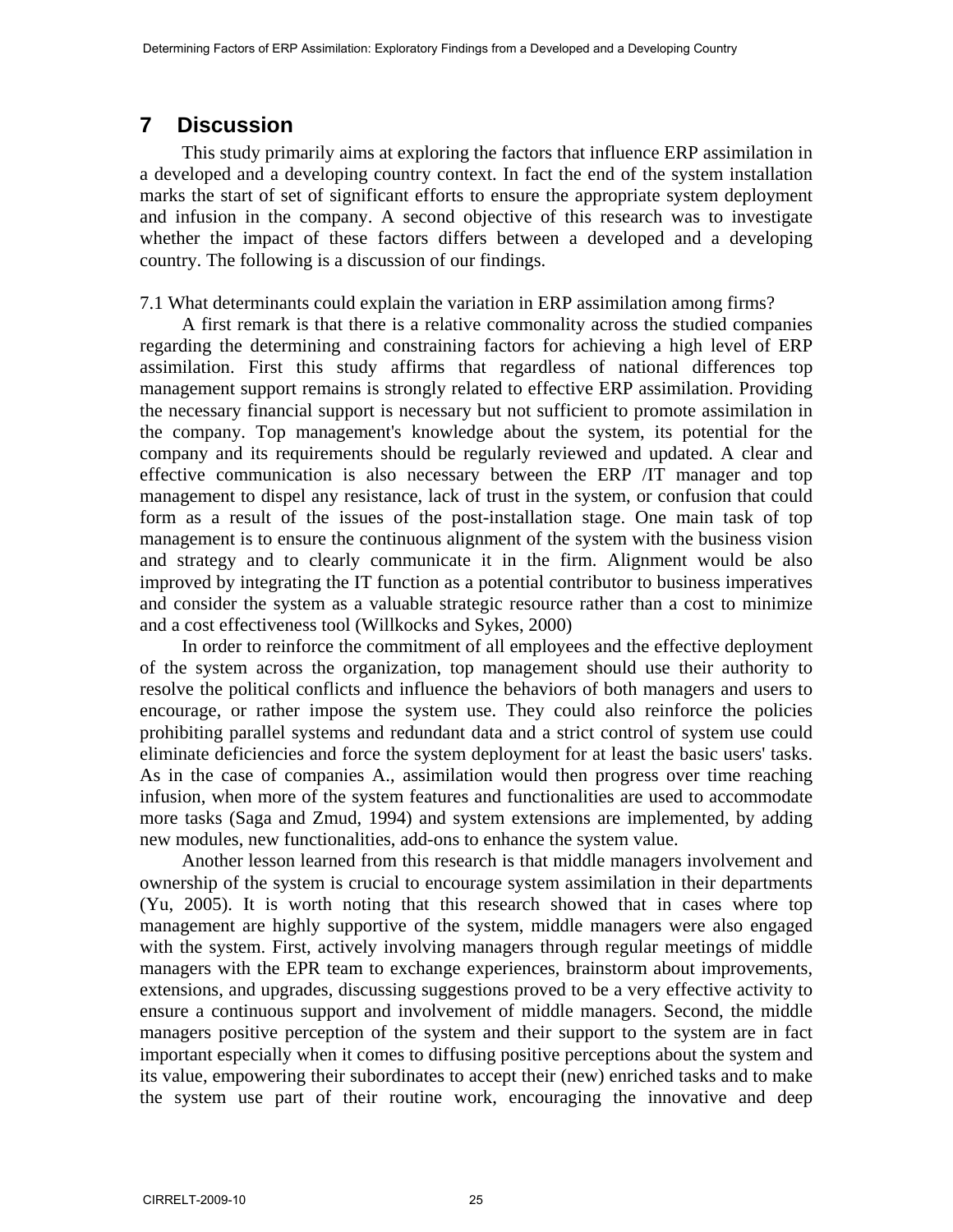deployment of the system features to satisfy more of their departments needs, freeing resources when required for the system developments and optimization, and encouraging their involvement. Users' involvement during the post-implementation stage was also a valuable ingredient for system acceptance and assimilation. Users actually contribute to stabilizing the system and help creating a viable and practical system for the company (Wagner and Newell, 2006). With their situated practice, users lean more about the system limitations and start suggesting changes and modifications to satisfy their needs. This is mostly during the early post-implementation stage (post-go-live), when users started using the system and discovered the discrepancies between their old and new methods of work. It is, however, crucial that the ERP team listens and considers the users' requirements in order to ensure their acceptance of the system. This could be effectively done through an ERP steering committee, including both the firm ERP experts and the managers that discusses, prioritizes the suggested changes or ERP roll-out units for each module that directly contact the users of the concerned module as in the case of Company F. Failure to satisfy the users' needs and to answer their requests, due to the lack of expertise, overwhelming work of the ERP or inability of users to properly articulate their needs would cause the rejection of the system, leading to the spread parallel systems, redundancy and increased reliance on the old methods of work. Moreover, elements such as the education level, seniority, the IT proficiency, and the openness to change are factors that could moderate the impact of users' involvement.

The above discussion leads us to highlight an important factor that emerged from this research which is the organizational culture. Previous research discussed the importance of this factor for ERP success (Ifinedo, 2007, Nah et al, 2007, Motwani et al., 2002) and the fact that overalls success could be significantly enhanced if there is a match between the system's and the organization's culture (Ifindeo, 2007). ERP assimilation would be higher and easier if the organizational culture values IT and IT strategies and objectives. Our data analysis showed also that open cultures that promote learning, transparency, knowledge and information sharing, cultures that value innovation, collaboration and cooperation are more likely to better assimilate the system than those that lack these characteristics. Our findings stress also the fact that top management have a crucial role in shaping the organizational culture through their actions, interventions and policies to improve the system assimilation. Incentives and rewards for instance could be used to keep users motivated to learn and to be open for sharing knowledge (Al-Mashari et al., 2006). Rewards could include praise for work, promotions and pay increase.

Another important insight is that a skilled and competent internal IT/EPR team is a significantly important factor for the post-implementation stage and for facilitating the system assimilation process (Yu, 2005). The quality of their support and training and their ability to solve the users' problems are essential to promote the users' buy-in and commitment with the system especially during the early post-implementation stage where the risks of technical problems and performance dips are high (Willis and Willis-Brown, 2002). The inadequate resolution of the post-implementation problems along with the lack of knowledge and understanding of top management of the system had, in fact often overshadowed the potential benefits that could be realized once the system is stabilized (Willis and Willis-Brown, 2002). The advantage of an internal ERP team is their good knowledge of the organization's processes, their proximity to workers that enables them to better evaluate the problem and its consequences and the ability of quick and direct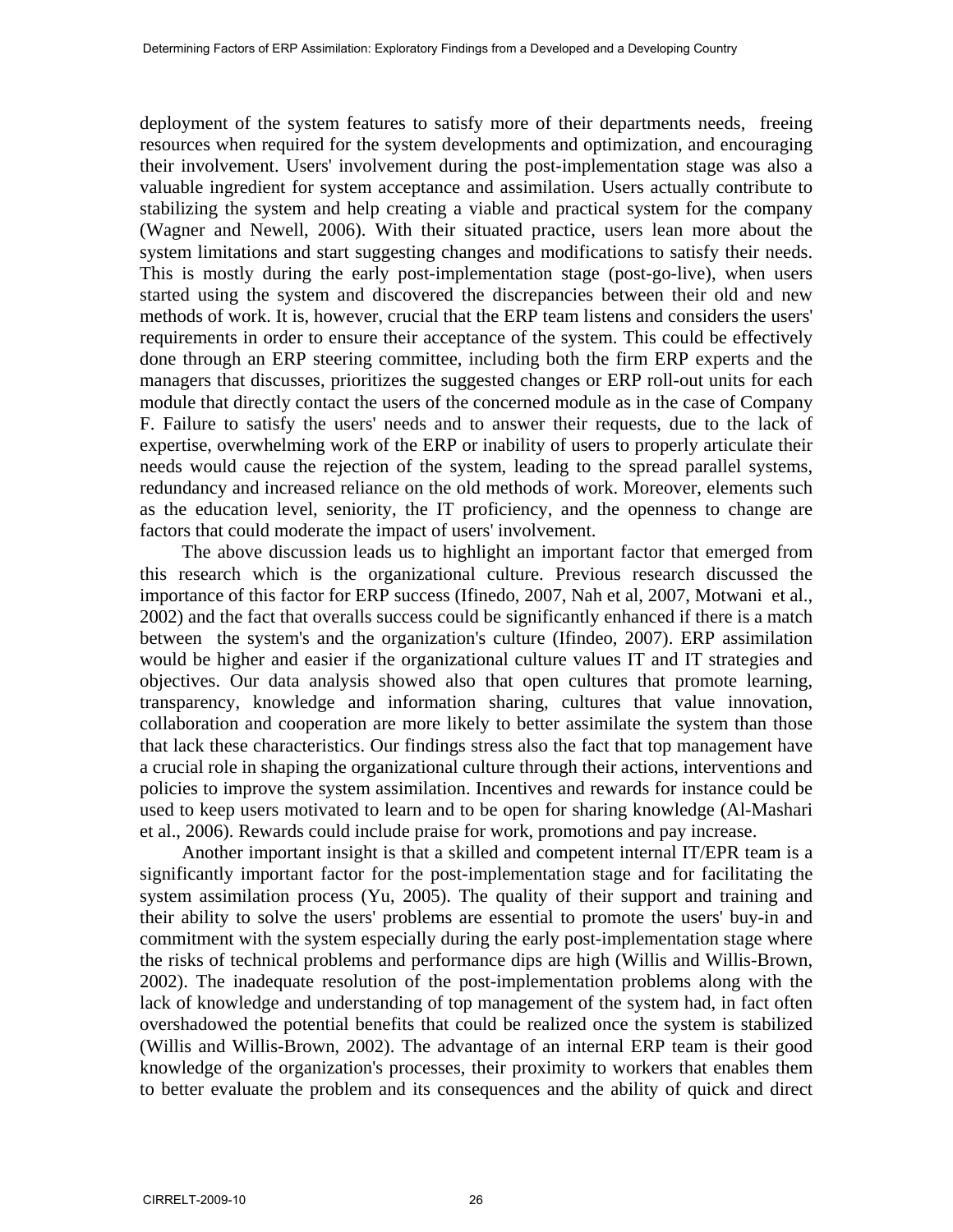onsite exchanges with users especially in case of an emergency. With the high turnover rate of ERP expertise and the skills shortage, top management should set flexible human resource policies on pay, career, and contracts and provide opportunities for career development (Willkocks and Sykes, 2000). A competent, well experienced and knowledgeable ERP leader would be another important factor to motivate and retain ERP skilled personnel. Providing them with the opportunities to demonstrate their capabilities, to be creative and to learn, listening to their concerns and providing feedback to improve their knowledge and skills.

In particular, the ERP leader should be highly competent, and well about the system and should have a strong leadership that enables him or her to motivate the ERP team and to efficiently guide the firm to progressively extend the value of its system (Willis and Willis-Brown, 2002). Recognizing and using the talents of the other team members and rewarding individual contributions would help retain ERP expertise. Based on our findings, the ERP team had often difficulty to justify the ROI of the ERP upgrade, especially when significant problems were faced during the implementation and early post-implementation. For that reason, they should stress the importance of the numerous business benefits that enhanced system functionality would yield instead of solely using cost savings as the sole motivator of the system upgrade (Beatty and Williams, 2006). Modular add-ons such as Web portals, data warehouses, and customer management systems are but a few examples of extend functionalities. It is worth noting that the effect of ERP complexity fades over time as users become more familiar with the system resulting into a higher level of system deployment and better assimilation. However, issues with the system's output quality such as output reliability, integrity, completeness, timeliness, etc. and the negative and/or unclear perceptions about the system's usefulness and relative advantage were considered as major handicaps to system assimilation. These problems were mainly attributed to the improper training and education during the early stages of the ERP project and the absence of a post-implementation upgrading program.

Indeed, the firm's absorptive capacity proved to be also an important factor for improved system assimilation. First, our data analysis showed the critical value of a formal post-implementation training program is an imperative for improving the system assimilation and for ERP success (Nah and Delgado, 2006), especially in case this activity was overlooked during the implementation stage. A neglect of this component would negatively impacts the level of system assimilation mainly in terms of deep usage and innovativeness with the system. Also, in spite of its immediate advantages such as low cost, informal training by learning from other workers and imitating their work without any theoretical foundation increases the risks of transferring some inefficient and undesirable methods of work and reduces the worker's creativity (Yagoubi, 2004). Findings from our research suggest that system knowledge of both users and managers should be updated and continuously evaluated in order to ensure the effective deployment of the system and to keep users motivated to learn (Ke and Wei, 2008). Moreover, to be effective and successful, the training program should emphasize both the systems viewlearning about the system's use and its different features- and the organization's view, learning is how the system and the user's action affects the other business processes (Rajagopalan et al., 2007).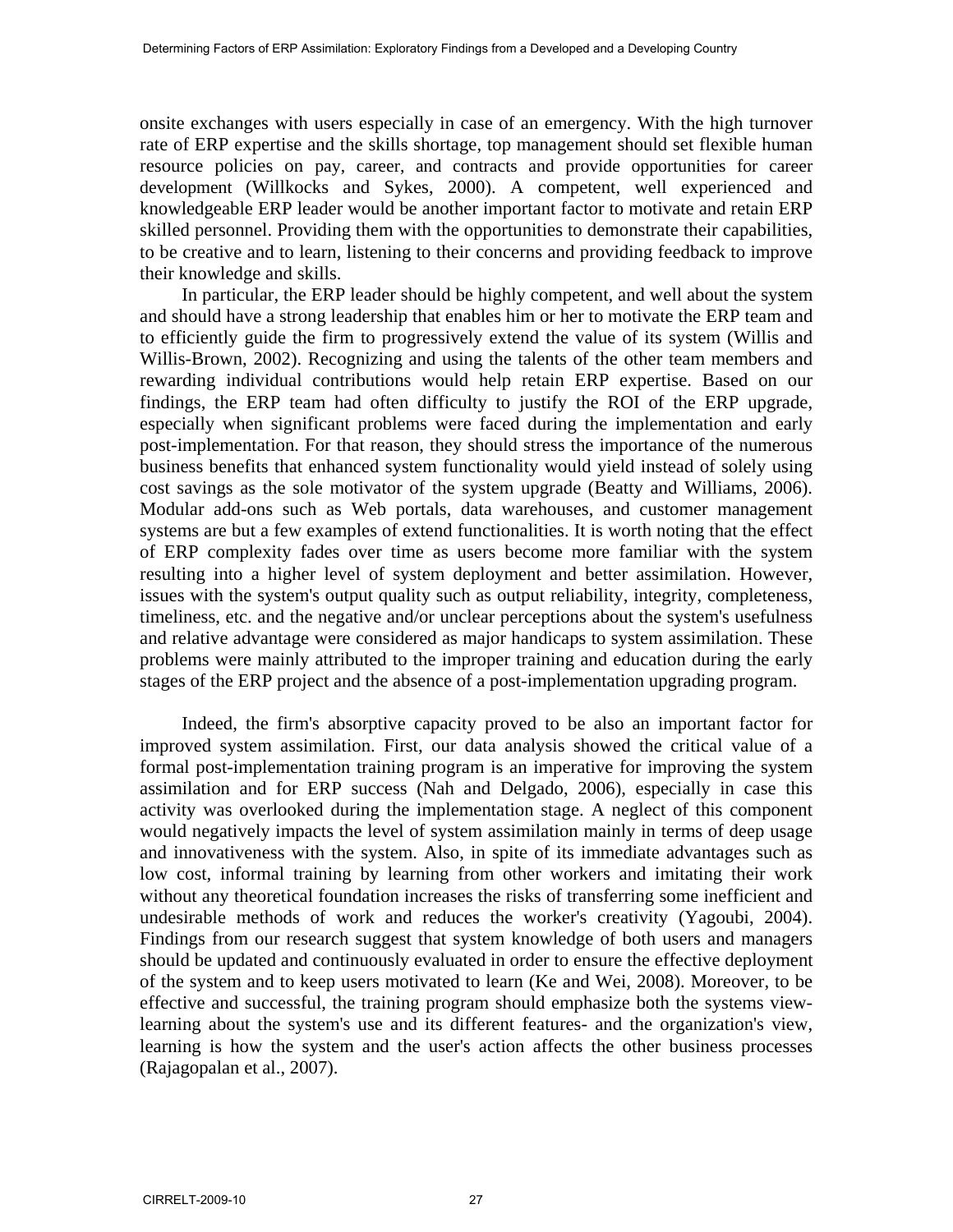Second, in order to cope with the high turnover rate of ERP experts and superusers, the constantly increasing knowledge of the system (from external parties such as vendors and consultants, workers' experiences with the system, etc.) the use of a (ERP) knowledge management system was considered as a highly effective tool to encourage learning and knowledge sharing and creation. ERP knowledge management system would include ERP knowledge repositories (manuals, databases, files, etc.) tracking problems, recording solutions and experiences and other system knowledge, that could be retrieved later to be shard and reused (Gunasekaran and Ngai, 2007). This imitative could also accelerate the integration and the adaptation of new recruits since they'll find the necessary documentation about the system as well documented experiences of other users. The knowledge management initiative would also comprise the formation communities of practice (Wenger and Snyder, 2000) including a cross-functional ERP steering committee, where top managers are also members of the committee as well as for instance formal and informal meetings between employees using the same module for instance in different plants. Such communities would enable the exchange and the sharing of knowledge and experiences as well as the brainstorming on improving the system and its deployment. Top management should however provide the appropriate conditions to effectively establish such communities. Freeing part of the employees' time, for instance, would be necessary to encourage their participation to improve their knowledge and to allow tem to better master the system.

Unlike previous research (e.g. Chang, 2004), our findings showed that a strategic relationship with the system vendor was not essential especially in the long term. Services such as updates and maintenance were possible to obtain from other vendors. Consultant effectiveness however remained an important factor for assimilation. Consultants, whose service could be also provided by the module vendor, need to display a high level of competence and expertise when it comes to installing and integrating a new module, lowering knowledge barriers by training the ERP team and users (. With their experience they can help the system improve its system assimilation and deployment and extend the system's value (Ifinedo, 2008). Institutional forces vary across companies depending on their industries and markets. Te strongest forces are the regulations, government forces, headquarters and external partners' pressures to properly assimilate the system in order to be ale to provide Integrated, detailed and real time information. The economic motivation remains however the main incentive to properly assimilate the system, deploy the maximum of its functionalities and to continuously optimize its value in order top fully benefit from its advantages.

7.2 How does the impact of the assimilation factors vary in the case of a developed *versus* a developing country?

Our second objective is to investigate if the impact of the assimilation factors varies between a developing and developed country context. Our findings showed several commonalities between both groups of companies in the two countries. Some issues and constraints were however more pronounced in the Tunisian context than the Canadian context.

First, there was a general resistance to the system in both the Canadian and the Tunisian companies, mainly those which were at a stabilization stage (Markus, 2000, Nah and Delgado, 2006) and which did not have a previous experience with an ERP system.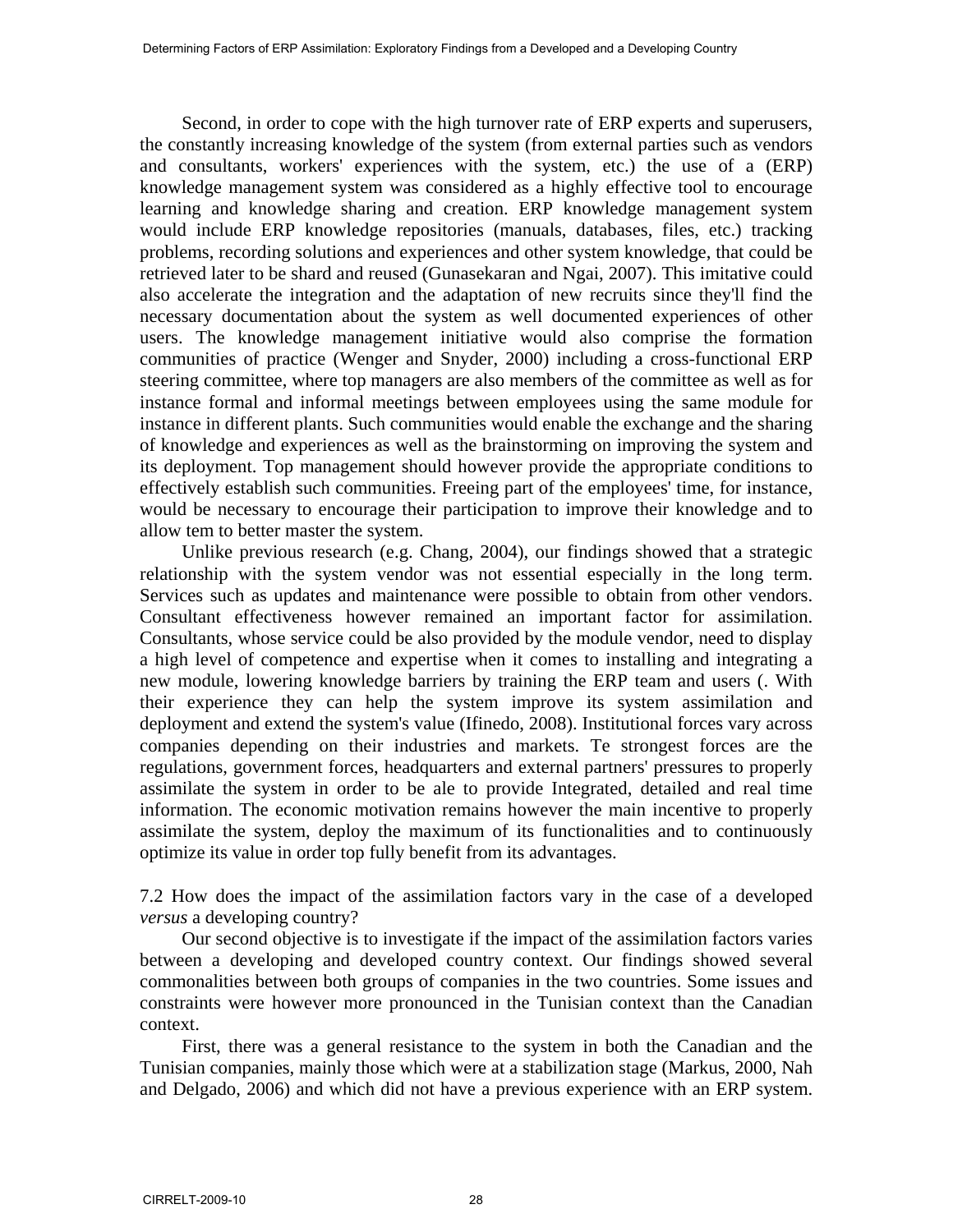Moreover, human and technical problems experienced during the implementation stage and the concomitant high expenditures, the lack of an understanding of the nature of the stabilization stage and its issues, the lack of top management support and the fragile ERP human capital in most of the studied companies slowed down, and in one case halted, efforts of extending the system's value by adding new modules and rendered the ERP team work to stabilize the system and promote assimilation more difficult. Furthermore, the prevailing short term orientation among managers in both contexts had an obvious effect on the orientation of their ERP system and its level of assimilation. Indeed, the great majority of the interviewed managers focused more on cost reduction and on quick tangible results than on strategic outcomes. As a result, the system was mainly deployed for operational control and follow up, automation of routine administrative tasks and cross functional information exchange.

Problems experienced by the two Tunisian companies E and F such as the lack of integration of the organization's data, lack of aggregated data and information sharing between the different firm's units, the inappropriate formulation of information needs, and the inability to have a balanced scoreboard with the different key performance indicators of the firm, could be explained by the high power distance in Tunisian companies (Soyah and Magroun, 2004). Information is in fact considered as being not as a corporate asset but rather as a personal asset which should be selectively shared by other employees in the firm (Davison, 2002). Moreover, high power distance, high in-group loyalty and competitiveness between managers explain the discomfort and indirect rejection of the IT manager's instructions at Company F by peer managers. Competitiveness among managers and high power distance and the resulting fear of appearing incompetent to master the system further hamper system assimilation by preventing managers to benefit from the experience of other managers in one of the companies of the group that deploys the system (e.g. case of Company F). It is therefore a heavy responsibility on the IT manager to strive for building strong relationships based on collaboration, trust and mutual understanding to ensure their involvement and commitment to promote assimilation in the company (Nah and Delgado, 2006). Continuous education and communication with the organization's business community including top management to decrease conflicts between the technical and the business groups is deemed to be essential in order to improve the system understanding and to encourage its assimilation. Assigning a staff position to the IT function rather than a functional position was suggested by Tunisian respondents as a possible solution to avoid power conflicts (Law and Ngai, 2007).

On the other hand company E, which is also a Tunisian company was in a much better position and exhibited a high level of system assimilation even though its system was still at a stabilization stage. This wide difference in assimilation level and the type of problems experienced at Company E compared to companies D and F could be attributed to several factors. First, Company E had a previous long successful experience with ERP systems. Second, this company is a subsidiary of a European multinational company that has been established in Tunisia since more than 80 years. Therefore, the values and the culture of the company such as information sharing, open communication, participation, encouraging learning and collaboration, and motivation were therefore deeply rooted and clearly manifested in its subsidiary. A similar organizational culture prevailed in the Canadian medium sized Company A and resulted also in a high level of assimilation.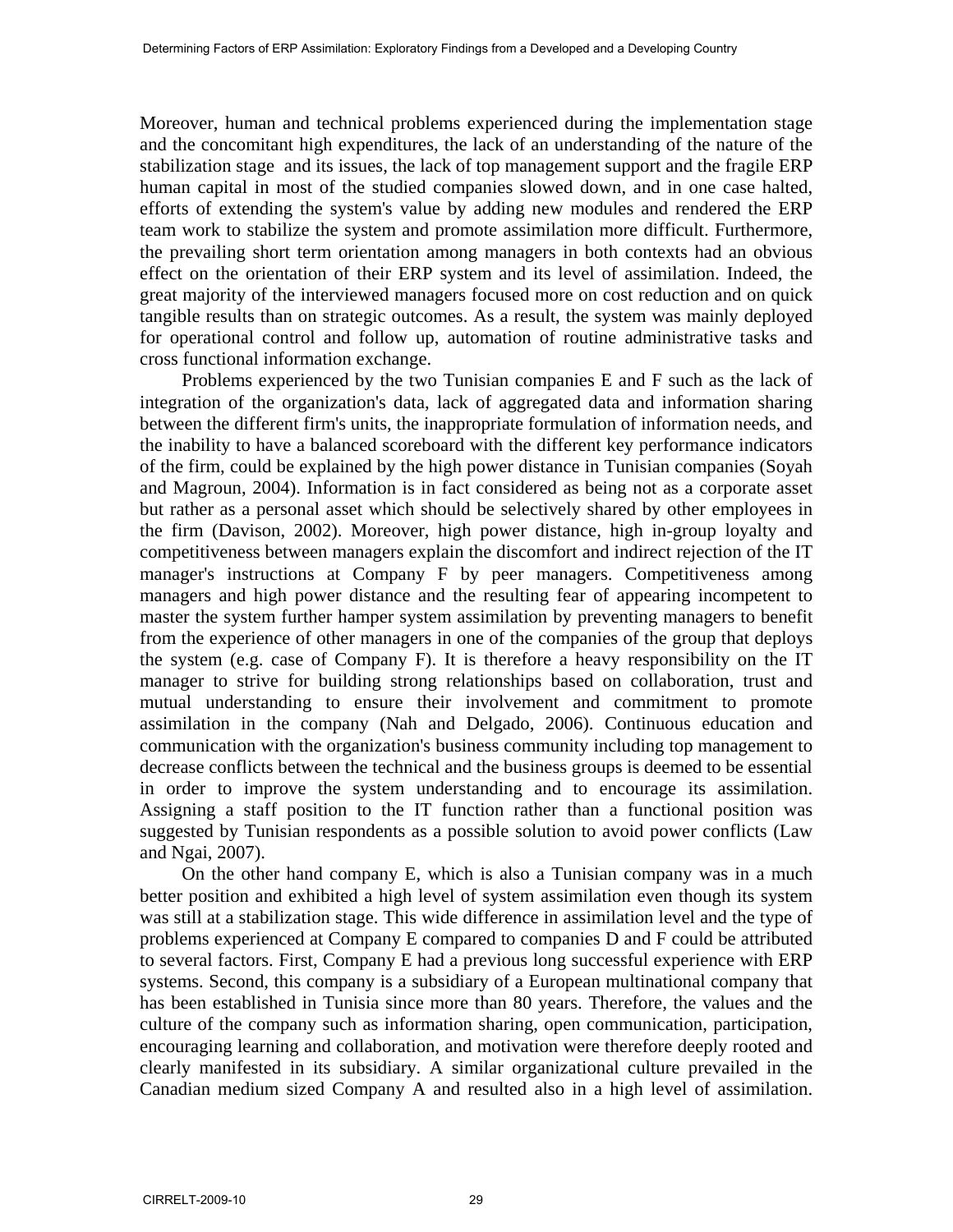Indeed, unlike the two other large companies, Company A was characterized by a "family ambiance" and by a management style that focused on participation, consultation and on seeking consensus. This management style significantly contributed in solving conflicts and problems that surfaced during the early post-implementation stage and helped improve the user's buy-in and commitment to the system (Nah et al., 2007, Martin and Huq, 2007, Ifinedo, 2007, Kei and Wei, 2008). Similarly, the fact this company's organizational culture promoted learning, risk taking and innovation encouraged a deeper deployment of the system functionalities and the extension of the system value by investing in new modules (Nah and Delagado, 2007, Kei and Wei, 2008).

One other issue that challenged effective assimilation in Tunisian companies is the tendency to encourage the use of seniority more than skills as an indicator of qualification which was found to discourage creativity and the establishment of individualized rewards (Yagoubi, 2004). Seniority presented also one of the major handicaps for ERP assimilation in the Canadian companies and resulted into resistance to the system's deployment and low assimilation levels. In a move to attenuate the level of resistance, one of the companies integrated some senior workers with the ERP project team as change agents. On one hand, they serve the ERP team by supplementing them with information about the business and on the other hand they act as motivators of the employees to encourage their acceptance of the system.

Figure 2 illustrates the refined module of our research based on our findings.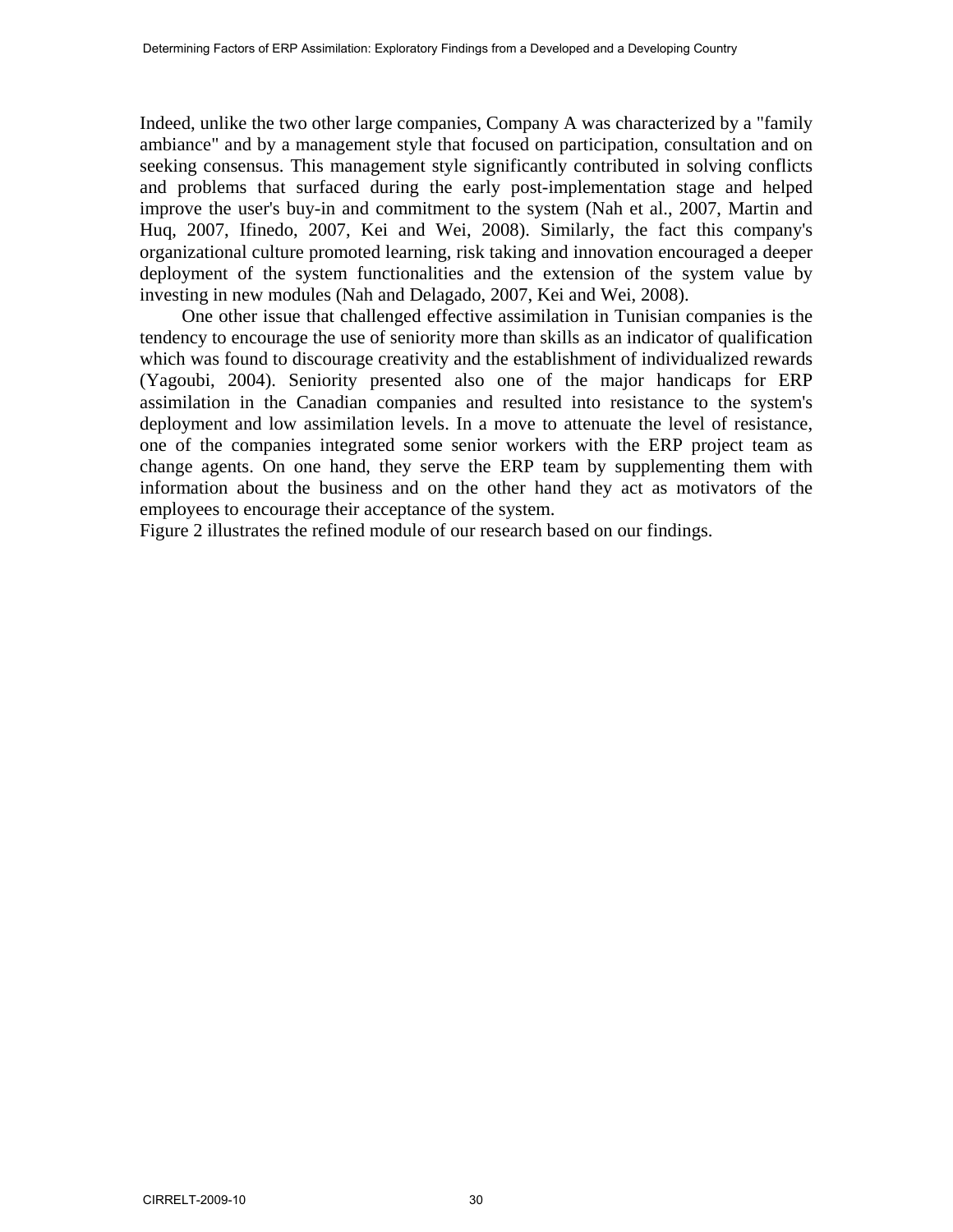

Figure 2 An integrative framework for ERP assimilation

Figure 2 An integrative framework for ERP assimilation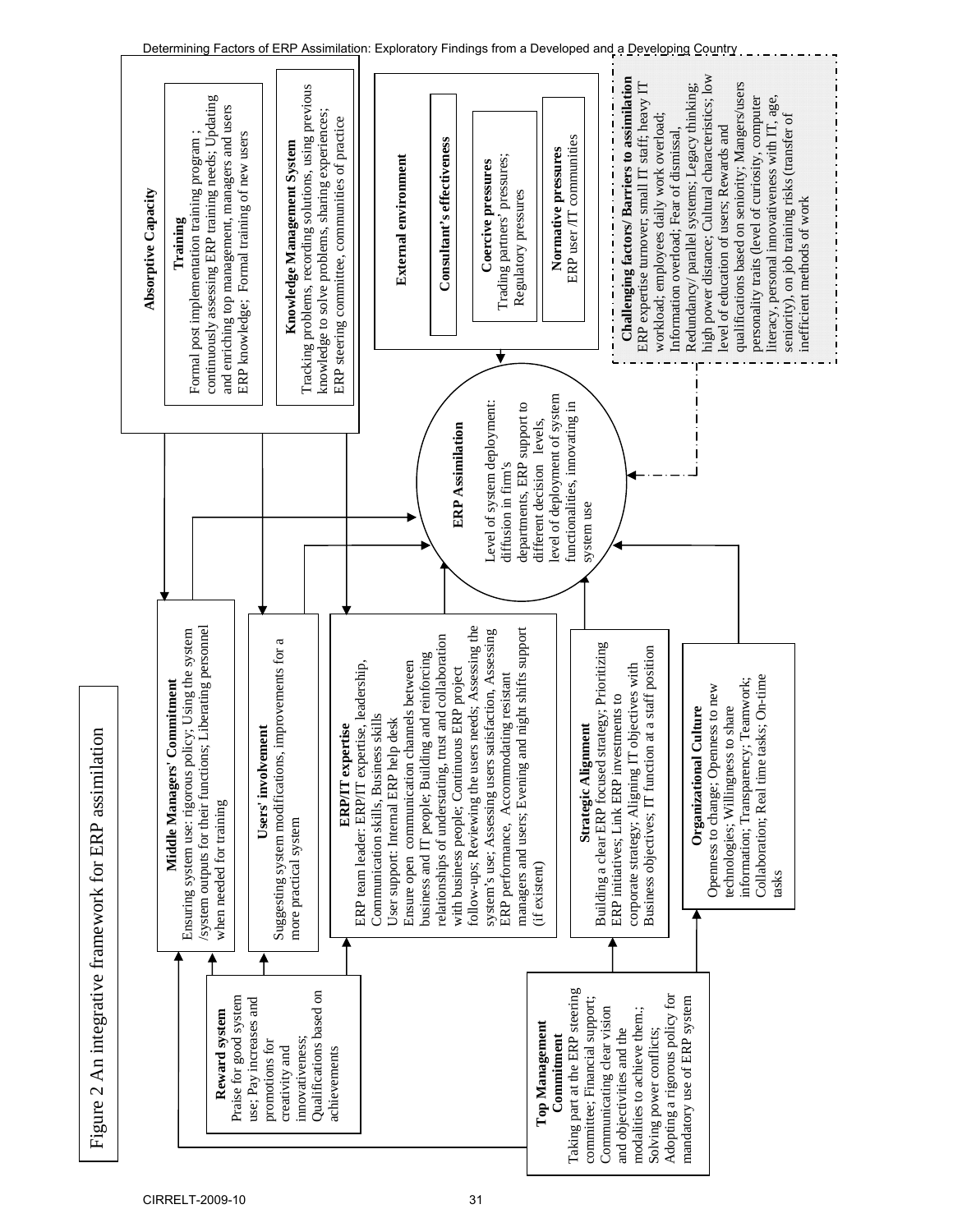# **8 Conclusion**

The present study adds to IT innovation diffusion literature by investigating the long neglected assimilation stage and ERP assimilation in particular. In addition, it fills the gap that still exists in research on ERP experience in developing countries. Our results show that there are numerous similarities in the success factors deemed to be critical to ERP assimilation in both Canada and Tunisia. Nevertheless, our findings reveal that there still exist a number of serious barriers that must overcome in both countries, and especially Tunisia. With the most challenging issue being the human factor, organizations should invest heavily in time and efforts to manage properly this resource. In developing cultures with high power distance, more efforts should be made to adjust the organization's culture in order to reap the maximum of the system's benefits. It is worth noting that with time, assimilation in terms of data integration, diffusion in the different organization units (departments, plants, warehouses, etc.) and deep deployment of the system features is achievable. However, promoting the system from supporting operational decisions to higher levels of decisions is not self-evident. On one hand, this is due to the technological complexities of the ERP systems when dealing with higher level of decisions and on the other hand to the managers' strong belief in human judgment and creativity.

There are some limitations to this study. First, this study is exploratory and was based on the perceptions of some respondents presenting their organizations. Therefore personal bias cannot be totally ruled out. Second, even though our case studies confirmed the influence of several contextual factors, our findings were based on companies at different stages in the post-implementation phase and using ERP systems from different vendors. The comparison of companies at approximately the same stage and/or using an ERP from the same vendor and/or having similar sizes would make the collected data more comparable. Finally, we do not consider the national culture in this research. Several studies inferred, however, that politics, language, economic conditions and several cultural dimensions affect ERP initiatives (Davison, 2002, Waarts and van Everdingen, 2005, Sheu et al., 2004). Our findings cannot be therefore generalized to companies in other countries.

A first area of future research is the extension of the data and the testing the relationships depicted in Figure 2. Our study was limited to comparing two countries, a developing and a developed country. The effects of the factors that were investigated in this research could be revised and validated by including a higher number of companies in both countries or by including more countries to validate our findings.

An additional interesting avenue of research would be to consider the impact of cultural dissimilarities and national conditions on ERP assimilation. Another research avenue is to closely investigate the ERP assimilation strategies in the subsidiaries of multinational groups. Learning about the strategies that facilitate the assimilation process in these companies could be useful for other companies in the same country to reduce the cultural misfits between the adopted system and the adopting organization. Another researcher area would be to investigate the long term effect of ERP systems on decision makers and the extent to which ERP systems provides the required information when making decisions.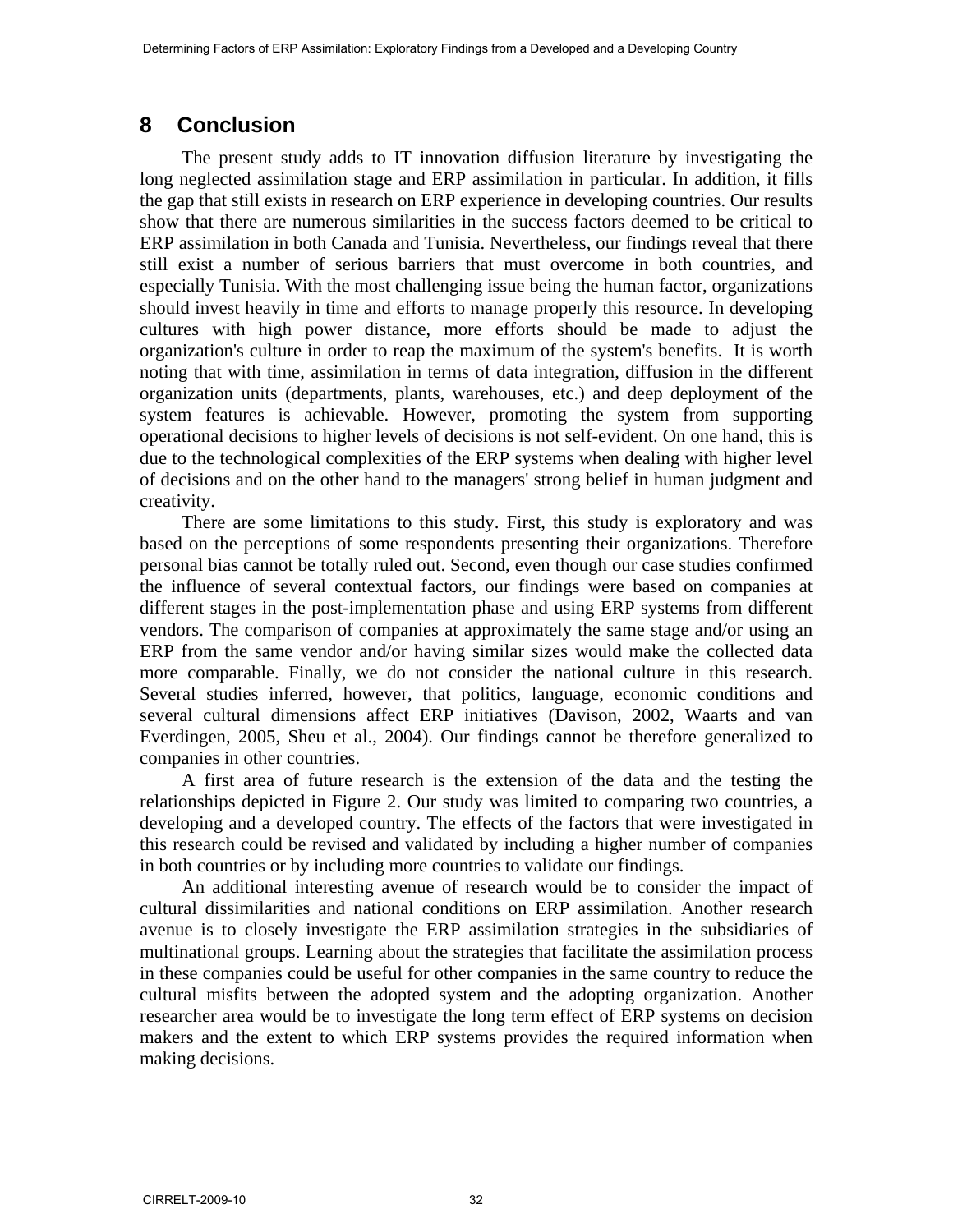## **References**

- Adrien, P. (2006), "ERP investment analysis using the strategic alignment model", *Management Research News*, Vol. 29, No. 5, pp. 273-284.
- Al-Mashari M, Ghani S.W and Al-Rashid W. (2006), "A study of the critical success factors of ERP implementation in developing countries", *Internet and Enterprise Management*, Vol. 4, No. 1, pp. 68-95.
- Beatty, R.C and Williams, C.D (2006), "ERP II: best practices for successfully implementing an ERP upgrade", Communications of the ACM, Vol. 49, No. 3, pp. 105-109.
- Benders, J., Batenburg, R. and van der Blonk, H. (2006) 'Sticking to standards: technical and other isomorphic pressures in deploying ERP systems', *Information and Management,* Vol. 43, No. 2, pp. 194-203.
- Botta-Genoulaz, V. and Millet, P.A. (2005) "A classification for better use of ERP systems", *Computers in Industry*, Vol. 56, No. 6, pp. 537-587.
- Botta-Genoulaz, V., Millet, P-A. and Grabot, B. (2005), "A survey on the recent research literature on ERP systems", *Computers in Industry,* Vol. 56, No.6, pp.510-522.
- Bradford, M and Florin, J. (2003), "Examining the role of innovation diffusion factors on the implementation success of enterprise resource planning systems", *International Journal of Accounting Information Systems*, Vol. 4, No. 3, pp. 205-225.
- Carton F and Adam F (2005) "Understanding the Impact of Enterprise Systems on Management Decision Making: An Agenda for Future Research", *The Electronic Journal of Information Systems Evaluation*, Vol. 8, No. 2, pp. 99-106, available online at www.ejise.com
- Chang, S. (2004), "ERP life cycle implementation, management and support: implications for practice and research". *Proceedings of: The 37<sup>th</sup> Annual Hawaii International Conference on System Sciences (HICCS'04),* pp. 80227-80237*.*
- Chatterjee, D., Grewal, R. and Sambamurthy, V. (2002), "Shaping up for e-commerce: Institutional enablers of the organizational assimilation of Web technologies", *MIS Quarterly*, Vol. 26, No. 2, pp. 65–89.
- Cohen, W. and Levinthal, D. (1990), "Absorptive capacity: a new perspective on learning and innovation", *Administrative Science Quarterly*, Vol. 35, No. 1, pp. 128-152.
- Cooper, R.B and Zmud, R.W. (1990) "Information technology implementation research: a technological diffusion approach", *Management Science*, Vol. 36, No. 2, pp.123- 139.
- Davison, R. (2002), "Cultural complications of ERP", *Communications of the ACM,* Vol. 45, No. 7, pp. 109–111.
- DiMaggio, P.J. and Powell, W.W. (1983), "The Iron Cage Revisited: Institutional Isomorphism and Collective Rationality in Organizational Fields", *American Sociological Review,* Vol. 48, No. 2, pp. 147-160.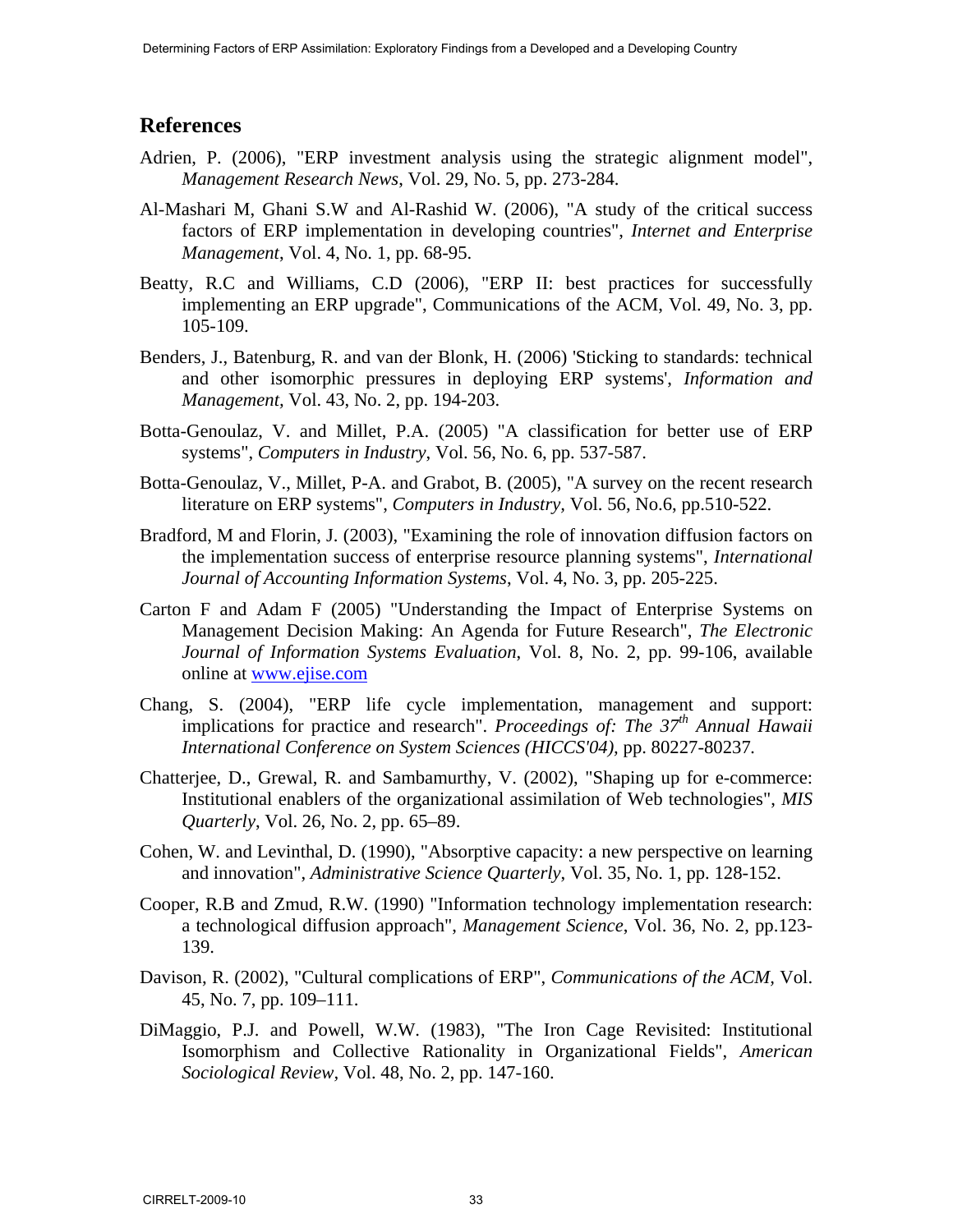- Eisenhardt, K.M. (1989), "Building Theories From Case Study Research", *Academy of Management Review,* Vol. 14, No. 4, pp.532-550.
- Fichman, R.G. and Kemerer, C.F. (1999), "The Illusory Diffusion of Innovation: An Examination of Assimilation Gaps," *Information Systems Research*, Vol. 10, No. 3, pp. 255-275.
- FIPA-Tunisia (2007), *Key figures: Economic Data: GNP/GDP*, available online at : http://www.investintunisia.tn/site/en/article.php?id\_article=846
- FIPA-Tunsia (2007), *New Information and Communication technologies in Tunisia*, available online at: http://www.investintunisia.tn/document/348.pdf
- Gunasekaran, A. and Ngai, E.W.T. (2007), "Knowledge Management in the 21st Century Manufacturing", International Journal of Production Research, Vol. 45, No. 11, pp. 2391–2418.
- HIS, (2007), "ARC Advisory Group: ERP Market to reach \$25B by 2011", available at http://parts.ihs.com/news/arc-erp-market.htm (accessed November 25, 2008)
- Hsieh J.J.P and Zmud, R.W. (2006), "Understanding Post-Adoptive Usage Behaviors: A Two-Dimensional View", available online at: http://www.sigadit.org/digit06papers/Hsieh%20+%20Zmud%20(DIGIT%20Works hop%20-%202006).pdf
- Hsieh, J.J.P. and Wang, W. (2007), "Explaining Employees' Extended Use of Complex Information Systems", *European Journal of Information Systems*, Vol. 16, No. 3, pp. 216–227.
- Huang, Z. and Palvia, P. (2001), "ERP implementation issues in advanced and developing countries", *Business Process Management Journal*, Vol. 7, No. 3, pp. 276–284.
- Ifinedo, P. (2007), "Interactions between organizational size, culture, and structure and some IT factors in the context of ERP success assessment: an exploration investigation", *Journal of Computer Information Systems*, Vol. 27 No. 4, pp. 28-44.
- Ifinedo, P. (2008), "Impacts of business vision, top management support, and external expertise on ERP success", *Business Process Management Journal*, Vol. 14, No. 4, pp. 551-568.
- Industry promotion agency, *Overview of Tunisian industry*, http://www.tunisianindustry.nat.tn/en/doc.asp?mcat=3&mrub=23
- IT FACTS, "Middle East and North Africa ERP market up 33%", available online at: http://www.itfacts.biz/middle-east-and-north-africa-erp-market-up-33/9642 (accessed in November, 25, 2008)
- Jasperson, J.S., Carter, P.E. and Zmud, R.W. (2005), "A comprehensive conceptualization of post-adoptive behaviors associated with information technology enabled work systems", *MIS Quarterly*, Vol. 29, No. 3, pp. 525–557.
- Jerez-Gómez,P., Céspedes-Lorente, J. and Valle-Cabrera, R. (2005), "Organizational Learning and Compensation Strategies: Evidence from the Spanish Chemical Industry", *Human Resource Management,* Vol. 44, No. 3, pp. 279-299.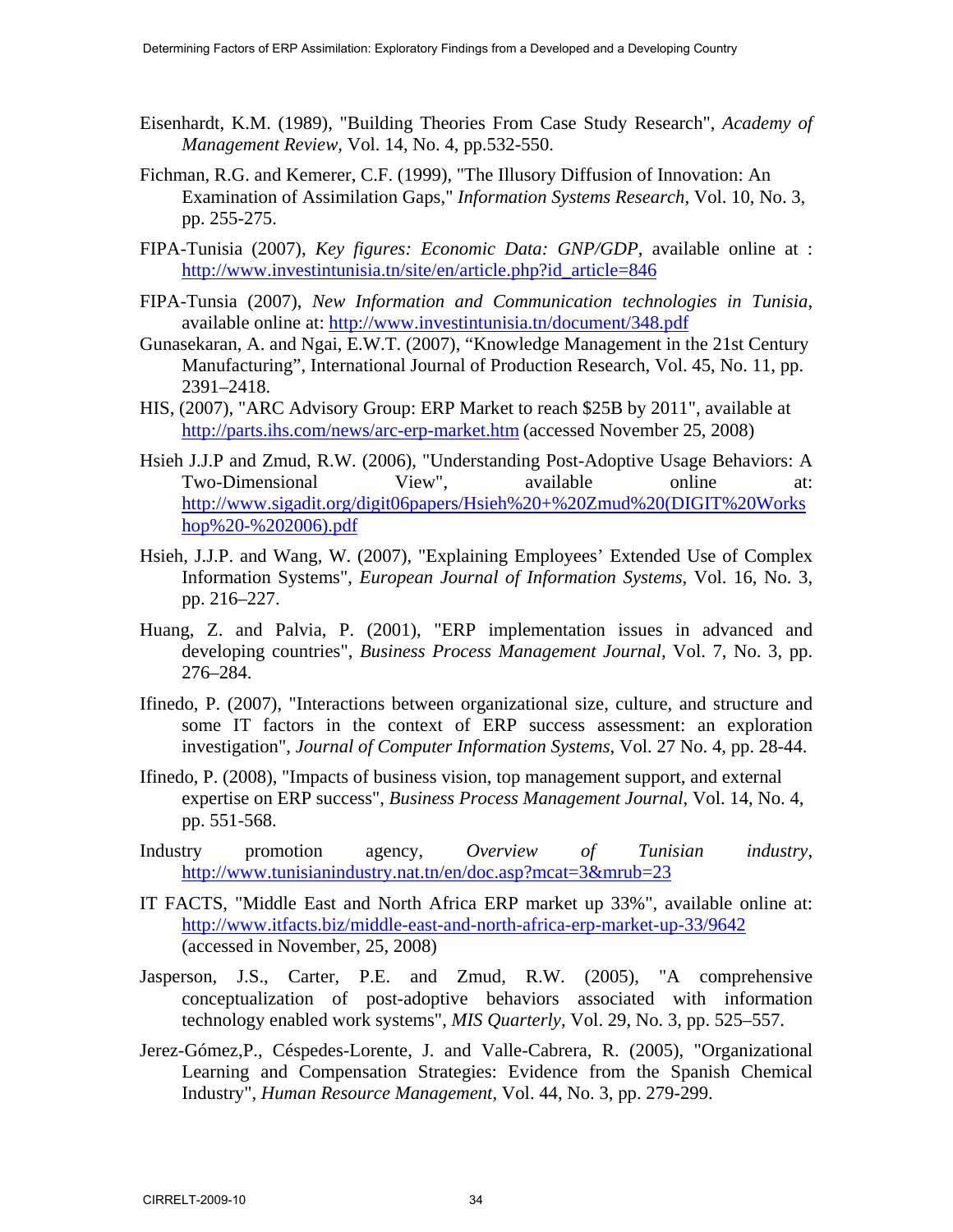- Ke, Weiling and Wei, K.K. (2008), "Organizational Culture and Leadership in ERP Implementation", *Decision Support Systems*, Vol. 45, No. 2, pp. 208-218.
- Kouki, R., Pellerin, R. and Poulin, D. (Forthcoming)," Investigating the determinants of effective enterprise resource planning assimilation: a cross-case analysis", *International Journal of Business Information Systems*.
- Kouki, R., Poulin, D and Pellerin, R. (2007), "ERP assimilation challenge: an integrative framework for a better post-implementation framework", *Journal of Operations and Logistics*, Vol. 1, No. 3, pp. V1-V16.
- Kumar, V., Maheshwari, B. and Kumar, U. (2003), "An investigation of critical management issues in ERP implementation: empirical evidence from Canadian organizations", *Technovation*, Vol. 23, No. 10, pp. 793-807.
- Law C.C.H and Ngai E.W.T. (2007) "ERP systems adoption: an exploratory study of the organizational factors and impacts of ERP success", *Information Management*, Vol.44, No. 4, pp.418–432.
- Motwani, J., Michandani, D., Madan, M. and Gunasekaran, A. (2002) "Successful implementation of ERP projects: evidence from two case studies", *International Journal of Production Economics*, Vol. 75 No. 1, pp. 83-94.
- Musaji, Y. (2005) "'ERP post-implementation problems", *Information Systems Control Journal*, Vol. 4, available online at: http://www.isaca.org/Template.cfm?Section=Home&Template=/ContentManageme nt/ContentDisplay.cfm&ContentID=26149 (accessed October, 24, 2008).
- Muscatello, J.R and Parente, D.H. (2006) "Enterprise Resource Planning (ERP): A Post-- Implementation Cross-Case Analysis", *Information Resources Management Journal,* Vol. 19, No. 3, pp. 61-80.
- Myers, M. D. (1997), "Qualitative Research in Information Systems," *MIS Quarterly*, Vol. 21, No. 2, pp. 241-242. *MISQ Discovery*, archival version, June 1997, http://www.misq.org/discovery/MISQD\_isworld/. MISQ Discovery, updated version, last modified: November 5, 2008 http://www.qual.auckland.ac.nz/ .
- Nah, F.F.H and Delgado, S. (2006), "Critical Success Factors for Enterprise Resource Planning Implementation and Upgrade", *Journal of Computer Information Systems*, Vol. 47, No. 3, pp. 99-113.
- Nah, F.F.H., Islam, Z. and Tan, M. (2007), "Empirical assessment of factors influencing success of enterprise resource planning implementations", *Journal of Database Management*, Vol. 18, No. 4, pp. 26-50.
- Ngai, E.W.T., Law, C.C.H., Wat, F.K.T. (2008), "Examining the critical success factors in the adoption of enterprise resource planning", *Computers in Industry*, Vol. 59, No. 6, pp. 548–564.
- Nicolaou, A.I. (2004), "Quality of Post-Implementation Review for Enterprise Resource Planning Systems". *International Journal of Accounting Information Systems*. Vol. 5, No. 1, pp. 25-49.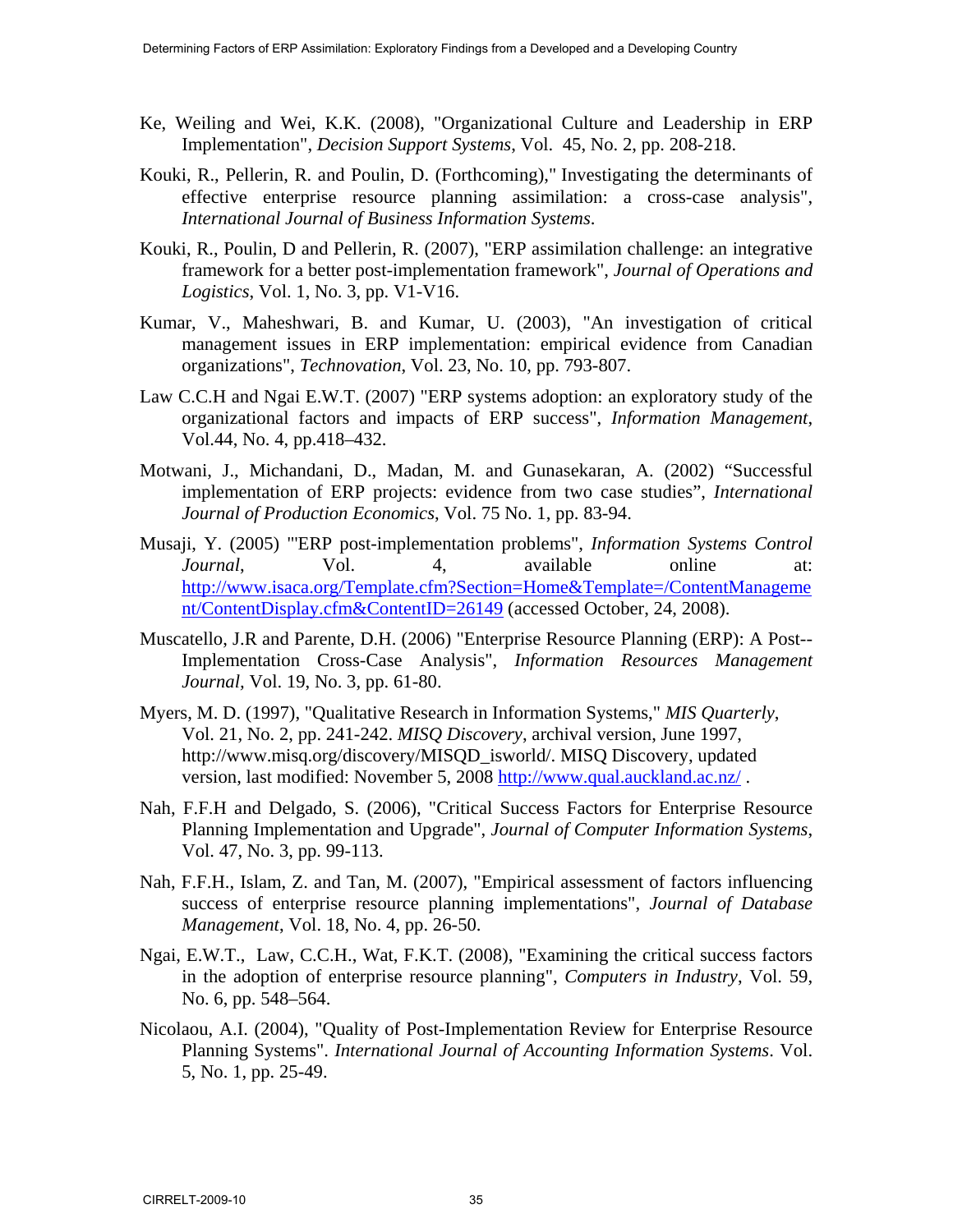- Pan, S.L., Newell, S., Huang, J and Galliers, R.D (2007), "Overcoming knowledge management challenges during ERP implementation: The need to integrate and share different types of knowledge", *Journal of the American Society for Information Science and Technology*, Vol. 58, No. 3, pp. 404 – 419.
- Plant, R. and Willcocks, L. (2007), "Critical Success Factors in International ERP Implementations: A Case Research Approach", *Journal of Computer Information Systems*, Vol. 47, No. 3, pp. 60-70.
- Rajagopalan, B., York, K.M., Doane, D.P. and Tanniru, M. (2007), "Enablers of enterprise systems training success–an exploratory investigation", *International Journal of Business Information Systems*, Vol. 2, No. 3, pp. 250–265.
- Rajapakse, J. and Seddon, P. (2005) "ERP adoption in developing countries in Asia: a cultural misfit", available online at: http://wwwold.hia.no/iris28/Docs/IRIS2028- 1028.pdf.
- Rathman, R.G., Johnsen, J. and Wen, H.J. (2005), "Alignment of business Strategy and IT Strategy: A Case Study of A Fortune 50 Financial Services Company", *Journal of Computer Information systems*, Vol. 45, No. 2, pp. 1-8.
- Ravichandran, T. (2005), "Organizational Assimilation of Complex Technologies: An Empirical Study of Component Based Software Development", *IEEE Transactions on Engineering Management,* Vol. 52, No. 2, pp. 249-268.
- Rogers, E.M. (1995). *Diffusion of Innovation*. New York: Free Press.
- Salmeron, J.L. and Bueno, S. (2006), "An information technologies and information systems industry-based classification in small and medium-sized enterprises: An institutional view", *European Journal of Operational Research*, Vol. 173, No. 3, pp. 1012–1025.
- Shang, S. and Hsu, C. (2007), "Reap from ERP Systems–The Management of Absorptive Capacity in Post-ERP Implementation", *Proceedings of the Americas Conference on Information Systems (AMCIS 2007)*, pp. 1-14.
- Sheu C., Chae B. and Yang C.L. (2004), "National differences and ERP implementation: Issues and challenges", *Omega*, Vol. 32, No. 5, pp. 361-371.
- Soh, C., Kien, S. S. and Tay-Yap, J. (2000). "Enterprise resource planning: cultural fits and misfits: Is ERP a universal solution?", *Communications of the ACM*, Vol.43, No. 4, pp. 47-51.
- Somers, T. M. and Nelson, K. G. (2003), "The Impact of Strategy and Integration Mechanisms on Enterprise Resource Planning System Value: Empirical Evidence from Manufacturing Firms", *European Journal of Operational Research,* Vol. 146, No. 2, pp. 315-338.
- Soyah, T. and Magroun, W. (2004), "Influence du contexte culturel tunisien sur l'orientation des systèmes d'information des banques tunisiennes", paper presented at the Colloque CIDEGEF, Beyrouth, Lebanon, 28-29 October.